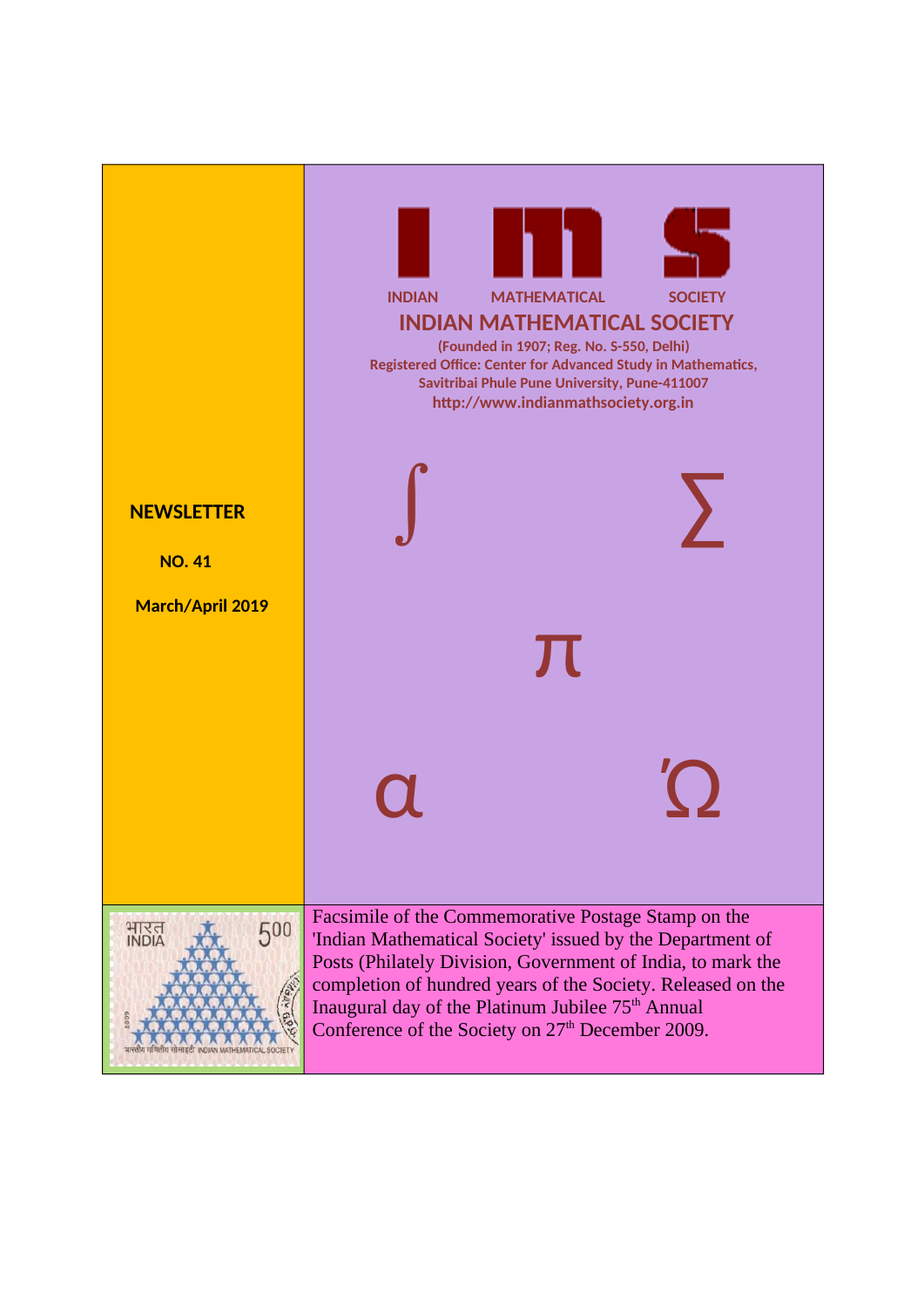# **CONTENTS**

| 1.  | Important events                                                                                                                                                                                                                                                                 | $\mathbf{1}$   |
|-----|----------------------------------------------------------------------------------------------------------------------------------------------------------------------------------------------------------------------------------------------------------------------------------|----------------|
| 2.  | Highlights of the $84th$ Annual Conference of the Indian<br>Mathematical Society                                                                                                                                                                                                 | $\overline{2}$ |
| 3.  | Minutes of the $84^{th}$ Annual General Body meeting of the<br>society                                                                                                                                                                                                           | 5              |
| 4.  | Memorial Award Lectures                                                                                                                                                                                                                                                          | 11             |
| 5.  | Periodicals published by the Society                                                                                                                                                                                                                                             | 12             |
| 6.  | Membership of the Society                                                                                                                                                                                                                                                        | 12             |
| 7.  | Guidelines for acceptance of Donations to the Society                                                                                                                                                                                                                            | 13             |
| 8.  | Green initiative taken by the Society                                                                                                                                                                                                                                            | 14             |
| 9.  | Abstracts of the Plenary Talks, IMS Memorial Award<br>Lectures and Invited lectures, Talks in Symposia, deliv-<br>ered at the $84^{th}$ Annual conference of IMS held at Depart-<br>ment of Mathematics, Shri Mata Vaishno Devi University,<br>Katra during November 27-30, 2018 | 15             |
| 10. | Abstracts of the papers received for prizes and for presen-<br>tation at the $84^{th}$ Annual conference of IMS held at De-<br>partment of Mathematics, Shri Mata Vaishno Devi Uni-<br>versity, Katra during November 27-30, 2018                                                | 28             |
| 11. | List of Council Members                                                                                                                                                                                                                                                          | 59             |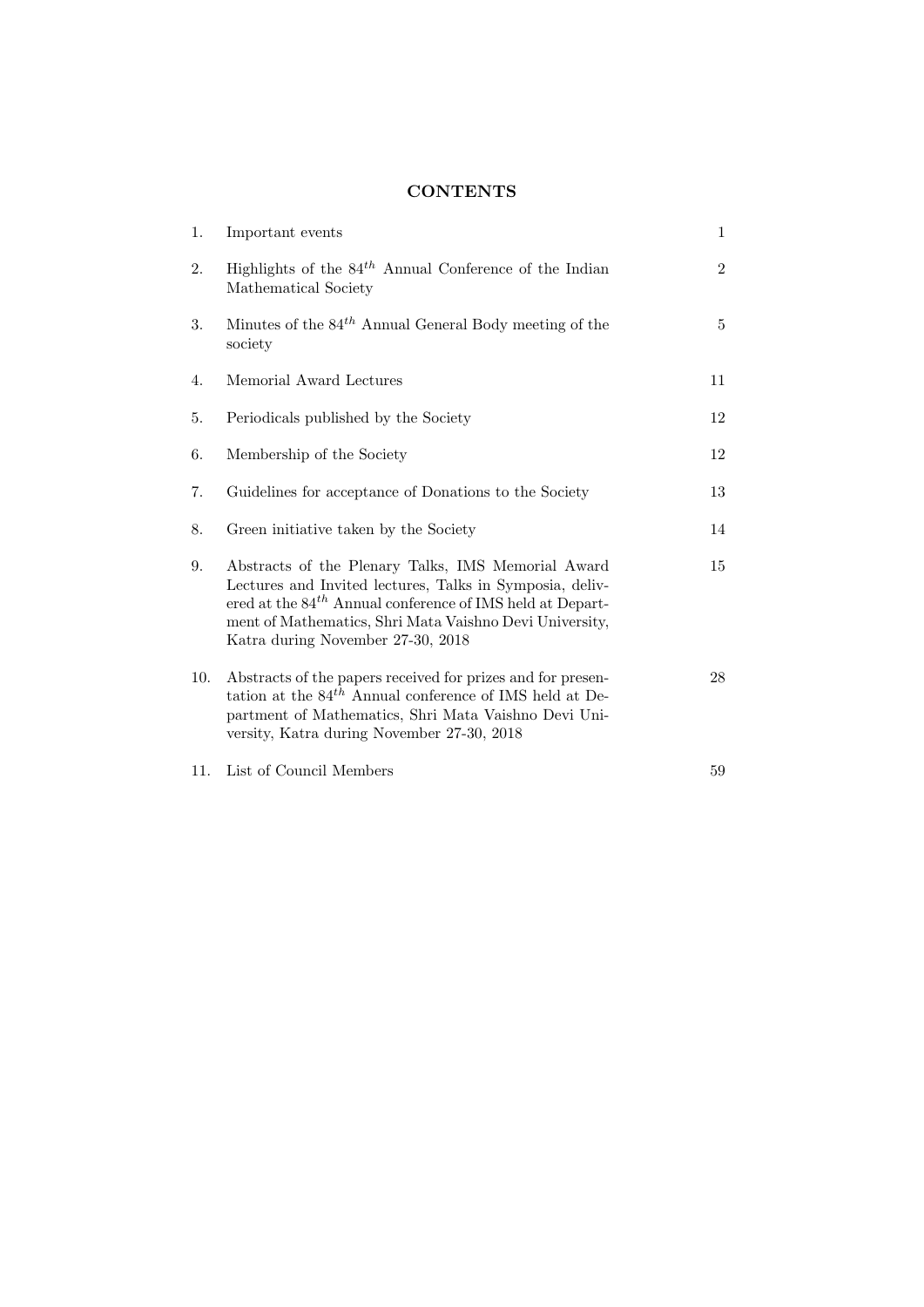#### IMPORTANT EVENTS

(1) The ensuing  $85<sup>th</sup>$  Annual Conference of the Society will be held under the auspices of The IIT Kharagpur, Kharagpur-721 302, West Bengal, during November 22-25, 2019 and Prof. G. P. Raja Sekhar, Department of Mathematics, IIT Kharagpur, will be the Local Organizing Secretary of the conference. His email id is ims2019@iitkgp.ac.in

(2) Prof. S. Arumugam, Department of Mathematics, Kalasalingam University, Anand Nagar, Krishnankoil (TN) has been selected as the President of the Indian Mathematical Society for a period of one year with effect from April 1, 2019.

(3) Prof. Nita Shah (Ahmedabad), Prof. Ahmed Ali (Lucknow) and Prof. S. Sreenadh (Tirupati) have been elected unopposed as members of the Council for a period of three years with effect from April 1, 2019.

(4) Prof. S. K. Nimbhorkar is elected unopposed as the President of the Section of Mathematics (including Statistics) for  $107<sup>th</sup>$  Annual Session of Indian Science Congress that will be held at University of Agricultural Sciences, GKVK Campus, Bangalore, Karnataka from  $3^{rd}$  to  $7^{th}$ January, 2020.

(5) Prof. S. S. Shrikhande is notable for his breakthrough work (joint work with R. C. Bose and E.T. Parker) of disproof of the famous conjecture made by Euler that there do not exist two mutually orthogonal latin squares of order  $4n + 2$  for any n. Prof. S. S. Skrikhande who is a life member of IMS is 102 years old now, IMS pays respects to him.

(6) Prof. Katherine Johnson is an African-American mathematician whose calculations of orbital mechanics as a NASA employee were critical to the success of the first and subsequent U.S. manned spaceflights. Prof. Katherine Johnson completed 100 years now, IMS pays respects to her.

(7) Prof. A. K. Agarwal Award for the paper published in the year 2017 has not been awarded to anyone as no paper received for the award satisfied the terms and conditions for giving the award.

(8) Only one paper was received for Prof. A. M. Mathai Award for the paper published in the year 2017. However, the paper did not meet the conditions formulated to give the award and therefore the award is not given to anyone.

(9) Prof. Satish Bhatnagar Award for the paper published in the year 2017 has been awarded to Prof. Amartya Kumar Datta for his paper "Weighted Arithmetic Mean in Ancient India", BhAvanA 1(4) (2017), pp. 24-36.

(10) P. L. Bhatnagar Memorial Prize for 2018 is given to Pranjal Srivastava of National Public School, Koramangala, Bengaluru. The 59th International Mathematical Olympiad (IMO) was held in Cluj Napoca, Romania during July 4-14, 2018. In the Indian team Pranjal Srivastava was the top scorer (28 points) at IMO.

(11) A. Narasinga Rao Memorial Prize for the year 2017 has not been awarded to anyone since no paper under consideration was up to the mark.

(12) The Volumes 84 (2017) and 85 (2018) of JIMS have been published online on the website of the Informatics publishing Limited, Bangalore. These volumes have been uploaded on the Informatics India's I-scholar platform.

(13) The last date for submitting papers for Prof. A. K. Agarwal Award, Prof. A. M. Mathai Award and Prof. Satish Bhatnagar Award for the paper published in the year 2019 is June 30, 2019. The details are available on www.indianmathsociety.org.in.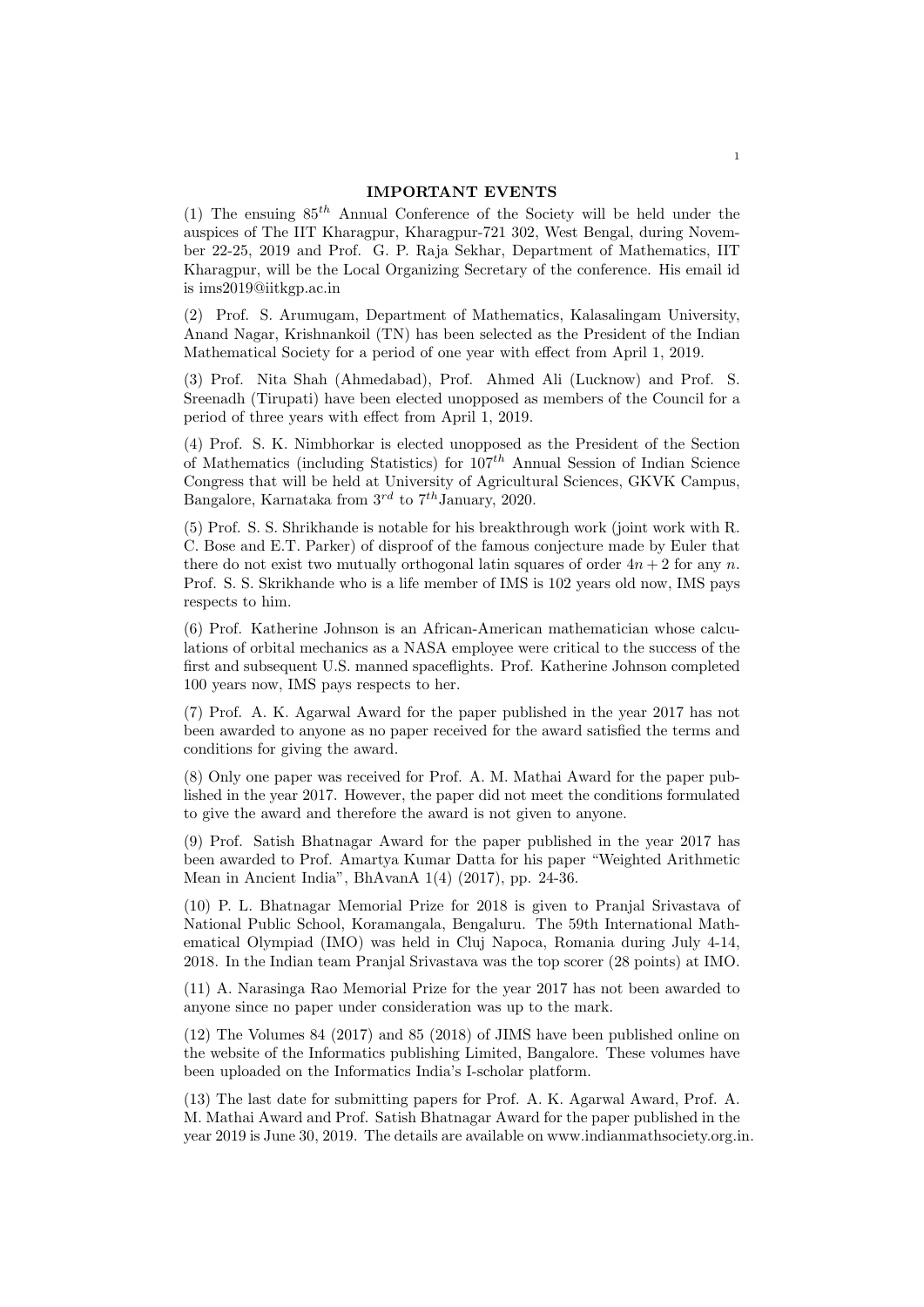## HIGHLIGHTS OF THE  $84^{th}$  ANNUAL CONFERENCE OF THE IMS

The 84th Annual Conference of the Indian Mathematical Society was held at the Department of Mathematics, Shri Mata Vaishno Devi University (SMVDU), Katra during November 27-30, 2018 under the president-ship of Prof. Sudhir Ghorpade, Department of Mathematics, IIT, Mumbai. The Conference was attended by more than 200 delegates. Two presidential addresses (General and Technical), two plenary talks by Prof Steven Dale Cutkosky, University of Missouri and Prof M Vanninathan, IIT Bombay, Mumbai, four Memorial Award lectures and six invited lectures were delivered in the conference. Also, six symposia were organized during the conference and twenty three invited speakers gave talks in the symposia. Along with these symposia, poster sessions were also organized and in all six posters were displayed - four in the symposium on 'Commutative Algebra and Algebraic Geometry' and one each in the symposium on 'Theory and Numerics of Evolution Equations' and 'Harmonic Analysis and Related Topics'. Moreover, in all 122 research papers were accepted for presentation at the Conference including 8 research papers for the paper presentation competition for various prizes.

The Conference was inaugurated by Prof. Sanjeev Jain, Hon'able Vice-Chancellor of Shri Mata Vaishno Devi University, Katra, Jammu and Kashmir. The function was presided over by Prof. Sudhir Ghorpade. Prof. A. K. Das, Head, School of Mathematics and Local Organizing Secretary of the Conference welcomed the delegates. The General Secretary of IMS, Prof. N. K. Thakare spoke about the Indian Mathematical Society and on behalf of the Society expressed his sincere and profuse thanks to the host for organizing the Conference. Prof. Peeyush Chandra, Academic Secretary of IMS, reported the academic programmes of the Conference.

Prof. Sudhir Ghorpade delivered his Presidential address (General) on The role of history in learning and teaching Mathematics: A personal perspective. The function ended with a vote of thanks by the Local Organizing Secretary.

Prof. Sudhir Ghorpade gave Presidential address (Technical) on "Wonderful world of finite fields" which was presided over by Prof. N. K. Thakare, General Secretary of the Indian Mathematical Society.

Prof. Steven Dale Cutkosky, University of Missouri gave a plenary talk on Resolution of Singularities and Local Uniformization.

Prof. M. Vanninathan, IIT Bombay, Mumbai gave a plenary talk on Calculus of Variations and Applications.

The  $32^{st}$  P. L. Bhatnagar Memorial Award Lecture was delivered by Prof Manoranjan Mishra, IIT Ropar, Rupnagar, Punjab on Hydrodynamic Instabilities in Porous Media Flows.

The  $29^{th}$  V. Ramaswami Aiyar Memorial Award Lecture was delivered by Prof K. N. Raghavan, I M Sc, Chennai on Symmetric Functions.

The  $29<sup>th</sup>$  Srinivasa Ramanujan Memorial Award Lecture was delivered Prof. Nayandeep Deka Baruah, Tezpur University, on Some Partition Identities Analogous to Ramanujan's "Most Beautiful Identity".

The 29th Hansraj Gupta Memorial Award Lecture was delivered by Prof S. S. Khare, NEHU, Shillong on "Trends in bordism, cobordism theory and fixed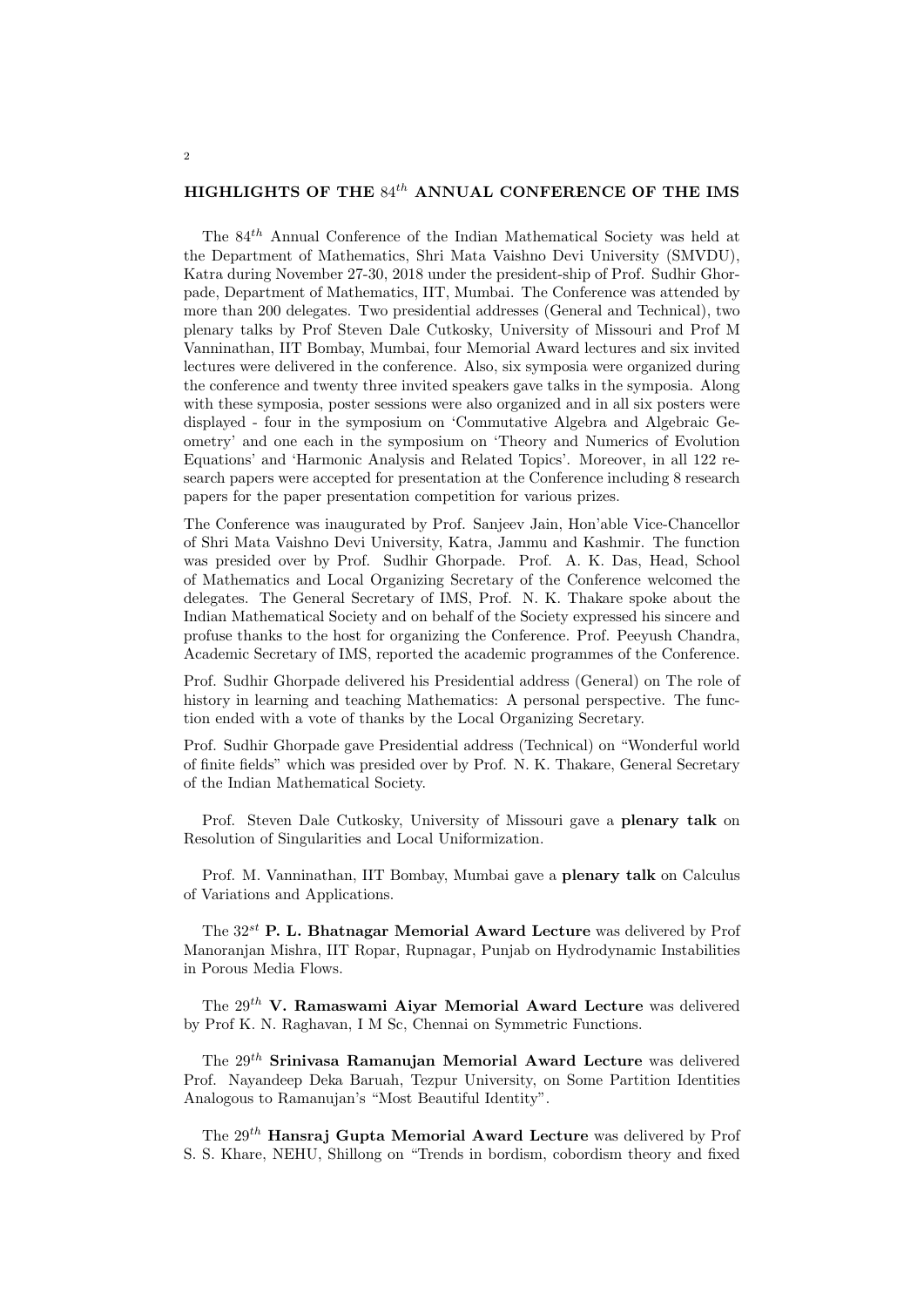point set: A survey"

Apart from this Satish Bhatnagar Award Lecture was delivered by Prof Amartya K Dutta, ISI Kolkata on Skype as Prof Dutta could not come personally. Skype talk was the first time experience at IMS meeting and was successful.

Prof. A. K. Agarwal Award for the year 2017 has not been awarded to anyone as no paper received for the award satisfied the terms and conditions for giving the award.

Only one paper was received for Prof. A. M. Mathai Award for the year 2017. However, the paper did not meet the conditions formulated to give the award and therefore the award is not given to anyone.

Prof. Satish Bhatnagar Award for the year 2017 has been awarded to Prof. Amartya Kumar Datta for his paper Weighted Arithmetic Mean in Ancient India published in BhAvanA 1(4) (2017), pp. 24-36.

P. L. Bhatnagar Memorial Prize for 2018 is given to Pranjal Srivastava of National Public School, Koramangala, Bengaluru. The 59th International Mathematical Olympiad (IMO) was held in Cluj Napoca, Romania during July 4-14, 2018. In the Indian team Pranjal Srivastava was the top scorer (28 points) at IMO.

A. Narasinga Rao Memorial Prize for the year 2017 has not been awarded to anyone since no paper under consideration was up to the mark.

Various prizes for the Paper Presentation Competition:

For the IMS prizes 8 papers were received : one in Group 2. two in Group 4 and five for V M Shah Prize. No paper was received for Groups 1,3,4,5 and AMU prize. The papers were presented in the competition section.

Following is the result for the award of these prizes.

IMS Prize - Group-1: No paper was received in this group.

IMS Prize - Group-2: One paper was received. prize was awarded to Radhika Vasisht, Department of Mathematics, University of Delhi, Delhi.

IMS Prize - Group-3: No paper was received in this group.

IMS Prize - Group-4: Two papers were received and presented. However, the prize was not given to any one.

IMS Prize - Group-5: No paper was received in this group.

AMU Prize: No paper was received in this group.

V M Shah Prize: Five papers were received and presented. The prize is awarded to Garima Tomar, Department of Mathematics, Central University of Haryana, Haryana.

## Invited Lectures delivered

Half hour Talks

1. Dona Strauss, University of Leeds, England - Subsets of  $\beta N$  which are not Borel

2. H. Garth Dales, University of Lancaster, England - Maximal left ideals in Banach algebras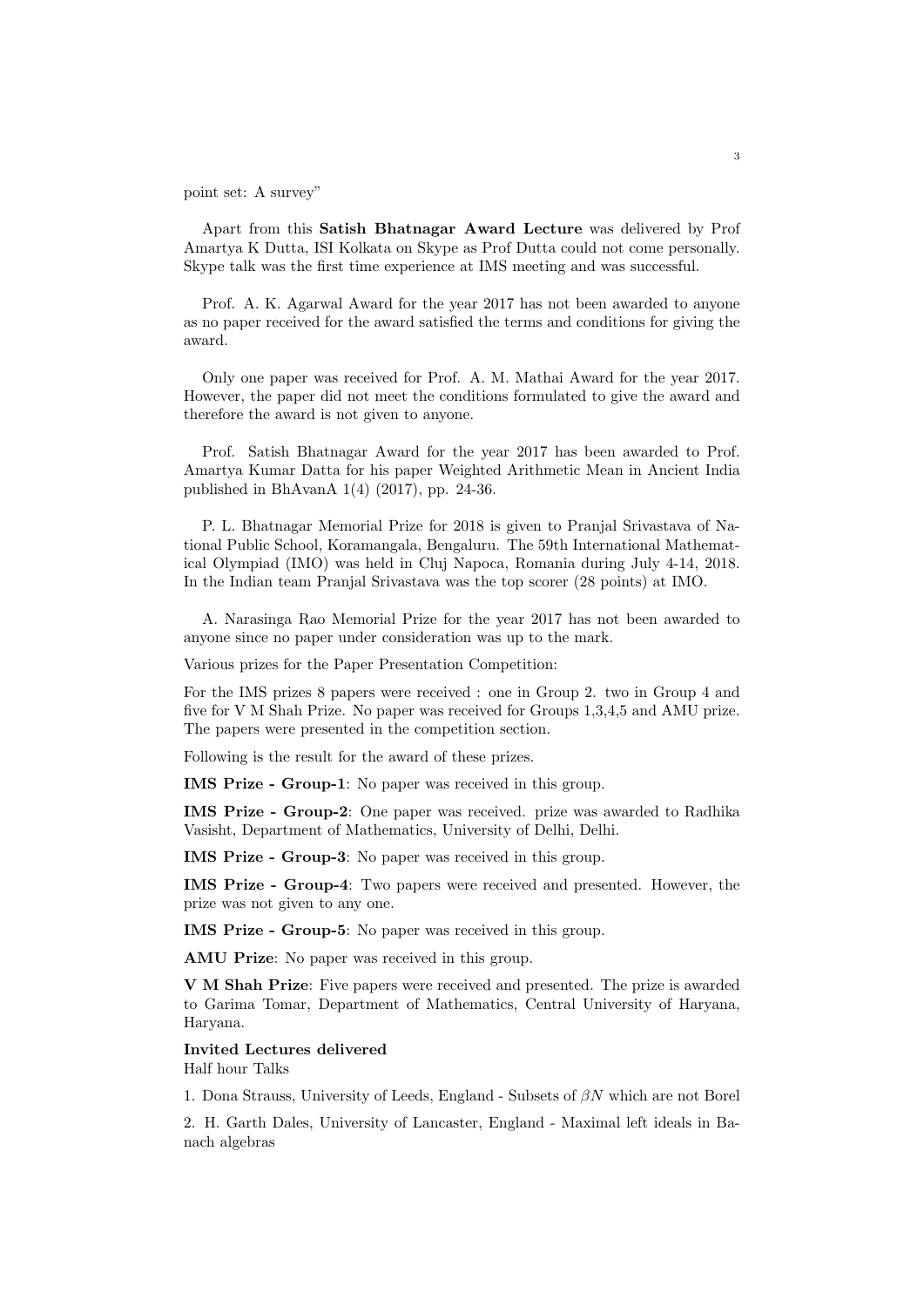3. H. S. Ramane, Department of Mathematics, Karnatak University, Dharwad, India - Equienergetic Graphs

4. A. K. Misra, Department of Mathematics, Institute of Science, Banaras Hindu University, India - Controlling the Atmospheric Level of Carbon Dioxide to Mitigate Global Warming: A Modeling Study

5. Indranath Sengupta, Discipline of Mathematics, IIT Gandhinagar, Palaj, Gandhinagar, India - Numerical Semigroups and Affine Curves

6. K. S. Charak, Department of Mathematics, University of Jammu, Jammu, India - Baker's Conjecture on Permutable Entire Function

#### Symposia organized

Six symposia were organized and the details are as follows.

1. Harmonic Analysis and Related Areas

Speakers : Professors M. Filali, A. Taheri, H. Garth Dales, Riddhi Shah (convenor) It may noted that Prof Ajit Iqbal Singh had been instrumental in organizing this symposium but could not be present due to illness and Prof Riddhi Shah was requested to be the convenor of this symposium.

2. Commutative Algebra and Algebraic Geometry Speakers : Professors J. K. Verma, Hema Srinivasan, Chanchal Kumar, M Manjunath - Prof Sudhir Ghorpade acted as the convenor as Prof Amartya Kumar Dutta could not come due to some pressing reasons in the family.

3. Theory and Numerics of Evolution Equations Speakers : Professors Shruti Dubey, Shuvan Sen, Ritesh K. Dubey (Convenor)

4. Coding Theory and Cryptography

Speakers : Professors Trygve Johnson, Manish Gupta, Sartaj Ul Hasan, Madhu Raka (Convenor)

5. Operator Theory and Topology Speakers : Professors Ajay Kumar, M. Mursaleen, S. S. Khare, Anima Nagar, Pankaj Jain, Convenor - Prof S. D. Sharma

6. Special Functions and Transforms Methods Speakers : A. Sairam. R. K. Jana, Syed Abbas (convenor)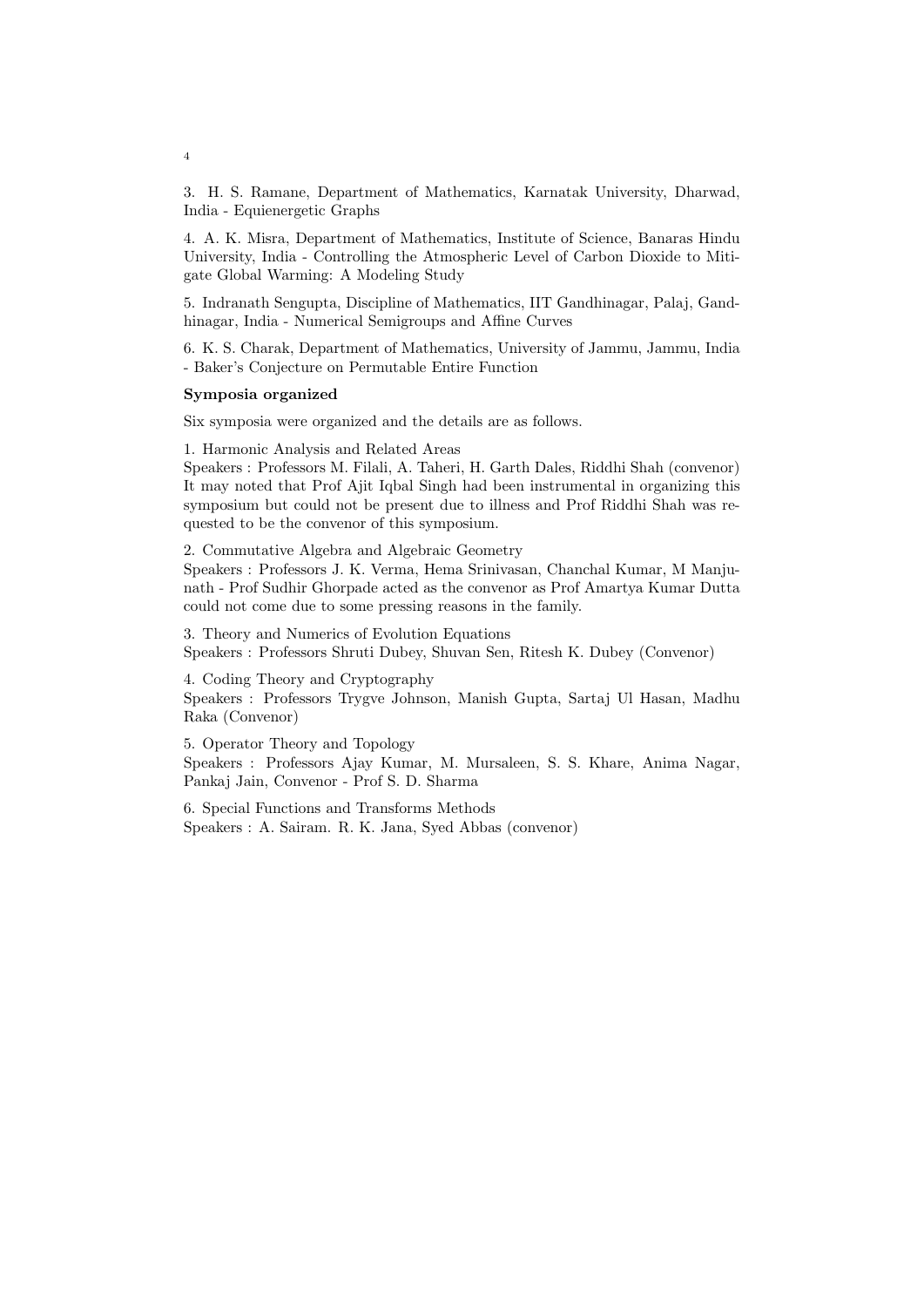## MINUTES OF THE  $84^{th}$  ANNUAL GENERAL BODY MEETING OF THE INDIAN MATHEMATICAL SOCIETY

The  $84<sup>th</sup>$  Annual General Body Meeting of the Indian Mathematical Society was held on Friday, the  $30<sup>th</sup>$  November, 2018 at 12 noon in the Meeting Hall of Shri Mata Vaishno Devi University, Katra, Jammu and Kashmir under the presidentship of Prof. Sudhir Ghorpade.

The following business was transacted.

Item No. 1: To confirm the Minutes of the General Body meeting held on Friday, the 15th December, 2017 at 12 noon in the Lecture Hall of the Department of Mathematics, Sri Venkateswara University, Tirupati (A. P. ) under the presidentship of Prof. Manjul Gupta.

The Minutes of the General Body meeting held on December 15, 2017 at 12 noon at Sri Venkateswara University, Tirupati (A. P.) were conrmed.

Item No. 2 : To receive the report of the General secretary for the year 2018. Report of the General Secretary for the year 2018. To receive the report of the General secretary for the year 2017.

Report of the General Secretary for the year 2018.

1. The IMS News Letters No. 39 and No. 40 were published in March 2018 and in August 2018, respectively. These are also displayed on the website of the Indian Mathematical Society. The soft copies of these News Letters have been sent by e-mails to all the members of the Society.

Prof. Sudhir Ghorpade, IIT, Mumbai was informed that he has been elected as the president of IMS for one year with effect from April 1, 2018.

2. The meeting of the Academic Planning Committee for the IMS Conference 2018 was held on Sunday, the  $10^{th}$  June, 2018 from 11.00 a.m. to 1.00 p.m. in the conference room of the Guest House of the Savitribai Phule Pune University, Pune. The meeting was presided over by Prof. Sudhir Ghorpade, the president of the IMS The names of the speakers for the four memorial award lectures, plenary talks, invited talks, list of symposia and their conveners were finalized in the meeting.

3. A. Narasinga Rao Memorial Prize for the year 2017 has not been awarded to anyone since no paper under consideration was up to the mark.

4. Prof. A. K. Agarwal Award for the year 2017 has not been awarded to anyone as no paper received for the award satisfied the terms and conditions for giving the award.

5. Only one paper was received for Prof. A. M. Mathai Award for the year 2017. However, the paper did not meet the conditions formulated to give the award and therefore the award is not given to anyone.

6. Prof. Satish Bhatnagar Award for the year 2017 has been awarded to Prof. Amartya Kumar Datta for his paper Weighted Arithmetic Mean in Ancient India published in BhAvanA 1(4) (2017), pp. 24-36.

7. P. L. Bhatnagar Memorial Prize for 2018 is given to Pranjal Srivastava of National Public School, Koramangala, Bengaluru. The 59th International Mathematical Olympiad (IMO) was held in Cluj Napoca, Romania during July 4-14, 2018. In the Indian team Pranjal Srivastava was the top scorer (28 points) at IMO.

8. Digitization of the back volumes of JIMS published from the year 1976 to the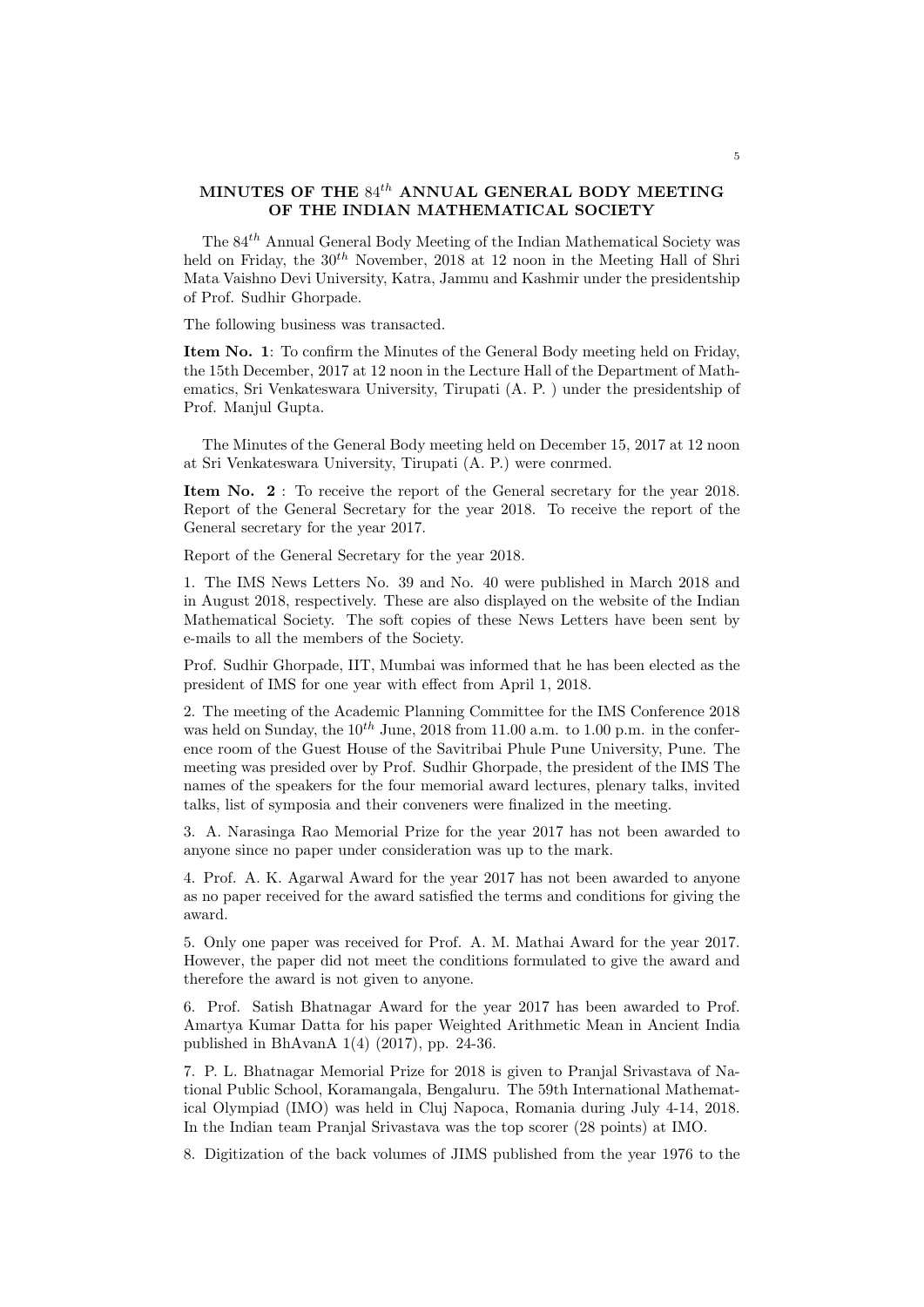year 2005 have been completed by the Informatics Publishing Ltd., Bangalore. The digitized volumes are available online. These volumes were retrieved from the IMS Library housed at Ramanujan Institute for Advanced Study in Mathematics, Madras University, Chennai.

9. During the year of the report 124 new life members of IMS have been enrolled, besides 56 persons became sessional members of the IMS for 2018 conference.

10. A timely guidance and the help has been provided to Prof. A. K. Das, Local organizing secretary of the 2018 IMS conference-An International Meet pertaining to raising of funds, local arrangements and inaugural function of the conference.

11. Each Life Member of the Society is now allotted a Permanent Membership Number. The complete list of Life Members of the Society is now available on the IMS website.

12. The complete catalogue of the back volumes of the periodicals published by the Society as well as those received in exchange by the Society and available in the IMS Library, Chennai is now available on the IMS website.

13. The General Secretary thanks Prof. J. R. Patadia for maintaining and updating the website of the IMS.

14. The General Secretary thanks Prof. M. M. Shikare and Prof. S. K. Nimbhorkar for extending substantial help in performing the duties of the general secretary.

Item No. 3 : To receive the Report of the Academic Secretary 2018.

Based on the deliberations during the APC meeting held on June 10, 2018 at SP Pune University, Pune and subsequent consultations with the President and the General Secretary, the following speakers have been finalized and letters of invitation were sent to the following:

#### Memorial Award Lectures

1.  $32^{nd}$  P. L. Bhatnagar Memorial award lecture: Dr Manoranjan Mishra, IIT Ropanagar

2.  $29<sup>th</sup>$  Hansraj Gupta Memorial award lecture: Prof S. S. Khare, NEHU, Shilong 3.  $29^{th}$  Srinivasa Ramanujan Memorial award lecture: Prof N Deka Baruah - Tezpur University

4.  $29^{th}$  V. Ramaswamy Aiyer Memorial award lecture: Prof K. N. Raghavan, IMSc Chennai

Plenary Talks:

Prof Steven Dale Cutkosky, Univ of Missouri, USA Prof M Vanninathan, IIT Bombay, Mumbai.

Satish Bhatnagar Award Lecture Speaker: Dr Amartya K Dutta, ISI Kolkata

Invited Speakers for Half an hour talks:

Prof H S Ramane, Karnatak Univ. Dharwad Prof H.G. Dales. UK Prof D. Staruss, UK Prof A K Mishra, BHU, Varanasi Prof K S Charak, Jammu University Prof Indranath Sengupta, IIT Gandhinagar

Following symposia were finalized with conveners as mentioned below: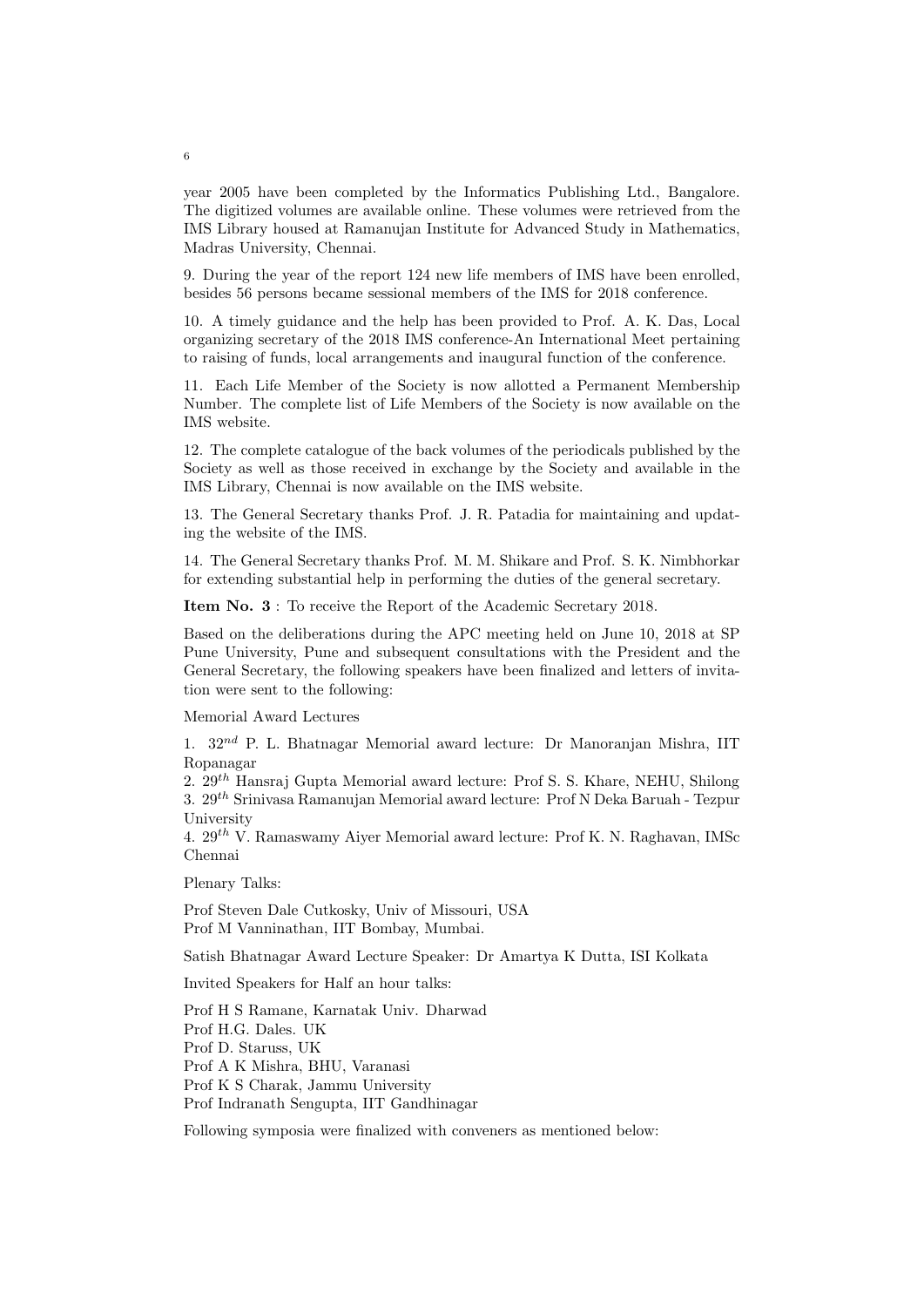(i) Harmonic Analysis and Related Areas- Prof Ajit Iqbal Singh, New Delhi and Prof. Rudra Sarkar, ISI Kolkata

(ii) Theory and Numerics of Evolution Equations - Dr Ritesh Kumar Dubey, SRM Institute of Science and Technology, Chennai

(iii) Coding Theory and Cryptography - Prof Madhu Raka Punjab University, Chandigarh

(iv) Commutative Algebra and Algebraic Geometry - Prof Amartya Kumar Dutta, ISI Kolkata

(v) Operator Theory and Topology Prof S. D. Sharma, Central Univ of Jammu

(vi) Special Functions and Transforms Methods Prof Jugal K. Prajapati, CUR, Kishangarh

The Conveners for various symposia have finalized the speakers in consultation with Academic Secretary. The final list is given below:

Commutative Algebra and Algebraic Geometry: Speakers: Professors J. K. Verma, Hema Srinivasan, Chanchal Kumar, Neena Gupta, M Manjunath.

Special Functions and Transforms Methods : Speakers: Professors A. K. Agarwal, A. Swaminathan, Shubhi Khan, A. Sairam. Syed Abbas, J. K. Prajapat

Theory and Numerics of Evolution equations: Speakers: Professors Shruti Dubey, Ismail Farzad, N. Kishore Kumar, Shuvan Sen, Ritesh K. Dubey

Harmonic Analysis and Related Areas: Speakers: Professors M. Filali, A. Taheri, H. Garth Dales, Riddhi Shah, Rudra Sarkar

Operator Theory and Topology: Speakers: Professors Ajay Kumar, M. Mursaleen, SS Khare, Anima Nagar, Pankaj Jain

Coding Theory and Cryptography: Speakers: Professors Mahesh Anand, Trygve Johnson, Manish Gupta, Sartaj Ul Hasan, Madhu Raka.

This year total of 137 papers have been received out of which 8 papers are for Prizes (5 for V M Shah prize, 1 for Gr 2 and 2 for Gr 4), 7 for Poster Presentation and 122 as Contributory presentations.

Item No. 4: To receive the report of the Administrative Secretary for the year 2018.

Report of the Administrative Secretary for the year 2018.

1. E-mails of thanks and appreciations were sent to the local organizing secretary of 83rd Annual Conference of IMS held in December 2017 at Sri Venkateswara University,Tirupati(A. P.). Elected council members were informed of their elections as members of the IMS council.

2. The Minutes of the Council Meeting and the General Body meeting held at Sri Venkateswara University,Tirupati(A. P.) were prepared.

3. Arrangements were made for holding the meeting of the Academic Planning Committee on Sunday, the 10th June 2018 from 11.00 am onwards in the conference room of the Guest House of the Savitribai Phule Pune University, Pune (SPPU). Local Hospitality and travel arrangements were made for the delegates attending the meeting.

4. The print copies of JIMS Volume 85, nos. 1-2 (January June 2018) and JIMS Volume 85, nos. 3-4 (July Dec. 2018) were received from Parashuram Process,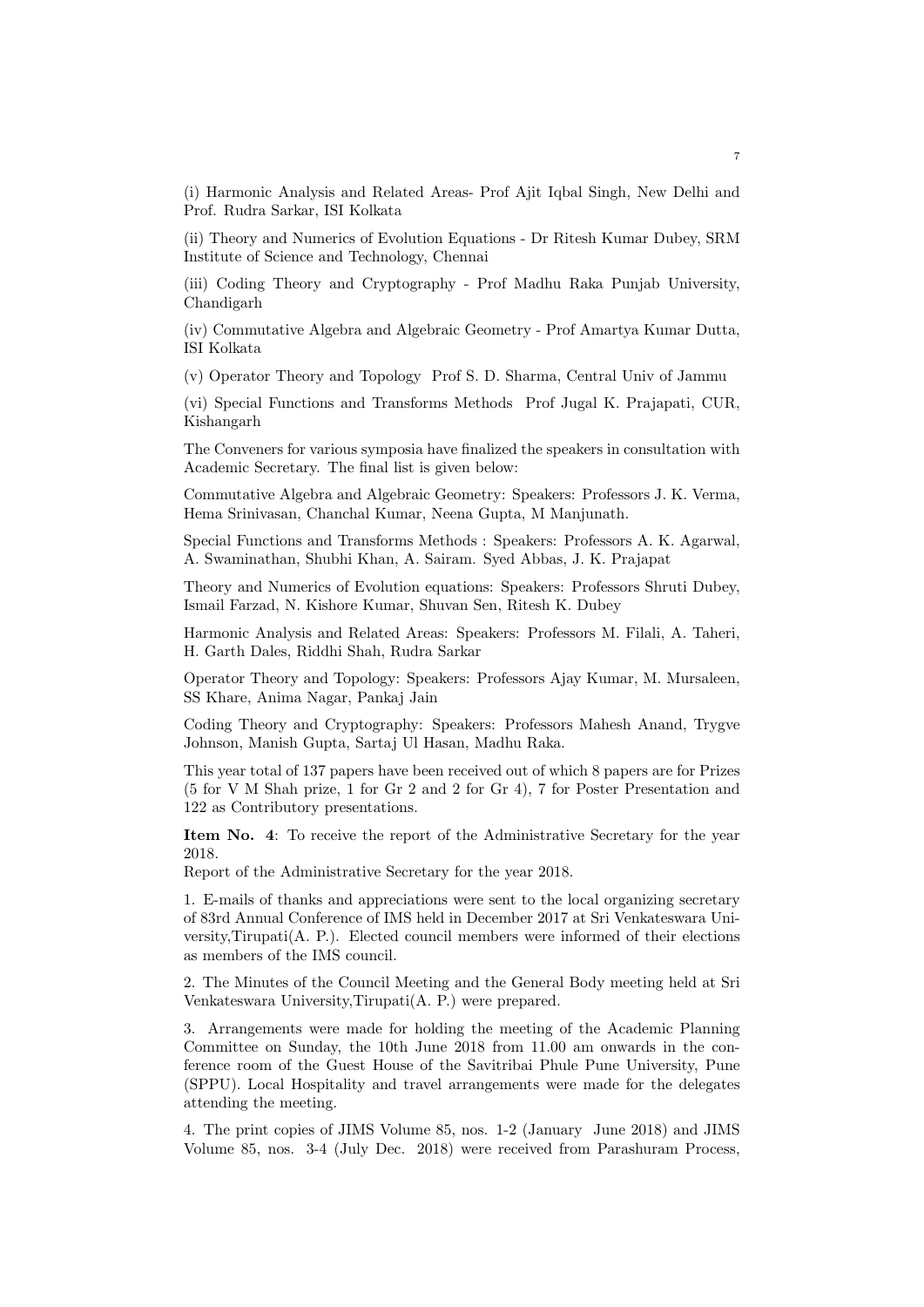Pune and preserved in the Library of the Mathematics Department, Savitribai Phule Pune University, Pune. The camera ready copies of The Math. Student, Vol. 87 (1-2), 2018, and The Math. Student, Vol. 87 (3-4), 2018 were forwarded to the Parshuram Process for the purpose of printing. The printed copies have been received from the press and preserved in the Library of Math. Deptt., SSPU.

5. The copies of JIMS Vol. 85 (Nos. 1-2 ) (2018), Vol. 85 (Nos. 3-4)(2018) and The Mathematics Student Vol. 87 (Nos. 1-2) (2018) have been sent to the subscribing institutes and Universities by registered post. The account of corresponding expenses has been maintained.

6. The Informatics Publishing Ltd., Bangalore was requested to speed up the digitization of JIMS volumes which were made available by Ramanujan Institute for Advanced Study in Mathematics, University of Madras, Chennai; and also give proposals for digitization of back volumes of The Mathematics Student, and distribution of old volumes of JIMS and The Mathematics Student lying in the IMS Library, Chennai.

7. Substantial help was rendered to the General Secretary Prof. N. K. Thakare in the finalization of IMS Newsletter Nos. 39 and 40. The Newsletters were prepared; and sent by e-mails to the Life members of the IMS in cooperation with Prof. Patadia.

8. Assistance was provided to the General Secretary in handling various matters related to Prof. A. K. Agarwal award, Prof. A. M. Mathai award, A. Narsinga Rao memeorial prize, and Prof. Satish Bhatnagar award for the year 2017.

9. The records / documents such as minutes of the council meeting, minutes of the general body meeting, copies of the News Letters, copies of agenda for council meeting and General body meeting have been maintained.

Item No. 5: To consider the Audited Statement of Accounts for the year 2017 -2018 and budget for the year 2019- 2020.

The Audited Statement of Accounts for the year 2017- 2018 and budget for the year 2019- 2020 presented by the Treasurer, Prof. S. K. Nimbhorkar were approved.

Item No. 6: To receive the report of the Editor, The Journal of the Indian Mathematical Society for 2018. Report of the Editor, The Journal of the Indian Mathematical Society for 2018.

Manuscript Status:

(a) Number of papers pending with the referee or under process at the end of 2017: 30

(b) Number of manuscripts received during the year 2017: 103 Total: 133

(i) Number of Manuscript accepted during 2018: 33

(ii) Number of manuscript rejected during 2018 : 80

(ii) Number of manuscript with the referees / under process: 20 Total: 133

Digitization of the back-volumes of JIMS: The Informatics Private Ltd (IPL) has already digitized and put a large number of back volumes of the JIMS on line. The volumes available at the Pune University have been digitized.The remaining volumes are being procured from our Chennai library and given to the IPL for completing the full digitization work of the JIMS from 1907 onwards.

Publication Status (online by the IPL):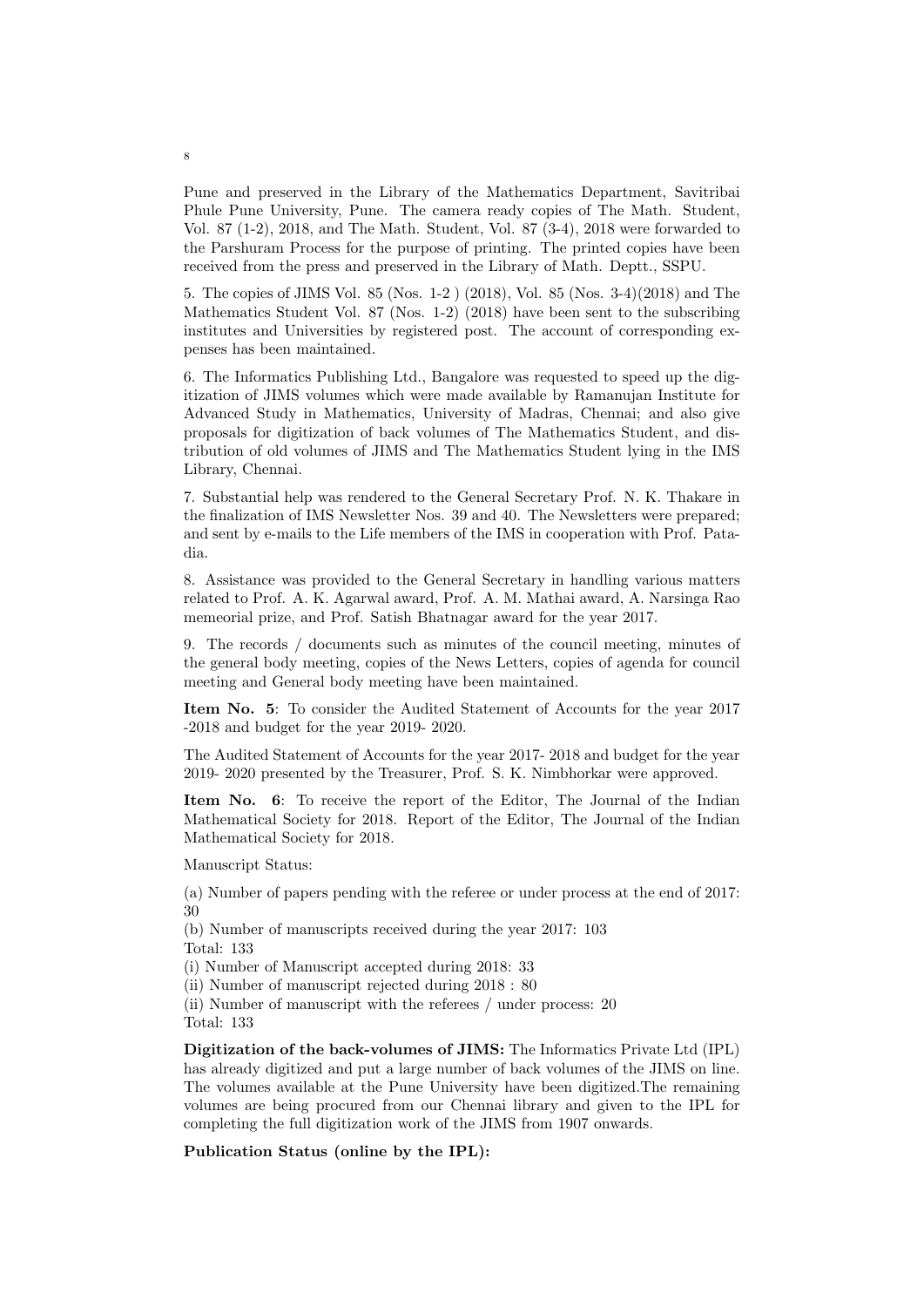- (a) Volume  $85(1-2)$  2018 of the JIMS published on Jan 1, 2018.
- (b) Volume  $85(3-4)$  2018 of the JIMS published on July 1, 2018
- (c) Volume 86(1-2) 2019 of the JIMS published in Nov 2018.

#### Publication Status (Print by the IMS)

(a) Volume 85(1-2) 2018 of the JIMS was published in Feb, 2018 and sent to the subscribers by the Administrative Secretary, IMS

(b) Volume 85(3-4)2018 of the JIMS was published in September 2018 and then sent to the subscribers by the Administrative Secretary, IMS.

(c) Volume 86(1-2) 2019 of the JIMS will be published in Dec-Jan 2018 and sent to the subscribers soon.

#### Acknowledgements:

The Chief Editor, JIMS expresses his sincere thanks to numerous referees and the members of the Editorial Board, JIMS, specially Prof Peeyush Chandra and Prof Ravi Agarwal, for their help in refereeing and/or processing the manuscripts received for JIMS. He also records his sincere thanks to Profs S.K.Nimbhorkar and M. M. Shikare for extending all possible help in printing and dispatching copies of the JIMS to the subscribers of the Journal.

Item No. 7: To receive the report of the Editor, The Mathematics Student for 2018. Report of the Editor, The Mathematics Student for 2018.

Publication Status:

The soft copy of the Vol. 87, Nos. 1- 2, January-June (2018) of The Mathematics Student was sent on line in June 2017 and that of the Vol. 87, Nos. 3- 4, July-December (2018) of The Mathematics Student was sent on line during November 2-10, 2018 to all the Life Members (who have registered their E-mail id on line on imsgoesgreen@gmail.com or jamanadaspat@gmail.com or sknimbhorkar@gmail.com) at their registered E-mail addresses. Both these soft copies are available on the Society's website as well.

There is no backlog as regards to the publication of the Mathematics Student.

#### Manuscript Status:

65 manuscripts are received during the period from December 09, 2017 to November 20, 20187 and 10 manuscripts were reported as pending with the referees in the last report.

Of these total 75 manuscripts, 19 are accepted, 45 are not accepted and 11 are pending with the referees.

#### Acknowledgements:

We take this opportunity to put on record our sincere thanks and profuse gratefulness to the Members of the Editorial Board and the learned referees for their continuous support and assistance in our sustained efforts for timely publication of the Mathematics Student. The Society looks forward to the active assistance in the constructive reviewing work as well as quality contributions from the large pool of mathematicians from India and abroad.

We started Problem Section from 2015 and it is going on successfully. During these three years support has come from Editorial Board Members as well as from the floor. We have very broad and sustained participation from Satya Deo, C. S. Aravinda, George E. Andrews, Kannappan Sampath, M. Ram Murty, Atul Dixit, Amritanshu Prasad, Ashay Burungale, Abhijin Adiga, B. Sury, Mahender Singh, Mathew Francis, L. Sunil Chandran, Amrik Singh Nimbran, Raja Sridharan,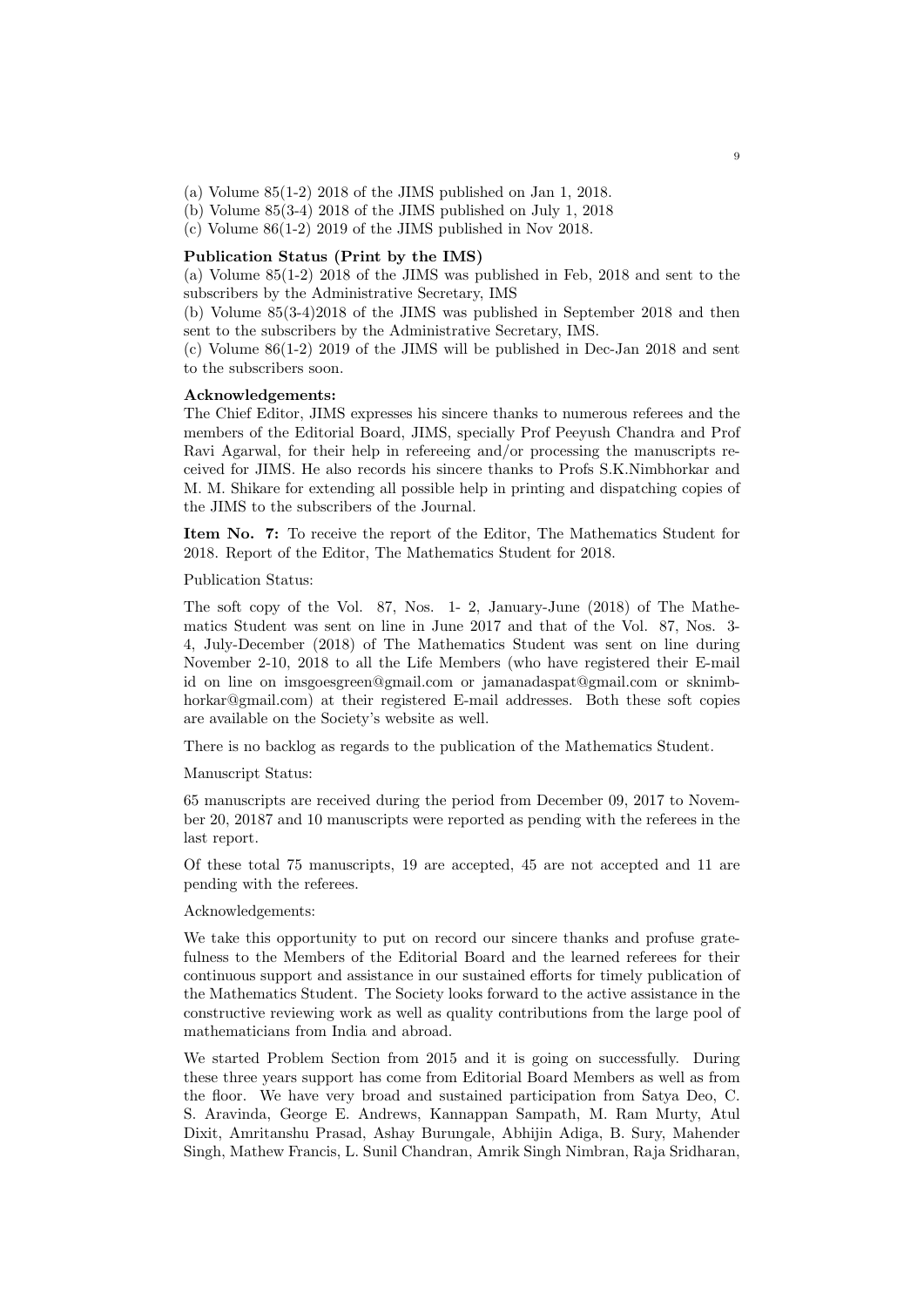Purushottam Rath, Clare D'Cruz, S. K. Tomar, Emeric Deutsch, Aritro Pathak, Zoltan Boros, Arpad Szasz and N. Tejaswi. We express our special thanks to all these colleagues, in particular to B. Sury from ISI, Bangalore who almost single handedly manages the problems and solutions every years.

Express our special thanks to th colleagues in particular Prof. B. Sury, as well as colleagues from the floor who took part in our Problem Section since we began it in 2015 and made it a success.

We also express our sincere thanks to the Administrative Secretary Prof. M. M. Shikare and the Pune Press for their assistance in getting the Vol. 87, Nos. 1-2, January-June (2018) as well as the Vol. 87, Nos. 3-4, July-December (2018) of the Mathematics Student printed, and thus in its timely publication.

Call for contributions: Contributions are welcome and are assured of all the sincere efforts for prompt processing.

Item No. 8: To consider the venue of the 85th Annual session of the Society to be held in December 2019.

The Council accepted the firm invitation from the Director, Indian Institute of Technology, Kharagpur, U. P. for organizing the 85th Annual Conference of the Indian Mathematical Society. So the 85th Annual Conference of the IMS will be held at IIT, Kharagpur. Prof. G. P. Raja Sekhar, Head, Department of Mathematics, IIT, Kharagpur will be the Local Organizing Secretary of the conference.

Item No. 9: To receive the report of the Returning officer concerning results of the elections.

Returning officer's Report:

The Council of the Indian Mathematical Society (IMS), at its meeting held in December 2017 at Shri Venkateshwara University, Tirupati, made the following nominations to the various offices of the Society and to the Council of the IMS.

To the Office of the President: The Council nominated Prof. Rajendra Bhatia of Ashoka University, Delhi for election to the Office of the President of the Society for one year with effect from01-04-2019. No other nomination was received from the floor for election to the office of the President. Thereforeno election was held and Prof. Rajendra Bhatia is declared elected unopposed to the office of the President of IMS for one year with effect from April 01, 2019. Because of Prof. Bhatia's unavailability the Council has selected and selected Prof. S. Arumugam (Adjunct Professor, Department of Mathematics, Amrita Vishwa Vidyapeetham, Coimbatore) as the President of the IMS for one year starting from April 1, 2019.

Election of the Office bearers of the IMS, other than the President:

The Council made the following nominations for election to the various Offices the Society, other than that of the President, for three years with effect from April 01, 2019.

(i) For the office the General Secretary : Prof. Satya Deo

- (ii) For the office the Academic Secretary : Prof. Peeyush Chandra
- (iii) For the office the Editor, JIMS : Prof. Sudhir Ghorpade
- (iv) For the office the Editor, The Mathematics Student : Prof. M. M. Shikare
- (v) For the office the Treasurer : Prof. S. K. Nimbhorkar

No other nominations were received from the floor for election to any of the above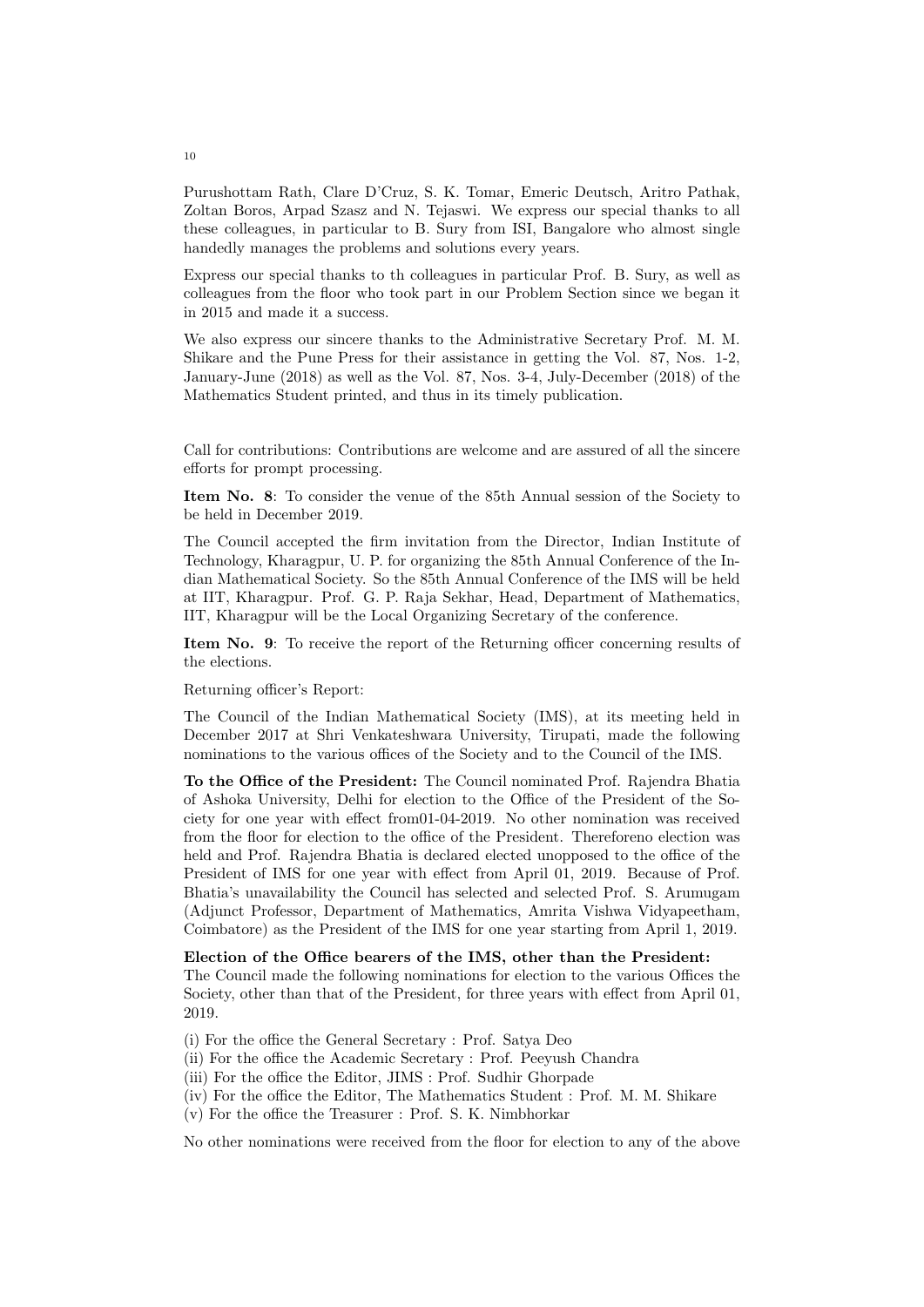offices of the Society and therefore no elections were held and the above mathematicians are declared elected unopposed to the respective office of the Society for three years with effect from April 1, 2019.

#### Election of members to the Council of the Society.

The Council made the following nominations as members of the Council of the Society for three years with effect from April 01, 2019.

- 1. Prof. Nita Shah (Ahmedabad)
- 2. Prof. Ahmed Ali (Lucknow)
- 3. Prof. S. Sreenadh (Tirupati)

No other nominations were received from the floor for election to the Council of the Society and therefore no elections were held and the above mathematicians are declared elected unopposed to the Council of the Society for three years with effect from April 1, 2019. The council has appointed Prof. B. N. Waphare, Savitribai Phule Pune University, Pune as the Administrative Secretory of IMS for the year with effect from April 1, 2019.

Item 10. Any other item with the permission of the chair.

No other item was under consideration.

The efforts put in by the Local organizing Secretary Prof. A. K. Das, his colleagues and the University administration for successful organization of the conference were appreciated by the office bearers and the members of the IMS.

The Meeting ended with a vote of thanks to the President of IMS, the members present, Prof. A. K. Das, his colleagues and the University administration.

Satya Deo General Secretary Indian Mathematical Society

#### Memorial Award Lectures

During every Annual Conference of the Society, the following Memorial Award Lectures are arranged as a part of the Academic Programme (each award lecture is of one hour duration with no other parallel session) :

- (1) P. L. Bhatnagar Memorial Award Lecture (Instituted in 1987).
- (2) Srinivasa Ramanujan Memorial Award Lecture (Instituted in 1990).
- (3) V. Ramaswamy Aiyer Memorial Award Lecture (Instituted in 1990).
- (4) Hansaraj Gupta Memorial Award Lecture (Instituted in 1990).
- (5) Ganesh Prasad Memorial Award Lecture (Instituted in 1993 ; and delivered every alternate year).

Each of these Lectures carry a token honorarium of Rs. 5000/- along with a citation.

Members of the Society are requested to suggest the names of the prospective speakers, along with their brief write-up, for these awards. The suggestions may be sent to Professor Satya Deo, the General Secretary of the Indian Mathematical Society up to May 31, 2019. His e-mail address is sdeo94@gmail.com

#### IMS Sponsored Lectures

To popularize mathematics and to create awareness regarding the Society and its activities in the Country, the Society has a Scheme of Sponsored Lectures. It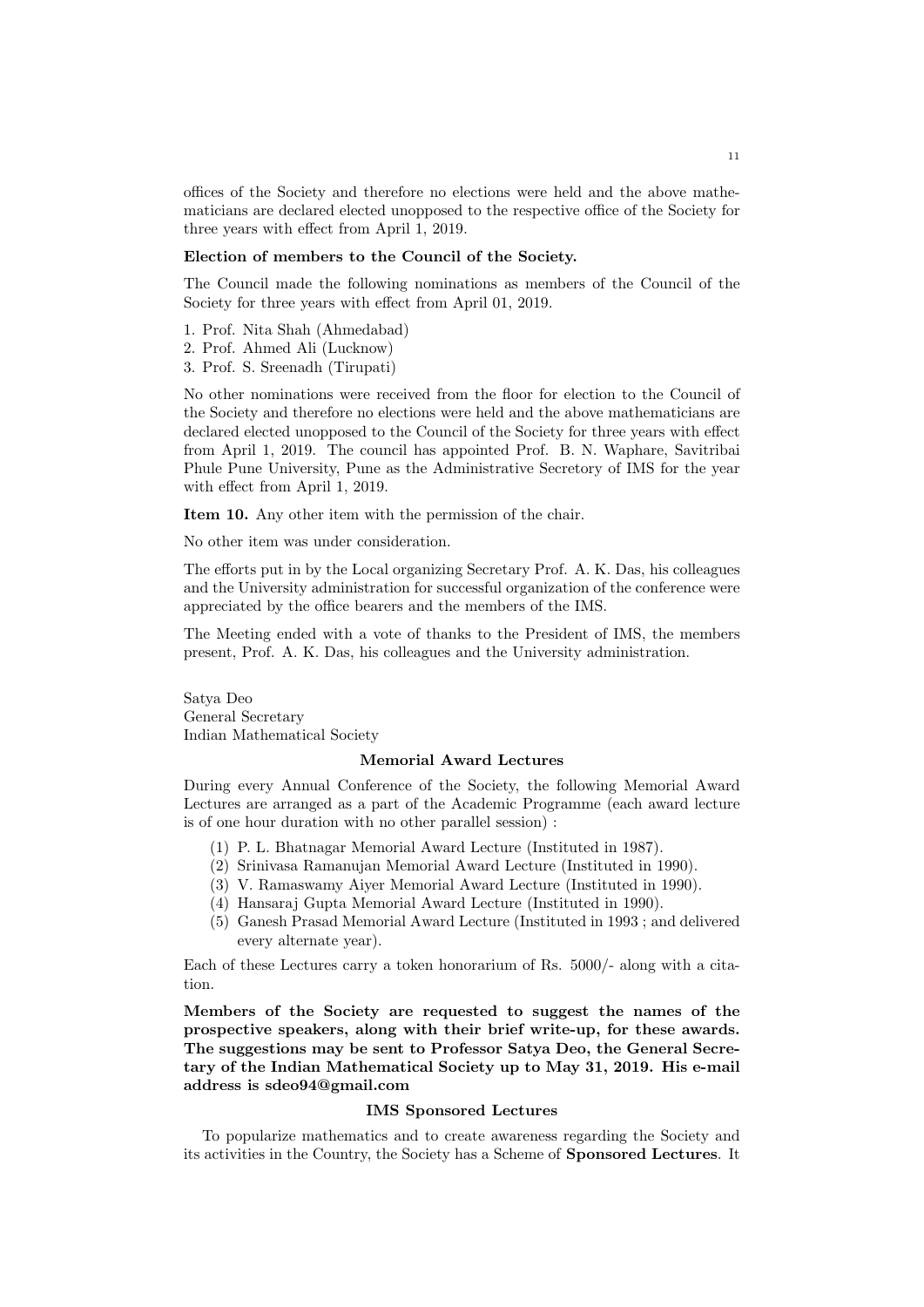provides a token support of Rs. 1000/- to a number of Departments / Institutions for organizing popular and semi technical lectures.

Prof. Ravi Kulkarni has also donated Rs. 1,25,000/- to organize

#### Meenakshisundaram–Patoudi lectures.

Members arranging such lectures are required to send the report of the arranged lectures to The Treasurer, IMS, with a copy to The Editor, The Mathematics Student.

Society intends to enhance this activity of organizing such lectures at more and more centers. Members desirous to organize such lectures at their centers may write to the General Secretary Prof. Satya Deo through their respective Head of the Department.

#### Periodicals published by the Society

The Society publishes two periodicals: The Journal of the Indian Mathematical Society (JIMS; the Journal; ISSN 0019-5839) and The Mathematics Student (Math Student; the Mathematics Student; ISSN 0025-5742), both of which are quarterly. The details can be found on the website: www.indianmathsociety.org.in

#### Subscriptions

Annual subscription for the Journal / the Mathematics Student : For each periodical

- Rs. 1500/- for Libraries of Educational Institutions in India provided the subscription is direct or through an agent who gives complete name and address of the subscriber. The supply will be made directly to the subscribing library. If an agent subscribes for an educational Institution in India, the subscription is Rs. 1800
- Rs. 8000/- for others for personal use or to the agents who do not supply the name and address of the end user.
- \$150/- for personal use or for Libraries outside India.

The agents are entitled to 15 % discount on their orders.

From the 2012 issue of The Mathematics Student onwards, the life Members are given online access to The Mathematics Student / are sent the soft copy of The Mathematics Student, instead of supplying the hard copy, for their personal use (not for circulation) at their E-mail address registered with the Society.

## Those Members who have not registered their e-mail address are requested to register it online on msgoesgreen@gmail.com

It may please be noted that the contents of The Mathematics Student will continue to be available on the Society's website www.indianmathsociety.org and a physical copy of The Mathematics Student will continue to be available at the IMS Library (Ramanujan Institute of Advanced Study in Mathematics, Madras University, Chennai) as well as at the Registered Office of the Society (Department of Mathematics, S. P. Pune University, Pune 411 007) for reference during office hours.

#### Membership of the Society

#### Life Membership Fees:

Rs. 2000/- (US \$500/- for those residing outside India - referred to as International Life Members ).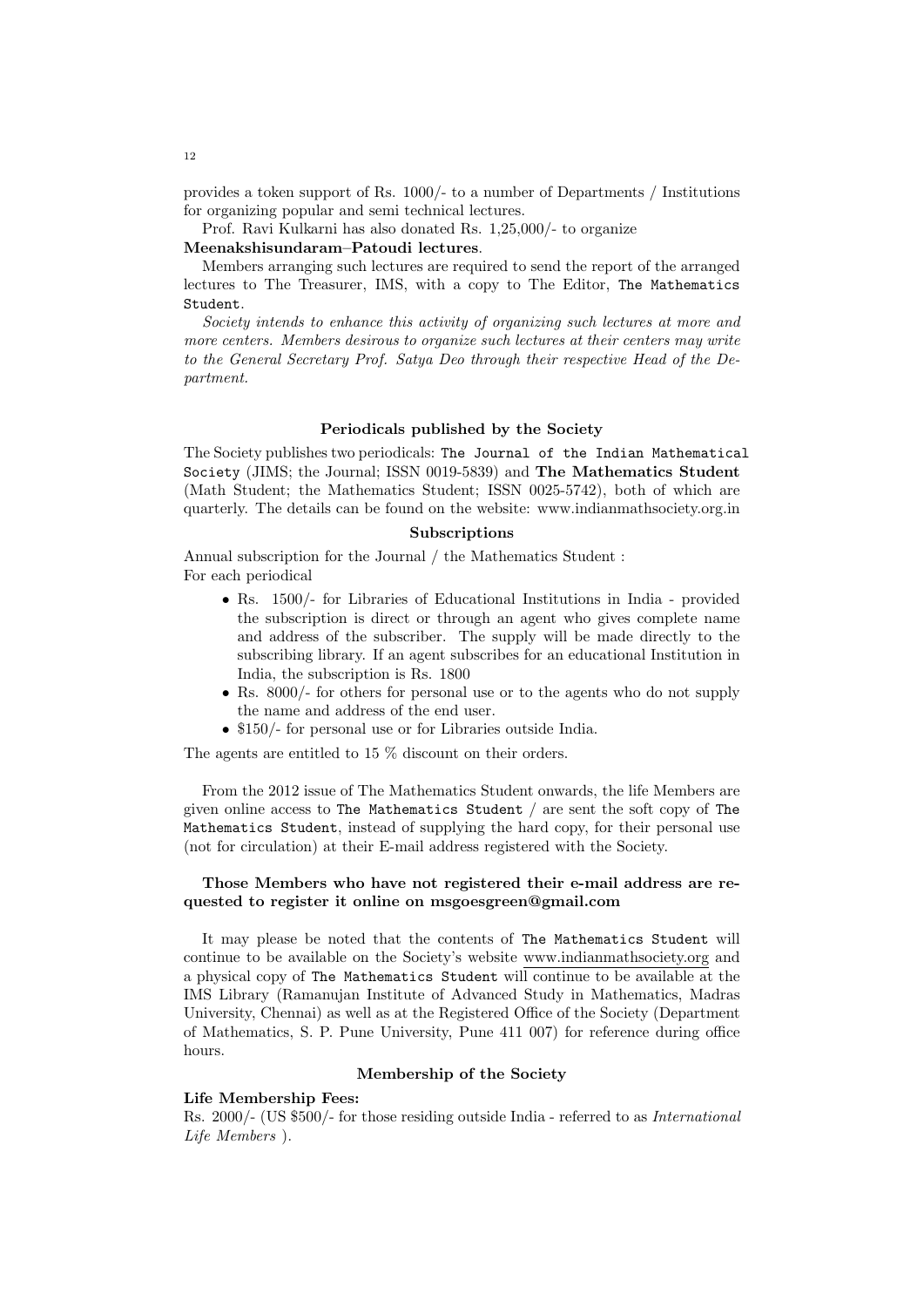The Life Members of the Indian Mathematical Society who have registered their e-mail with the Society are entitled to a FREE online access to The Mathematics Student for their personal use (not for circulation). They can subscribe the Journal at Rs. 1500/- (US \$ 35/-) for their personal use (not for sale/resale).

#### Ordinary Annual Membership Fees:

Rs. 250/- ( US \$50/- for those residing outside India ).

#### Sessional Membership Fees:

Rs. 250/- ( US \$50/- for those residing outside India ). Sessional Members are those who join the Society only for a particular Session. They may contribute papers for presentation and / or participate in any of the academic programmes held during the Session.

• Membership form is available on the IMS website.

#### Business Correspondence and Payments:

All business correspondence be addressed to Prof. S. K. Nimbhorkar, Treasurer, IMS; Department of Mathematics, Dr. B. A. M. University, Aurangabad 431 004 (Maharashtra), India. All payments should be sent to Prof. S. K. Nimbhorkar, Treasurer, IMS by DD / payable at par cheque drawn in favor of "The Indian Mathematical Society" payable at Aurangabad (Maharashtra), India at the address mentioned in the above.

### Members in good standing:

A member is considered to be of good standing in a particular year if he/she has paid his/her Membership dues by **July 31**<sup>st</sup> of that year.

#### IMS Library:

The information pertaining to IMS library is available on the website www.indianmathsociety.org.in of the society.

#### Guidelines for acceptance of Donations to the Society:

There will not be any further institution of Memorial Award Lectures. (This point was discussed in the earlier meetings of the Council and such was the consensus).

The donation amount will not be less than Rupees Five Lacs. (There could be an upward revision of this amount from time to time).

The donor may be an individual or a trust or a group of individuals.

The Indian Mathematical Society will solely and independently own the amount donated to it.

A prospective donor should approach the General Secretary of the Indian Mathematical Society with a Offer. Keeping with the spirit of this Policy Guidelines and if so felt necessary, referring to the Council whether the proposal be negotiated or not, in his wisdom, the General Secretary will negotiate the terms and conditions for each donation proposal and will put it before the Council for its consideration and approval. The Council will deliberate on the proposal, and after modifications, if any, may accept the proposal through a special resolution with specific details mentioning the terms and conditions. This will be published in the IMS News Letter after the Donor agrees to the resolution of the Council.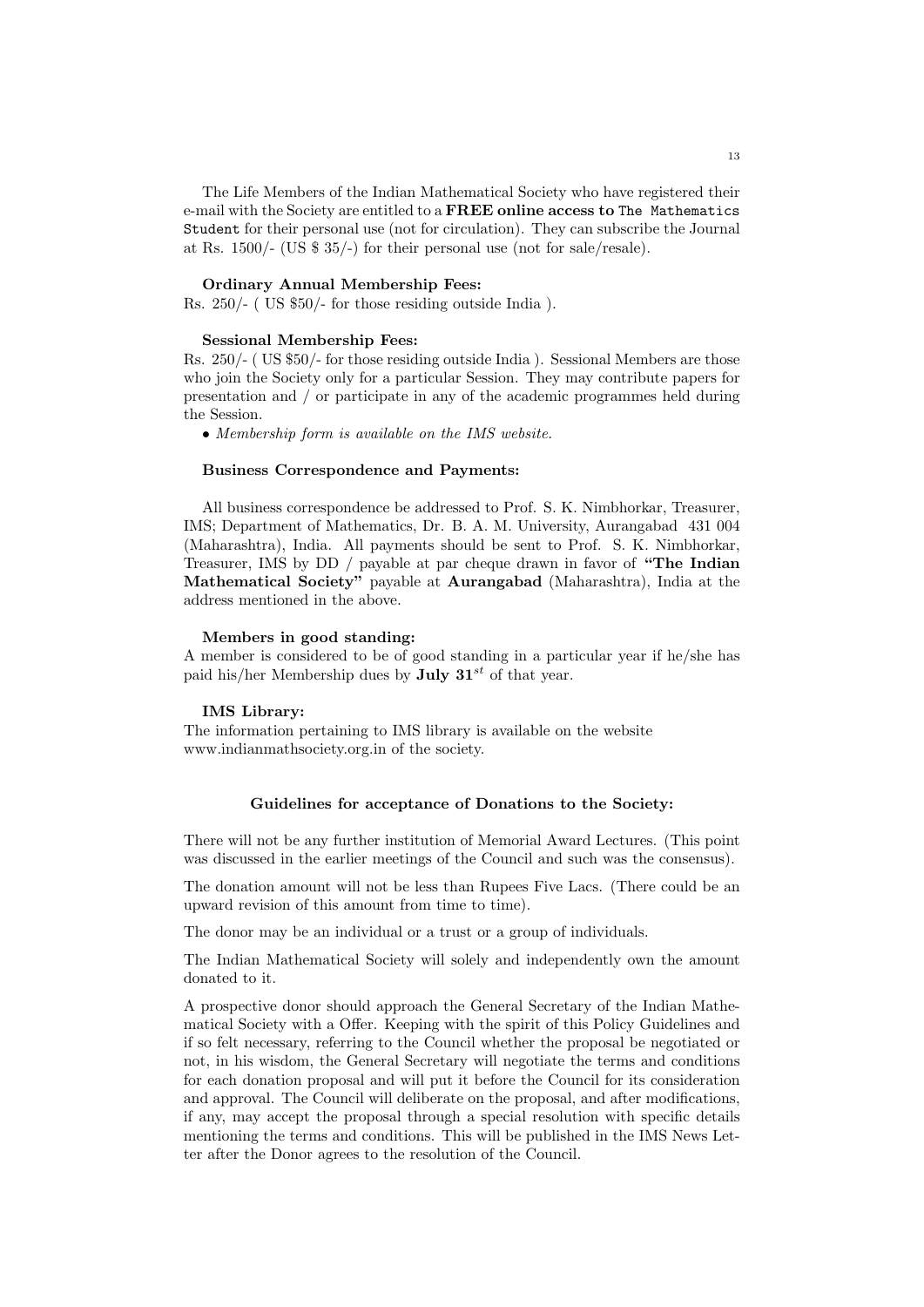Ordinarily during every Annual Conference of the Society there are several Invited Lectures and Symposia running in parallel sessions. One of these academic programmes may be permanently marked / identified as so and so sponsored programme in the (fond) memory of or so and so sponsored programme in the honor of as per the wish of each donor by the Council. This programme may be arranged in a parallel session during the Conference.

The Council through its Academic Planning Committee (APC) will be the final authority in this regard to finalize the name of a speaker of an invited talk or the names of the Symposia speakers for this sponsored programme. The modus operandi for identifying the speaker(s) may be decided by the Council.

The invited speaker(s) will be the guest of the host institution. In case of an honorarium, if any, to the invited speaker, the amount of the honorarium will not exceed the honorarium amount for the existing Memorial Award Lectures.

Ordinarily train travel to the extent of AC-2 Tier be reimbursed. However, in special cases the domestic air travel may be considered.

Not withstanding the above,

(A) An offer of a donation with a stipulated purpose (not as part of the corpus), may be accepted by the Council on its merit.

(B) An offer of a donation of any amount in general, without any stipulated conditions, may be accepted by the Council on its merit as a part of the General Purpose Corpus.

The Council reserves its right whether or not a particular donation be accepted.

## Green initiative taken by the Society-A fervent appeal to all members of the Society

As a part of the "Green Initiative "taken by the Society (for further details, refer Society's website www.indianmathsociety.org.in ), the Council of the Society has decided to send online the soft copy of the Mathematics Student / give online access to the Mathematics Student to all the Life members instead of supplying the hard copy. For this purpose, all the members of the Society are requested to register their e-mail address online, along with Name and the Unique Membership Number therein, to J. R. Patadia on imsgoesgreen@gmail.com or jamanadaspat@gmail.com so that further necessary action can be taken.

#### Important Change:

This newsletter also includes the abstracts of accepted papers for presentation as well as abstracts of invited talks, etc. in the just ended annual conference. From this issue of the newsletter this policy will be followed every year and such abstracts shall not be included in the issues of The Mathematics Student.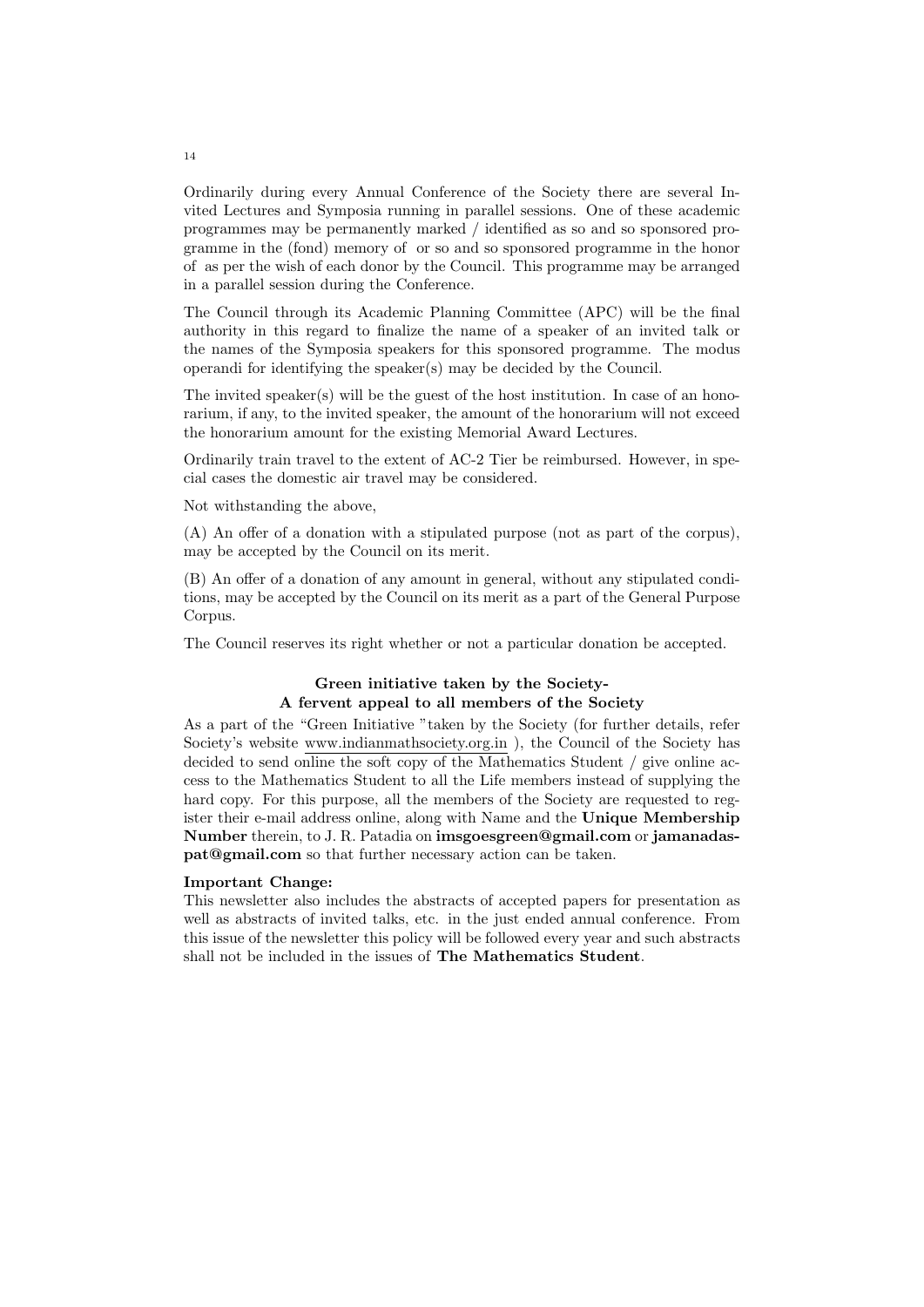# Abstracts of the papers presented at the  $84^{th}$  IMS Conference, Shri Mata Vaishno Devi University, Katra, Jammu and Kashmir

#### IMS MEMORIAL AWARD LECTURES

#### $32^{st}$  P. L. BHATNAGAR MEMORIAL AWARD LECTURE

HYDRODYNAMIC INSTABILITIES IN POROUS MEDIA FLOWS by Manoranjan Mishra, Department of Mathematics and Department of Chemical Engineering, Indian Institute of Technology Ropar, Rupnagar, Punjab, India. Email: manoranjan@iitrpr.ac.in

The average global carbon dioxide  $(CO_2)$  content of the atmosphere has increased from 315 ppm in 1960 to 405 ppm currently (September 2018). Closely correlated to this  $CO<sub>2</sub>$  -concentration measurement, the average global temperature of the atmosphere at the surface of the Earth has varied on many time scales. A possible way to mitigate the effects is to store  $CO<sub>2</sub>$  in large porous reservoirs within the earth and hydrodynamic instability plays a key role in determining both the feasibility and risks involved in this geological sequestration. Similarly oil-recovery, chromatography separation, contaminant transport in aquifers are a few out of many other porous media flows seeking attention of the mankind. These displacement processes encounter various hydrodynamic instabilities viz., Safmman-Taylor instability, Rayleigh-Taylor instability, to name a few. At a depth of 800 metres,  $CO<sub>2</sub>$  attains super critical state and becomes less dense and less viscous than the ambient brine solution. The viscosity and density contrast of underlying fluids in these systems results in an interfacial instability called viscous fingering (VF) and density fingering respectively. The finger like deformation of the interface when a less viscous fluid displaces a more viscous one in porous medium is termed as VF. VF is detrimental to oil recovery and chromatographic separation, while it enhances mixing in  $CO<sub>2</sub>$  sequestration and contaminant transport. Thus, controlling such instabilities is of paramount interest and many theoretical, experimental and numerical studies have been focussed on it. Mathematically, the miscible displacement process is described by coupling the continuity and Darcy equations with a convection-diffusion equation for solute concentration that determines the viscosity. The stability analysis of such mixing processes has some challenges due to unsteady base-state which leads to the study of a non-autonomous dynamical system. A detailed investigation about various control strategies ranging from an optimum flow rate to the use of reactive fluids (with convection-reaction-diffusion system) will be presented using both linear stability analysis and robust direct numerical simulations of couple partial differential equations.

# $29^{th}$  HANSRAJ GUPTA MEMORIAL AWARD LECTURE

TRENDS IN BORDISM, COBORDISM THEORY AND FIXED POINT SET: A SURVEY by S.S. Khare

# $29^{th}$ V. RAMASWAMY AIYER MEMORIAL AWARD LECTURE

SYMMETRIC FUNCTIONS by K. N. Raghavan The Institute of Mathematical Sciences CIT Campus, Taramani, Chennai, India. Email: knr@imsc.res.in,

Symmetric functions are interesting not just for their own sake. They occur naturally in many other areas of mathematics and science, e.g., as characters in representation theory, and in the study of cohomology rings of Grassmannians and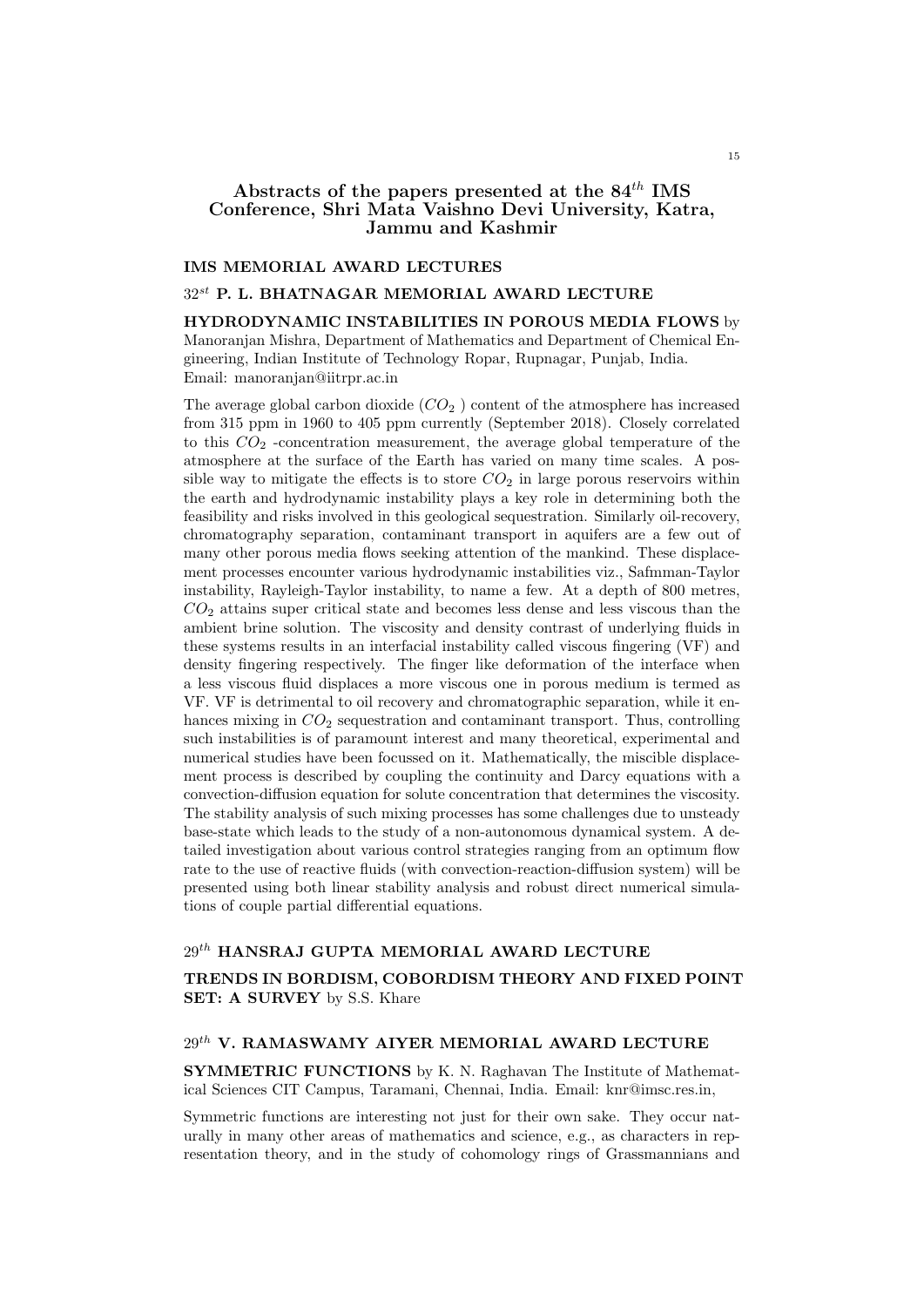other homogeneous spaces. There are several natural bases for the space of symmetric functions, perhaps the most interesting of which is the one formed by the Schur polynomials. The product of two given Schur polynomials is again a symmetric function, and thus can be expressed as a linear combination of Schur polynomials. The coefficients that appear in such expressions are of representation theoretic and geometric significance, and they can be calculated by the Littlewood-Richardson rule. A major portion of the talk will be devoted to an expository tour of these aspects (hopefully in a way that will make sense to a general mathematical audience). Towards the end of the talk, we will discuss a certain refinement of the Littlewood-Richardson rule (joint work with Mrigendra Singh Kushwaha and Sankaran Viswanath).

## $29^{th}$  SRINIVASA RAMANUJAN MEMORIAL AWARD LECTURE

SOME PARTITION IDENTITIES ANALOGOUS TO RAMANUJAN'S "MOST BEAUTIFUL IDENTITY" by N. Deka Baruah Tezpur University, India. Email: nayan@tezu.ernet.in

Let  $p(n)$  denote the number of partitions of a non-negative integer n, with the convention  $p(0) = 1$ . In 1919, S. Ramanujan proved his so called "most beautiful identity"  $\sum_{n=1}^{\infty} p(5n+4)q^{n} = 5 \frac{(q^{5}; q^{5})_{\infty}^{5}}{(1-q)^{6}}$ famous partition congruences, namely,  $p(5n + 4) \equiv 0$  (mod 5). Here, for any com- $\frac{q+q}{(q;q)_\infty^6}$ , which immediately implies one of his three plex number a and  $|q| < 1$ ,  $(a;q)_{\infty} := \prod_{k=0}^{\infty} (1aq^k)$ . In this talk, we will discuss some other recently discovered analogous identities. Specifically, we will discuss on exact generating functions and congruences for some partition functions that are related to mock theta functions.

Apart from this Satish Bhatnagar Award Lecture was delivered by Prof Amartya K Dutta, ISI Kolkata on Skype as Prof Dutta could not come personally. Skype talk was the first time experience at IMS meeting and was successful.

## Abstract of the Plenary Talk

1. RESOLUTION OF SINGULARITIES AND LOCAL UNIFORMIZA-TION, by Steven D. Cutkosky University of Missouri, Columbia, Missouri, USA. Email: cutkoskys@missouri.edu

An algebraic variety X over an algebraically closed field k is a space which is locally defined by the vanishing of a set of polynomials. The nonsingular points of  $X$  are the points where the tangent space to  $X$  has the same dimension as  $X$ . A resolution of singularities of  $X$  is a proper algebraic transformation from a nonsingular variety  $X'$  to X which is an isomorphism over a dense open subset of X. Resolutions of singularities exist over fields of characteristic zero (such as the complex numbers) as shown by Hironaka, and resolutions exist for varieties of dimension less than or equal to 3 over fields of positive characteristic as shown by Abhyankar. We discuss ideas in the construction of resolution of singularities in characteristic zero and why the proof does not extend to positive characteristic. We also discuss the related problem of local uniformization, which is resolution at the center of a given valuation.

2. CALCULUS OF VARIATIONS AND APPLICATIONS, by M. Vanninathan, Department of Mathematics, IIT Bombay, Mumbai, India Email: vanninathan@math.iitb.ac.in

Calculus of Variations is an old well-known topic which has been evolving. Starting from its roots in Classical Mechanics, one direction of its expansion is closely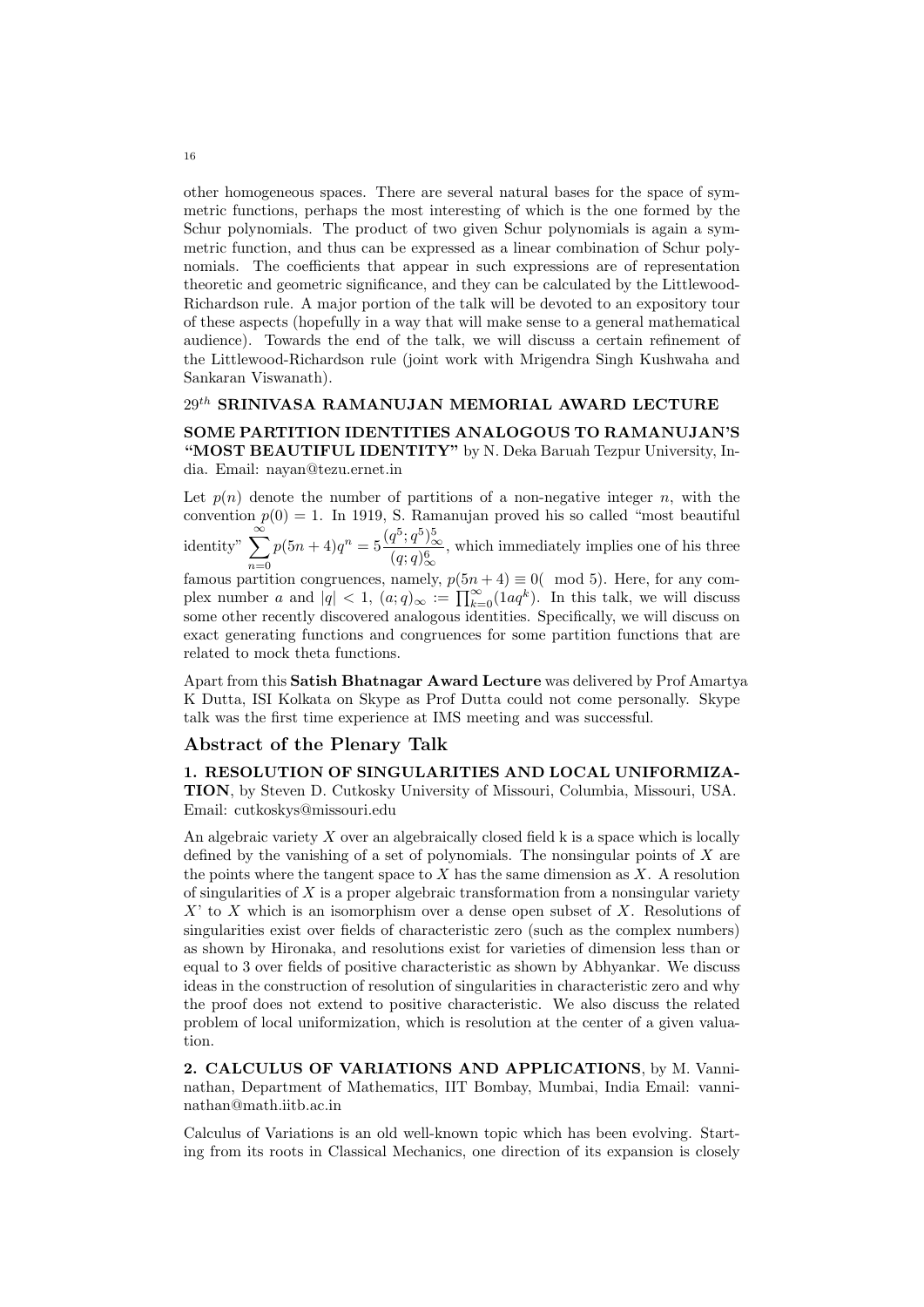linked with progress in Ordinary Differential Equations (ODE) and Partial Differential Equations (PDE). Modern developments however have oriented the subject towards applications. Indeed, prime examples are Control and Optimization Processes, which are so universal that arise in various disciplines including Engineering, Biology among others. In this lecture, we plan to trace some of these developments and end with an application to Optimal Design Problems motivated by Material Science.

## Abstracts of the Invited Talks

1. SUBSETS OF  $\beta N$  WHICH ARE NOT BOREL, by Dona Strauss Univ. of Leeds, England. Email: D.Strauss@hull.ac.uk (Joint work with N. Hindman)

Many subsets of  $\beta N$  which are simple to define algebraically are far from simple topologically. I shall present a proof that the following subsets of N are not Borel: The set of idempotents; the smallest ideal; any principal right ideal of  $N^*$ ;  $N^* + N^*$ .

2. MAXIMAL LEFT IDEALS IN BANACH ALGEBRAS, by H. Garth Dales University of Lancaster, England Email: g.dales@lancaster.as.uk

Let A be a Banach algebra, and let M be a maximal left ideal. It is easy to see that often M must be closed in A and that sometimes it can be dense, with codimension 1 IN A. It has been conjectured that these are the only two possibilities. This is true for many classes of Banach algebras, including all commutative ones. But we construct a counter-example: given n N, there is a Banach algebra with a dense maximal left ideal of codimension n. I do not know if there is an example where the maximal left ideal has infinite codimension.

3. EQUIENERGETIC GRAPHS, by H. S. Ramane Department of Mathematics, Karnatak University, Dharwad, India. Email: hsramane@yahoo.com

The energy of a graph  $G$ , denoted by  $E(G)$  is defined as the sum of the absolute values of the eigen values of its adjacency matrix. Two graphs  $G_1$  and  $G_2$  are said to be equienergetic graphs if  $E(G_1) = E(G_2)$ . For obvious reason the cospectral graphs are equienergetic. The nontrivial example of equienergetic graphs are the cycles on 3 and 4 vertices, whose energy is equal to 4 and they are non co-spectral. But they do not possess equal number of vertices. Finding non cospectral equienergetic graphs with same number of vertices is interesting one. In this paper we outline the various results on equienergetic graphs. Further, we show construction of equienergetic graphs for given number of vertices.

4. CONTROLLING THE ATMOSPHERIC LEVEL OF CARBON DIOX-IDE TO MITIGATE GLOBAL WARMING: A MODELING STUDY, by A. K. Misra Department of Mathematics, Institute of Science, Banaras Hindu University, India.

Email: akmisra@bhu.ac.in

Global warming is one of the most devastating environmental threats. The root cause of global warming is the enhancement in the atmospheric concentration of greenhouse gases. Carbon dioxide  $(CO<sub>2</sub>)$  is the prime greenhouse gas, responsible for nearly 64of the Earth's atmosphere. The major sources of atmospheric carbon dioxide are fossil fuel burning and deforestation. The emission of  $CO<sub>2</sub>$  from these anthropogenic sources has increased with the expansion in human population. Thus, human population is a critical factor behind global carbon dioxide increase. Another crucial factor which significantly affects the dynamics of atmospheric  $CO<sub>2</sub>$ is forest biomass. The study of the interplay between human population, forest biomass and atmospheric  $CO<sub>2</sub>$  is crucial to understand the dynamics of carbon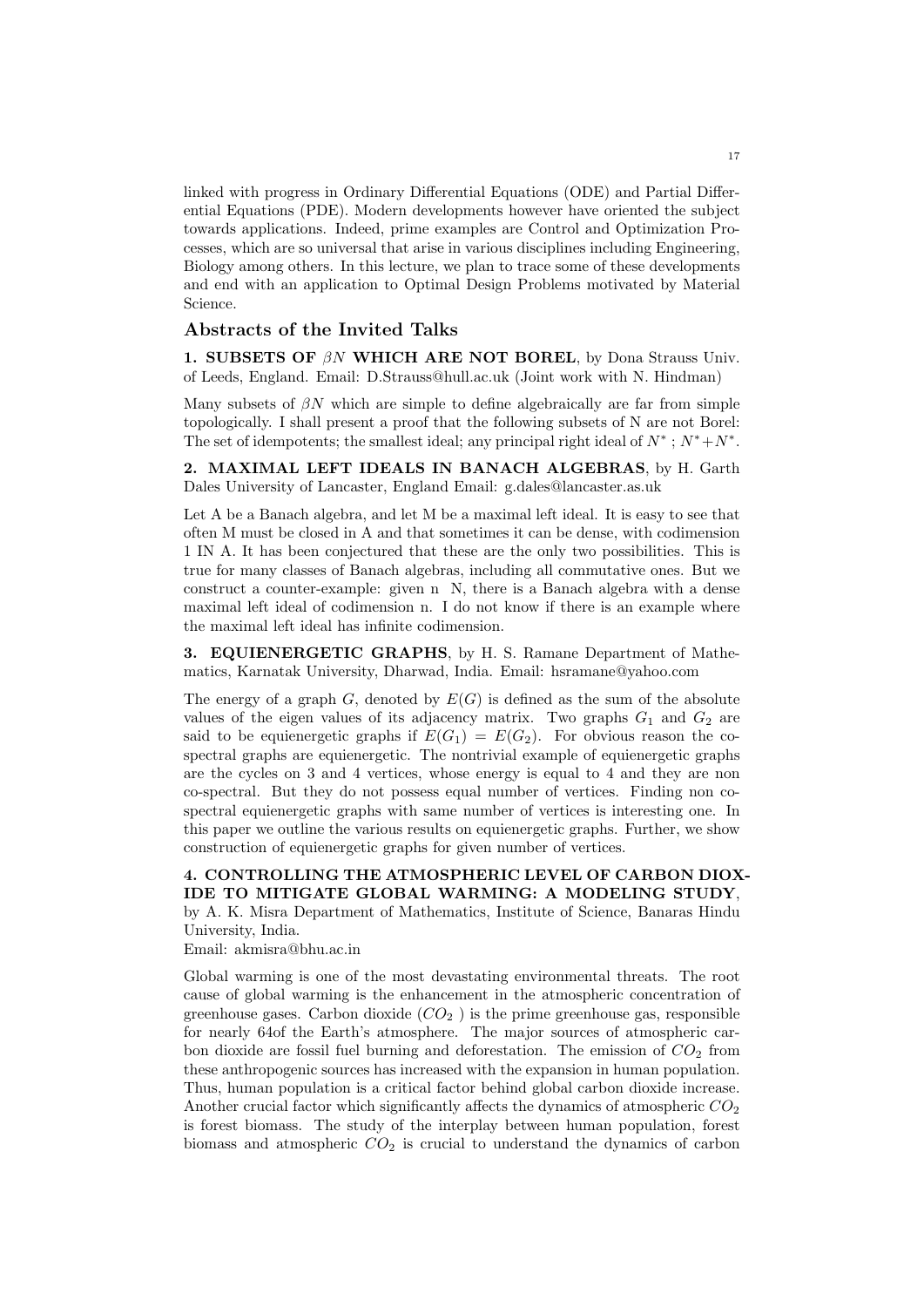dioxide . In view of this, I have proposed a mathematical model to study the effect of human population and forest biomass on the dynamics of atmospheric  $CO<sub>2</sub>$ . The analysis of the proposed model shows that if the deforestation rate goes beyond a critical value, the concentration of atmospheric  $CO<sub>2</sub>$  does not get stabilized. For the reduction and stabilization of concentration of atmospheric  $CO<sub>2</sub>$ , reforestation is a useful tool. But reforestation efforts are usually applied on the basis of forest biomass data which is measured some time earlier. This time delay may affect the effectiveness of reforestation efforts. Thus, I have studied the effect of the time delay, involved in between the measurement of forest biomass and implementation of reforestation efforts, on the reduction and stabilization of the atmospheric concentration of  $CO<sub>2</sub>$ . Curbing the carbon dioxide emissions from the point sources using technological options is one of the useful strategies to reduce the anthropogenic carbon dioxide emissions. I have also proposed a nonlinear mathematical model to study the impact of technological options, for the reduction of  $CO<sub>2</sub>$  emissions from fossil fuel burning and industrial processes, on the control of atmospheric concentration of  $CO<sub>2</sub>$ . The strategies which optimally reduce atmospheric  $CO<sub>2</sub>$  levels while minimizing the cost associated with the implementation of technological options are identified using optimal control theory. Apart from reforestation and technological options, environmental education is also an avenue to control the emission of  $CO<sub>2</sub>$  in the atmosphere. In this view, I have proposed a mathematical model to comprehend the effect of environmental education on the control of atmospheric  $CO<sub>2</sub>$ .

5. NUMERICAL SEMIGROUPS AND AFFINE CURVES, by Indranath Sengupta, Discipline of Mathematics, IIT Gandhinagar, Palaj, Gandhinagar, India. Email: indranathsg@iitgn.ac.in.

Let  $\mathbb N$  denote the set of nonnegative integers. A numerical semigroup  $\Gamma$  is a subset of N containing 0, closed under addition and generates  $\mathbb Z$  as a group. It is well known that the set  $\mathbb{N}\Gamma$  is finite and that the semigroup has a unique minimal system of generators  $n_0 < n_1 < \cdots < n_p$ . The greatest integer not in  $\Gamma$  is called the Frobenius number of Γ, denoted by  $F(\Gamma)$ . Computing  $F(\Gamma)$  is a hard problem in general, known as the Coin Exchange Problem. The numerical semigroup  $\Gamma$  is symmetric if  $F(\Gamma)$  is odd and  $x \in \mathbb{Z} \backslash F(\Gamma)$  implies  $F(\Gamma) - x \in \Gamma$ . Let k denote a field and  $\eta : k[x_0, x_1, \dots, x_p] \leftarrow k[t]$  be the mapping defined by  $\eta(x_i) = t^{n_i}$ ,  $0 \leq i \leq p$ . Let  $\mathbf{p}(n_0, \dots, n_p) = \ker(\eta)$ . The map  $\eta$  is a monomial parametrization and defines a curve  $C = \{ (t^{n_0}, \dots, t^{n_p})_t \in k \}$ , known as a monomial curve in the affine space  $A^{p+1}$ . It is still not known in general, if, given  $p \geq 4$ , symmetry condition on Γ imposes a bound on  $\mu(\mathbf{p}(n_0, \dots, n_p))$ . In an attempt to understand this question, we stumbled upon an interesting class of numerical semigroups, namely those defined by the string of integers  $n_0 < n_1 < \cdots < n_p$  formed by concatenation of two arithmetic sequences. We get infinite families of numerical semigroups that are symmetric and  $\mu(\mathbf{p}(n_0, \dots, n_p))$  is bounded. Symmetric numerical semigroups give natural classes of Gorenstein monomial curves in  $A^{p+1}$ . On the other hand, we have cases when  $\mu(\mathbf{p}(n_0, \dots, n_p))$  is unbounded and this generalizes Bresinsky's construction in arbitrary embedding dimension.

6. BAKER'S CONJECTURE ON PERMUTABLE ENTIRE FUNC-TION by K. S. Charak, Department of Mathematics,University of Jammu, Jammu, India.

Email: kscharak7@rediffmail.com

Let f be an entire function. We denote by  $f^n$ , the  $n^{th}$  iterate of f. The Fatou set  $F(f)$  and the Julia set  $J(f)$  of f are defined as  $F(f) = \{z \in \mathbb{C} : \{f^n\}$  is normal in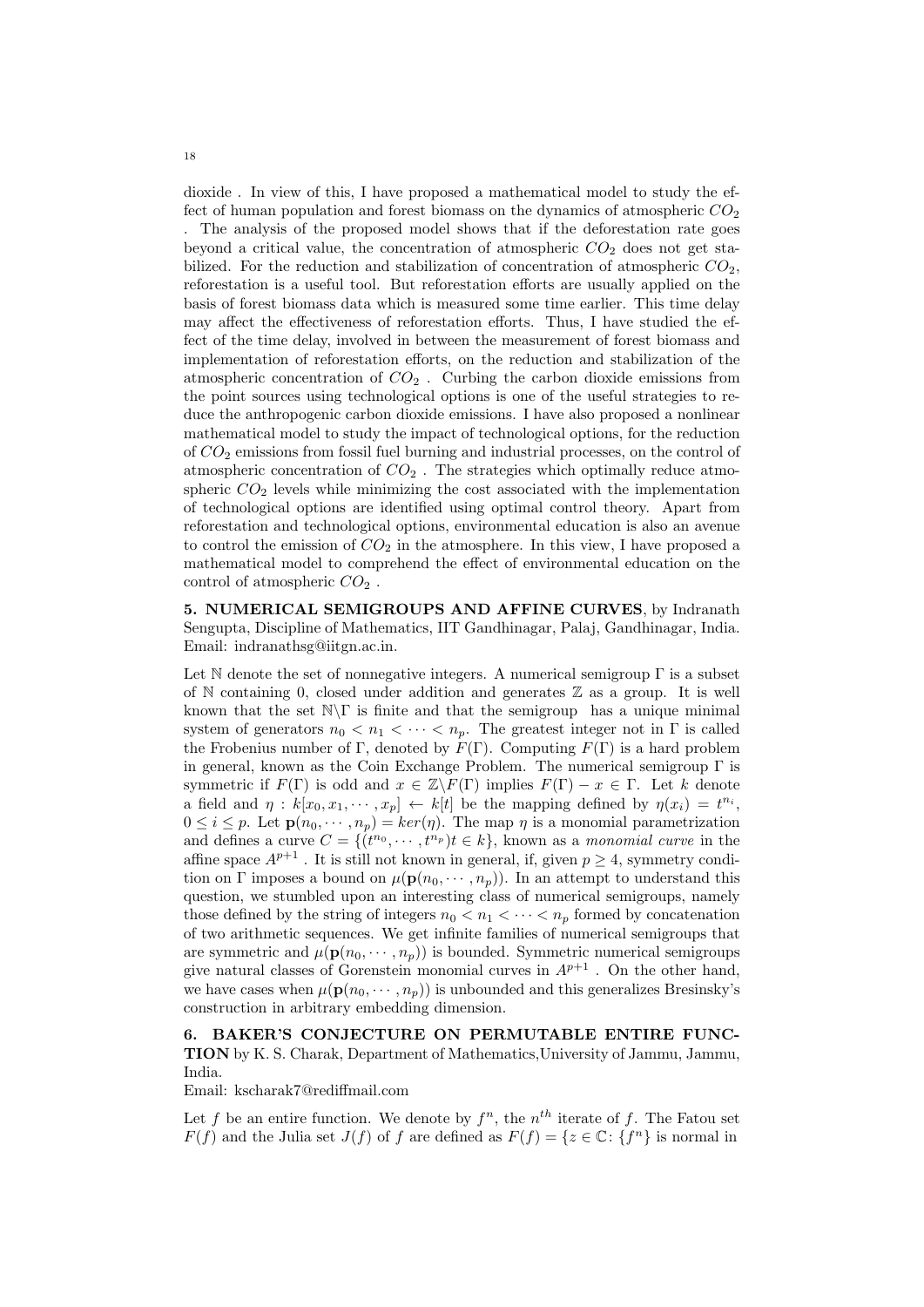a neighborhood of z} and  $J(f) = \mathbb{C} \backslash F(f)$ , respectively. It is known that two permutable rational functions  $f$  and  $g$  of degree at least two have identical Julia sets. The corresponding problem for nonlinear entire functions, first mentioned by I.N. Baker in 1984, is still open, now known as Baker's Conjecture. In my talk, I shall discuss the recent progress made on this conjecture.

#### Symposium-I

## HARMONIC ANALYSIS AND RELATED AREAS

## 1.  $\ell_1$ -BASES IN BANACH ALGEBRAS AND STRONG ARENS IR-REGULARITY OF ALGEBRAS IN HARMONIC ANALYSIS, by Mahmoud Filali Univ. of Oulu, Finland. (Email: mahmoud.filali@oulu.fi)

A long standing problem in abstract harmonic analysis concerns the strong Arens irregularity (sAir, for short) of the Fourier algebra  $A(G)$  of a locally compact group G. The groups for which  $A(G)$  is known to be sAir are all amenable. So far this includes the abelian groups, the discrete amenable groups, the second countable amenable groups G such that  $[G, G]$  is not open in G, the groups of the form  $\prod_{i=0}^{\infty} G_i$  where each  $G_i$ ,  $i \geq 1$  is a non-trivial metrizable compact group and  $G_0$  is a second countable locally compact group, the groups of the form  $G_0 \times G$ , where G is a compact group whose local weight  $\omega(G)$  has uncountable cofinality and  $G_0$ is any locally compact group with  $\omega(G) \leq \omega(G)$ , and the compact group  $SU(2)$ . The groups for which  $A(G)$  is known to be not sAir have been recently extracted by Losert. These include the discrete groups containing  $\mathcal{F}_r$  (the freegroup with r generators, where  $r \geq 2$  is finite), the compact group  $SU(3)$ , the locally compact group  $SL(2, R)$ . We are concerned here with the groups for which  $A(G)$  is sAir. We introduce a new class of  $\ell_1$ -bases in Banach algebras. These new  $\ell_1$  -bases enable us, among other results, to unify all the results on strong Arens irregularity proved for algebras in harmonic analysis (except one) in the past including (almost) all the cases mentioned above for the Fourier algebras. In addition, also show that  $A(G)$ is sAir for compact connected groups with an infinite dual rank.

2. TOPOLOGY OF TWISTS, EXTREMISING TWIST PATHS AND MULTIPLE SOLUTIONS TO THE NONLINEAR SYSTEM IN VARI-**ATION**  $L[U, F] = \nabla P$  by Ali Taheri, Sussex University, UK.

Email: A.Taheri@sussex.ac.uk

In this talk I discuss questions on the existence and multiplicity of a class of geometrically motivated mappings with certain symmetries that serve as solutions to the nonlinear elliptic system in variation:

$$
ELS[(u, P), \Omega] = \begin{cases} L[u, F] = \nabla P & \text{in } \Omega \\ \det \nabla u = 1 & \text{in } \Omega \\ u \equiv x, & \text{on } \partial \Omega \end{cases}
$$

where  $\mathbf{L} = \mathbf{L}[u, F]$  is the partial differential operator  $L[u, F] = [\nabla u]^t \{ div[F_{\zeta}(x, u, \nabla u)] - F_u(x, u, \nabla u) \}.$  Here  $\Omega \subset \mathbb{R}^n$  is a smooth bounded domain,  $F = F(x, u, \zeta)$  is a sufficiently regular Lagrangian  $F_u = F_u(x, u, \zeta)$ and  $F_{\zeta} = F_{\zeta}(x, u, z)$  with  $F_u$  and  $F_{\zeta}$  denoting the derivatives of F with respect to the second and third variables respectively while  $P$  is an a priori unknown hydrostatic pressure resulting from the incompressibility constraint det  $\nabla u = 1$ . Among other things, by considering twist mappings u with an  $SO(n)$ -valued twist path, we prove the existence of multiple and topologically distinct solutions to ELS for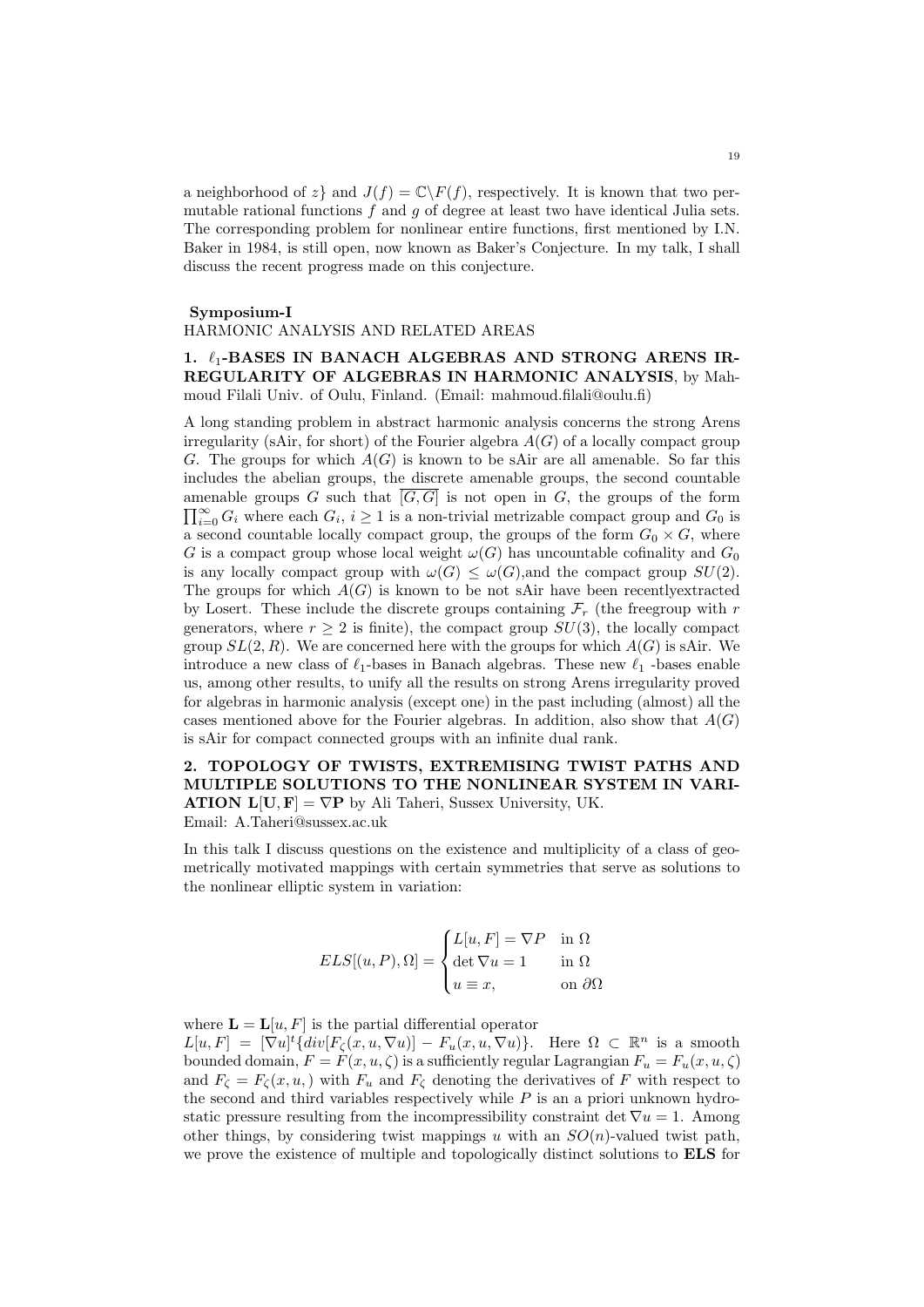$n \geq 2$  even versus the only (non) twisting solution  $u \equiv x$  for  $n \geq 3$  odd. An extremality analysis for twist paths and those of Lie exponential types and a suitable formulation of a differential operator action on twists relating to ELS are the key ingredients in the proof. We discuss intimate links with the geodesic flow and its closed orbits on the Lie group  $SO(n)$ .

3. MAXIMAL LEFT IDEALS IN BANACH ALGEBRAS by H. Garth Dales, University of Lancaster, England. Email: g.dales@lancaster.as.uk

Let  $A$  be a Banach algebra, and let  $M$  be a maximal left ideal. It is easy to see that often  $M$  must be closed in  $A$  and that sometimes it can be dense, with codimension 1 in A. It has been conjectured that these are the only two possibilities. This is true for many classes of Banach algebras, including all commutative ones. But we construct a counter-example: given  $n \in \mathbb{N}$ , there is a Banach algebra with a dense maximal left ideal of codimension  $n$ . I do not know if there is an example where the maximal left ideal has infinite codimension.

## 4. EXPANSIVE AUTOMORPHISMS ON LOCALLY COMPACT GROUPS by Riddhi Shah JNU, Delhi, India Email: riddhi.kausti@gmail.com

An automorphism  $T$  of a locally compact group  $G$  is said to be expansive if there exists a neighborhood of the identity in G which does not contain any non-trivial T-invariant subset. We study if the expansivity carries over to the quotients modulo closed invariant subgroups when they are normal or compact. We also study the properties of groups admitting expansive automorphisms. We show that expansivity and distality are two opposite phenomena for any automorphism of a non-discrete locally compact group.

#### Symposium-II

#### COMMUTATIVE ALGEBRA AND ALGEBRAIC GEOMETRY

## 1. LOCAL COHOMOLOGY OF REES ALGEBRAS AND VANISHING OF NORMAL HILBERT COEFFICIENTS by J. K. Verma, IIT Mumbai, India. Email: verma.jugal@gmail.com

Normal Hilbert polynomials were introduced by David Rees. Rees characterised pseudo-rational local rings in terms of the vanishing of the constant term of the Normal Hilbert coefficient of all m-primary ideals in dimension 2 Cohen-Macaulay local rings. As a consequence of this characterisation, he obtained a new proof of Lipman's theorem about product of complete ideals in 2-dimensional rational singularities.

Itoh and Huneke explored this theme further. Itoh proved that the third normal Hilbert coefficient of the maximal ideal  $m$  in  $R$  in a Gorenstein local ring vanishes if and only if the normal reduction number of  $m$  is at most 2. He conjectured in 1992 that this result is true for all m-primary ideals in Gorenstein local rings. We shall discuss a similar criterion for higher normal Hilbert coefficients.

2. RESOLUTIONS OF NUMERICAL SEMIGROUP RINGS by Hema Srinivasan, Department of Mathematics, University of Missouri, Columbia, USA. Email: SrinivasanH@missouri.edu

Let  $\mathbb N$  denote the semigroup of natural numbers (including zero) under addition. Subsemigroups of N are called the numerical semigroups. Let  $G = \langle C \rangle$  be a numerical semigroup minimally generated by a subset  $C = (c_1, \dots, c_n)$  of N. If k is a field,  $S = k[t^a | a \in G]$  is called the semigroup ring associated to G. This semigroup ring S is isomorphic to  $k[x_1, \cdots, x_n]/I_C = R/I_C$  where  $I_C$  is the kernel of the map  $\phi: k[x_1, \dots, x_n] \leftarrow S$  given by  $\phi(x_i) = t^{c_i}$ . We discuss the problem of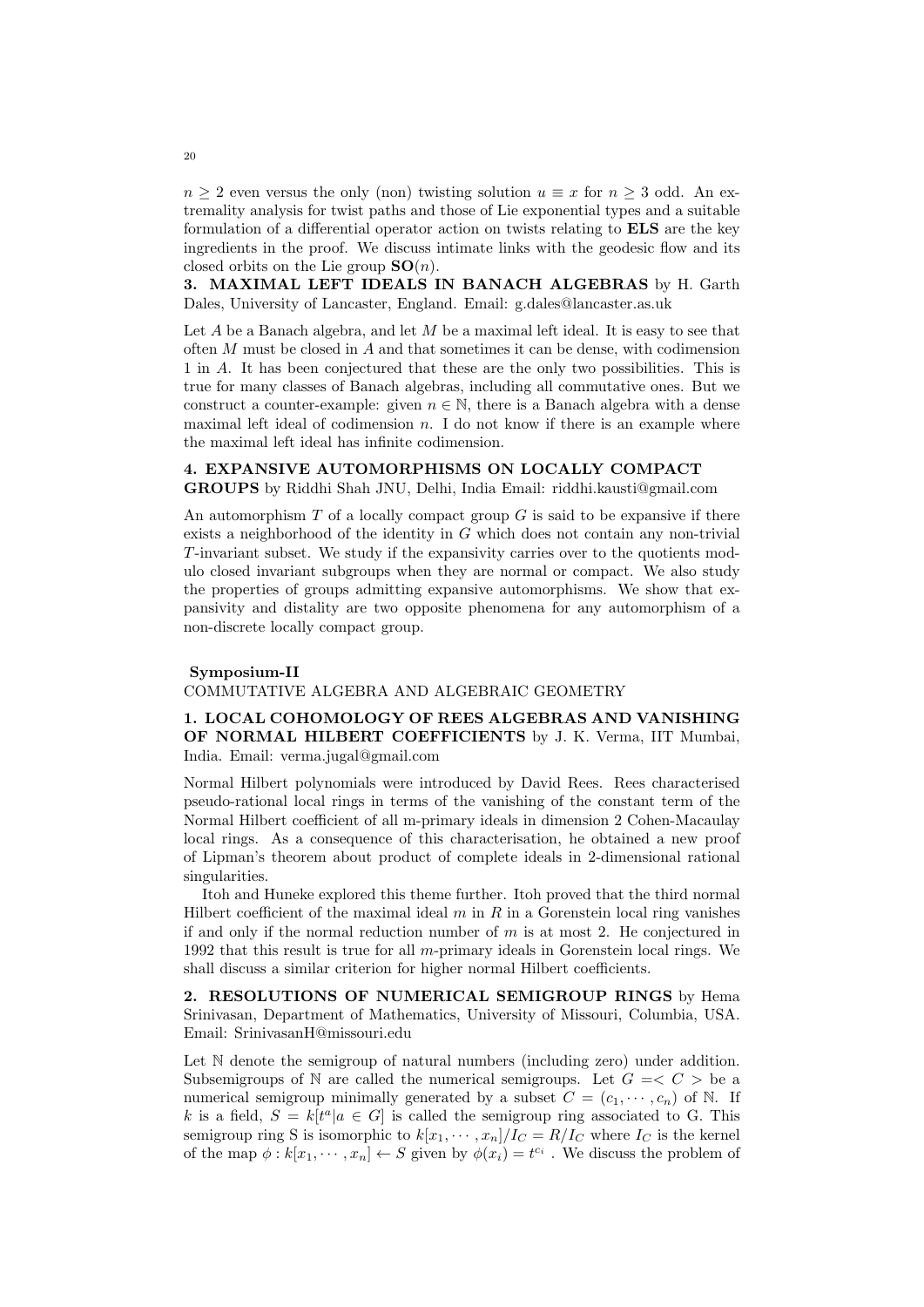constructing the minimal resolution of  $S$  over  $R$ . We will explicitly construct the resolutions in some cases and derive formulas for numerical invariants of S such as Betti Numbers, Regularity and Hilbert Series from the resolution. In particular, when  $\lt C$   $>$  decomposes or equivalently is a gluing of two subsemigroups  $\lt A$ and  $\lt B$   $>$  we construct the resolution in terms of those of A and B. This is part of my joint work with Philippe Gimenez of Valladolid.

# 3. ALEXANDER DUALS, MULTIPERMUTOHEDRON IDEALS AND λ-PARKING FUNCTIONS by Chanchal Kumar, IISER, Mohali.

Email: chkum2611@gmail.com

Let  $n \geq 1$  and  $\mathfrak{S}_n$  be the set of all permutations of  $[n] = \{1, 2, \dots, n\}$ . For  $\mathbf{u} = (u_1, \dots, u_n) \in \mathbb{N}^n$  such that  $0 \leq u_1 < u_2 < \dots < u_n$ , the monomial ideal  $I(\mathbf{u}) = x^{\sigma(u)} : \sigma \in \mathfrak{S}_n$  in the polynomial ring  $R = k[x_1, \dots, x_n]$  (over a field k) is called a permutohedron ideal, where  $x^{\sigma(u)} = \prod_{j=1}^n x_j^{u_{\sigma(j)}}$ . If  $u_1 \leq u_2 \leq \cdots \leq u_n$ , then the corresponding monomial ideal  $I(\mathbf{u})$  is called a *multipermutohedron ideal*. For some integer  $c \geq 1$ , let  $\mathbf{u}_n + \mathbf{c} - \mathbf{1} = (u_n + c - 1, \dots, u_n + c - 1) \in \mathbb{N}^n$ . We consider the Alexander dual  $I(\mathbf{u})^{[\mathbf{u_n}+\mathbf{c}-\mathbf{1}]}$  of the multipermutoderon ideal  $I(\mathbf{u})$  with respect to  $\mathbf{u}_n + \mathbf{c} - \mathbf{1}$  and compute its multi-graded Betti numbers. Also, the standard monomials of  $\frac{R}{I(\mathbf{u})^{[\mathbf{u}_{\mathbf{n}}+\mathbf{c}-\mathbf{1}]}}$  are given in terms of  $\lambda$ -parking functions.

## 4. COMMUTATIVE ALGEBRA OF SPECIAL DIVISORS ON A GRAPH by M. Manjunath, IIT Bombay, India. Email: madhu@math.iitb.ac.in

In 2007, Baker and Norine discovered a graph theoretic analogue of divisor theory on a compact Riemann surface. This theory has found applications in both algebraic geometry and combinatorics. However, the interplay between special divisors on a graph and its combinatorial structure is still largely mysterious. We study this problem from a commutative algebraic perspective, in particular via Hilbert series methods.

# SYMPOSIUM-III

## THEORY AND NUMERICS OF EVOLUTION EQUATIONS

## 1. FRACTIONAL NAVIER-STOKES EQUATIONS WITH NONLO-CAL CONDITION by Shurti Dubey, Department of Mathematics, IIT Madras, India. Email: sdubey@iitm.ac.in

The present work is concerned with the time fractional Navier-Stokes equations (NSEqs). The fractional time derivative is described in the Caputo sense. The considered IBVP for NSEqs consists nonlocal initial condition which arises more precisely for physical measurements than the classical initial condition. We establish the existence and uniqueness of the mild solution for the considered problem, making use of theory of fractional calculus, theory of semigroups of operators, fixed point theorem. We also prove the regularity result for the solution which leads us to the existence of classical solution.

## 2. DEVELOPMENT AND IMPLEMENTATION OF A NEW VOR-TICITY INTEGRAL CONDITION FOR NON-PRIMITIVE NAVIER-STOKES EQUATION by Shuvam Sen, Department of Mathematical Sciences, Tezpur University, India. Email: shuvam@tezu.ernet.in

A new integral vorticity boundary condition has been developed and implemented to compute solution of non-primitive NavierStokes equation. Global integral vorticity condition having original character can be considered to be of entirely different kind compared to other vorticity conditions available in literature. The procedure realized as explicit boundary conditions imitates the original integral equation. The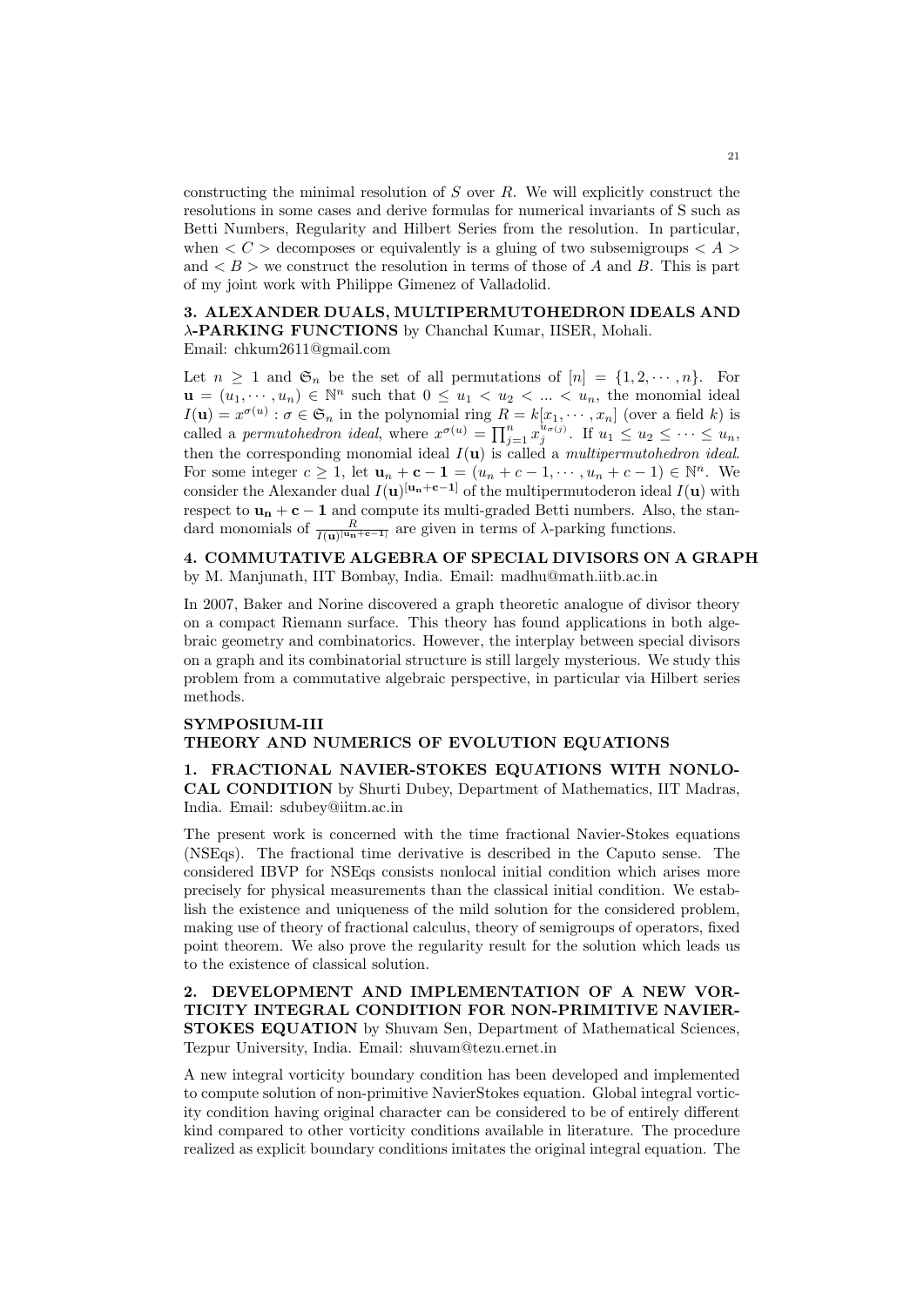main purpose is to introduce an algorithm which is easy to implement and versatile. This algorithm based on the new vorticity integral condition captures accurate vorticity distribution on the boundary of computational flow field and can be used for both wall bounded flows as well as flows in open domain. The approach has been arrived at without utilizing grid points outside of the computational domain. Convergence analysis of this alternative vorticity integral condition in combination with semi-discrete centered difference approximation of linear Stokes equation has been carried out. Correct pressure field near the wall, for both attached and separated boundary layer flows, by using stream function and vorticity field variables are computed. The competency of the proposed boundary methodology vis-a-vis other popular vorticity boundary conditions has been amply appraised by its use in a model problem that embodies the essential features of the incompressibility and viscosity. Subsequently the proposed methodology has been further validated by computing analytical solution of steady Stokes equation. Finally, it has been applied to three benchmark problems governed by the incompressible Navier-Stokes equations, viz. lid driven cavity, backward facing step and flow past a circular cylinder. The results obtained are in excellent agreement with computational and experimental results available in literature, thereby establishing efficiency and accuracy of the proposed algorithm. Accurate prediction for both vorticity and pressure fields could be achieved.

## 3. SUITABLE DIFFUSION FOR CONSTRUCTING NON-OSCILLAT-ORY ENTROPY STABLE SCHEMES by Ritesh Kumar Dubey, Research Institute, SRMIST, Chennai, India. Email: riteshkumar.d@res.srmuniv.ac.in

In this talk we review the theory of entropy stable schemes and explicitly characterize the amount of suitable diffusion required in entropy stable fluxes to construct non-oscillatory schemes in total variation diminishing (TVD) sense. Further, high resolution entropy stable TVD fluxes are constructed and a generic TVD-entropy stable region is given for the flux limiter functions. The non-oscillatory TVD property of proposed fluxes does not depend on the choice of entropy functions and different choices for diffusion matrices are proposed for these fluxes. These fluxes are extendable to the system of higher dimension and resulting entropy stable schemes are used to numerically compute the solution for Burgers and shallow water equations in 1D and 2D case. It is also shown numerically that, the use of proposed diffusion matrices in TECNO schemes can significantly suppress the oscillations exhibited by them with other diffusion matrices. Numerical results show that the resulting schemes capture steady shock exactly and produce non-oscillatory solution profile with high resolution.

## Symposium-IV CODING THEORY AND CRYPTOGRAPHY

# 1. ERROR-CORRECTING CODES AND STANLEY-REISNER IDEALS

OF MATROIDS by Trygve Johnsen, University of Tromso, The Arctic University of Norway. Email: trygve.johnsen@uit.no

We will show how one can determine various code parameters of some linear errorcorrecting codes, by studying resolutions of Stanley-Reisner rings associated to the simplicial independence complexes of a series of matroids associated to each of the codes. The code parameters will include generalized Hamming weights and higher weight spectra, and we will apply these methods to some simple (projective) Reed-Mller codes.

2. THE MATHEMATICS OF DNA CODES by Manish Gupta, Dhirubhai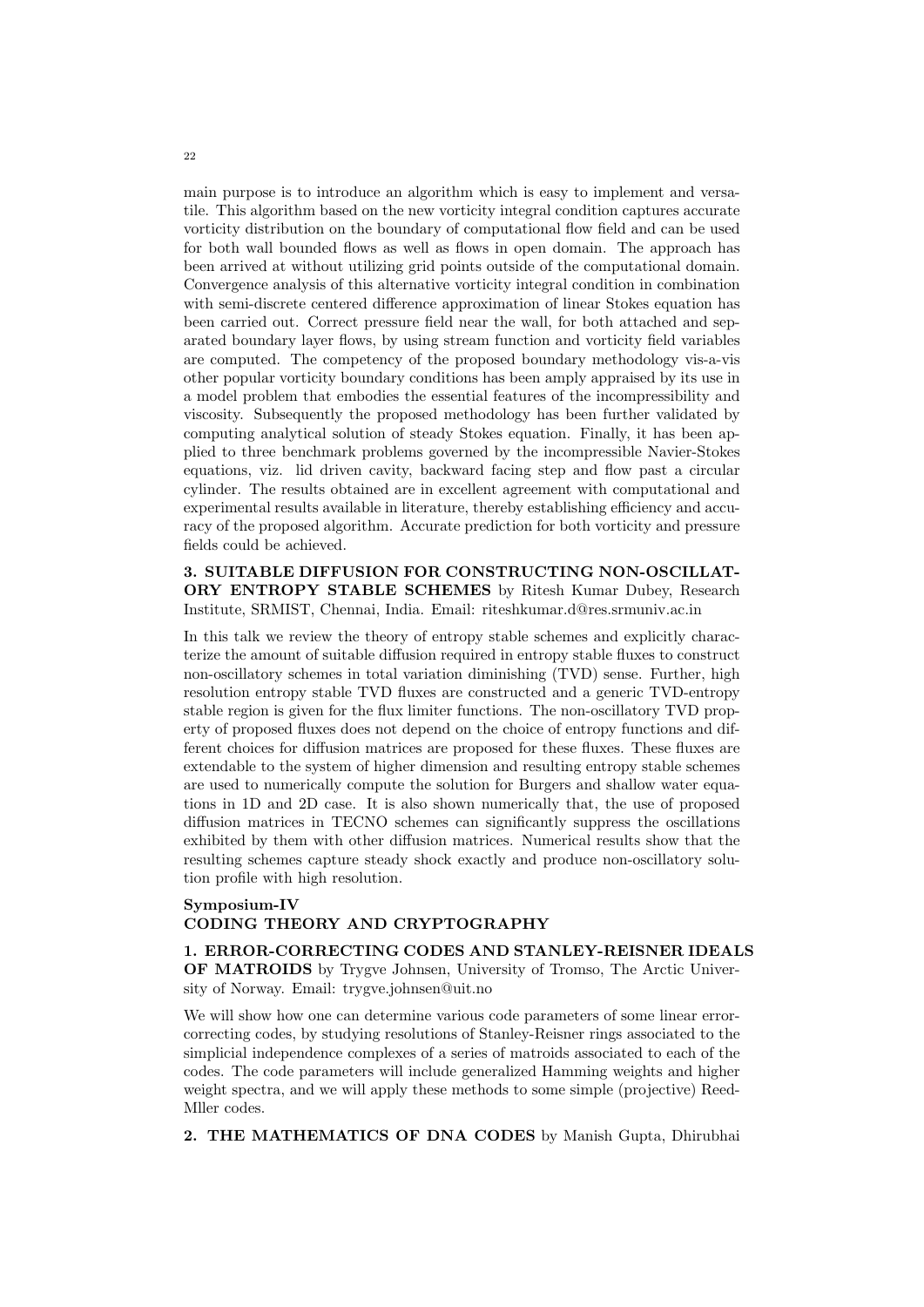Ambani Institute of Tech, Gandhi Nagar, India. Email: mankg@daiict.ac.in

Computing and Communications are the two backbones for today's modern world of daily life. Coding theory (a well-developed branch of mathematics with roots in computer science and origin in electrical engineering) is at the heart of both. On the other hand, in the last two decades molecular biology has made significant progress due to the advancement in "omics" area. Biology is now digital generating a lot of data. In 1994 in a seminal paper, successful experiment for DNA computing was performed by Adleman. The heart of the DNA computing is the DNA hybridization, however, it is also the source of errors. Thus the success of the DNA computing depends on the error control techniques. The classical coding theory techniques have provided foundation for the current information and communication technology (ICT). Thus it is natural to expect that coding theory will be the foundational subject for the DNA computing paradigm. For the successful experiments with DNA computing usually we design DNA strings which are sufficiently dissimilar. This leads to the construction of a large set of DNA strings which satisfy certain combinatorial and thermodynamic constraints. Over the last 16 years, many approaches such as combinatorial, algebraic, computational have been used to construct such DNA strings. In this talk, we will focus our attention on constructing optimal DNA codes using algebraic rings and isometry. If time permits, we will also cover a beautiful area of DNA storage.

## 3. LINEAR RECURRING VECTOR SEQUENCES OVER FINITE FIELDS by Sartaj Ul Hasan, IIT Jammu, India. Email: sartajulhasan@gmail.com

Linear feedback shift registers are used as basic building blocks in most of the modern stream ciphers. These ciphers produce only a single bit per clock and hence are often referred to as bit- oriented ciphers. Bit-oriented ciphers not only have large period and good statistical properties, but also have low cost of implementation in hardware and thus are quite useful in applications like wireless communications. However, in many situations such as high speed link encryption, an efficient software encryption is required and bit-oriented ciphers do not provide adequate efficiency.

The question arises how to design feedback shift registers (FSRs) that output a word instead of a bit per clock. A very natural and obvious way is to consider FSRs over extension fields, but then field multiplication being an expensive operation would not really make our life easy in terms of software efficiency. Other way is to exploit word operations logic operations and arithmetic operations of modern computer processors in designing FSRs so as to enhance their efficiency in software implementation. In fact, Preneel (1995) poses a question if one can design fast and secure FSRs with the help of the word operations of modern processors and the techniques of parallelism.

Interestingly, a solution to Preneel's problem was already available in the literature even before it was formally stated and was given by Niederreiter (1993) in the form of his multiple-recursive matrix method for generating pseudorandom vectors. This method involves matrix multiplication which is again an expensive operation as far as software efficiency is concerned. Zeng et al. (2007) resolve this problem by imposing restriction on the choice of matrices used in multiple- recursive matrix method. It may be noted that Tsaban and Vishne (2002) also addressed the problem of Preneel by introducing the notion of transformation shift registers and it turns out that transformation shift register is a special case of multiple-recursive matrix method. We will discuss some results concerning the enumeration of irreducible transformation shift registers. We will also discuss some recent results about linear complexity of sequences generated by transformation shift registers.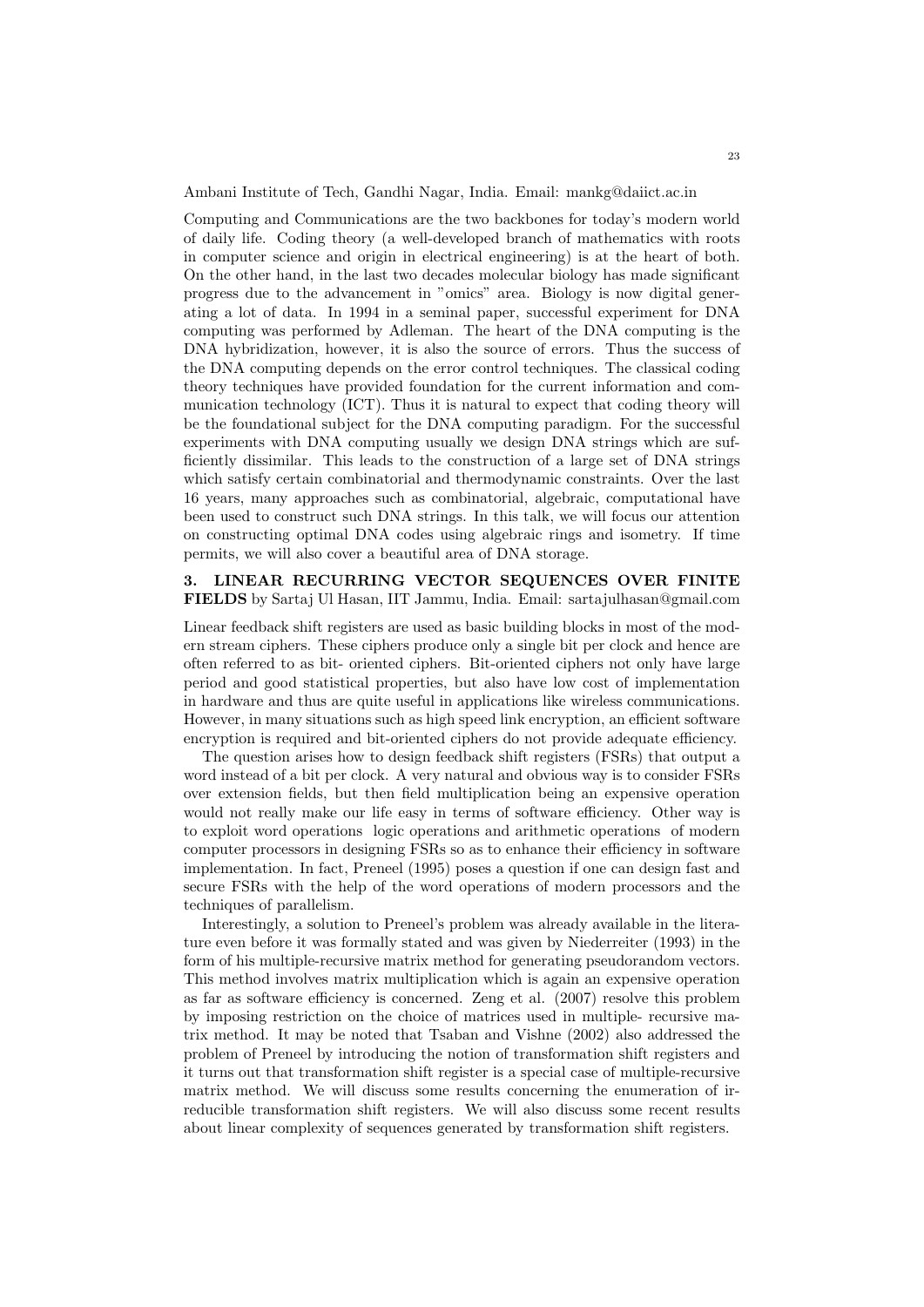## 4. GOOD INTEGERS AND THEIR APPLICATIONS TO CODING THEORY, by Madhu Raka, Panjab University, India. Email: mraka@pu.ac.in

Good integers introduced in 1997 form an interesting family of integers that has been continuously studied due to their rich number theoretical properties and wide applications. In this talk, we will give characterizations of Good integers and of 2 good integers, which are generalizations of good integers. We will discuss properties of such integers and their applications in characterizing and enumerating self-dual negacyclic codes over finite fields. An alternative proof for the characterization of the existence of a self-dual negacyclic code over finite fields has been given in terms of such generalized good integers. A general enumeration formula

for the number of self-dual negacyclic codes of length n over finite fields has been established. For some specific lengths, explicit formulas have been provided as well.

# Symposium-V OPERATOR THEORY AND TOPOLOGY

#### 1. OPERATOR SPACE AND OPERATOR SYSTEM TENSOR PROD-

UCTS by Ajay Kumar, University of Delhi, Delhi, India. Email: akumar@maths.du.ac.in

Given a Hilbert space H and  $n \in \mathbb{N}, M_n(B(H))$  is a C<sup>\*</sup>-algebra with order, norm and algebraic structure at each matrix level  $M_n(B(H))$ . An operator space V is a subspace of  $B(H)$  together with the naturallyinherited norms on  $M_n(V)$  through its inclusion  $M_n(B(H))$ , and an operator system a self-adjoint unital subspace with matrix ordering induced at each  $M_n(V)$ . After giving a brief introduction to the basics of these spaces, we discuss recently introduced theory of polynomial induced λ-tensor products that generalizes the projective, Haagerup and Schur tensor product in the category of operator spaces, and the maximal tensor product in the category of operator systems. Some further developments in this theory, related to the Banach <sup>∗</sup> -algebra structure and behavior of inductive limits have also been included.

2. COMPACT MATRIX OPERATORS BETWEEN SEQUENCE SPACES by M. Mursaleen, Department of Mathematics, Aligarh Muslim University Aligarh, India. Email: mursaleenm@gmail.com

In this talk, we present a brief survey of theory and applications of measures of non- compactness. The classical measures of non-compactness are discussed and their properties are compared. The approaches for constructing measure of noncompactness in a general metric or linear space are described, along with the classical results for existence of fixed point for condensing operators. Also several generalization of classical results are mentioned and their applications in various problems of analysis such as linear equation, differential equations, integral equations and common solutions of equations are discussed. The most effective way in the characterization of compact operators between the Banach spaces is applying the Hausdorff measure of non-compactness. In this talk, we present some identities or estimates for the operator norms and the Hausdorff measures of non-compactness of certain operators given by infinite matrices that map an arbitrary BK-space into the sequence spaces  $c_0, c, \ell_{\infty}$  and  $\ell_1$ . Many linear compact operators may be represented as matrix operators in sequence spaces or integral operators in function spaces. Recently the measures of non-compactness are applied in solving infinite system of differential equations and integral equations in sequence spaces.

3. REVISITING ENVELOPING SEMIGROUPS by Anima Nagar, IIT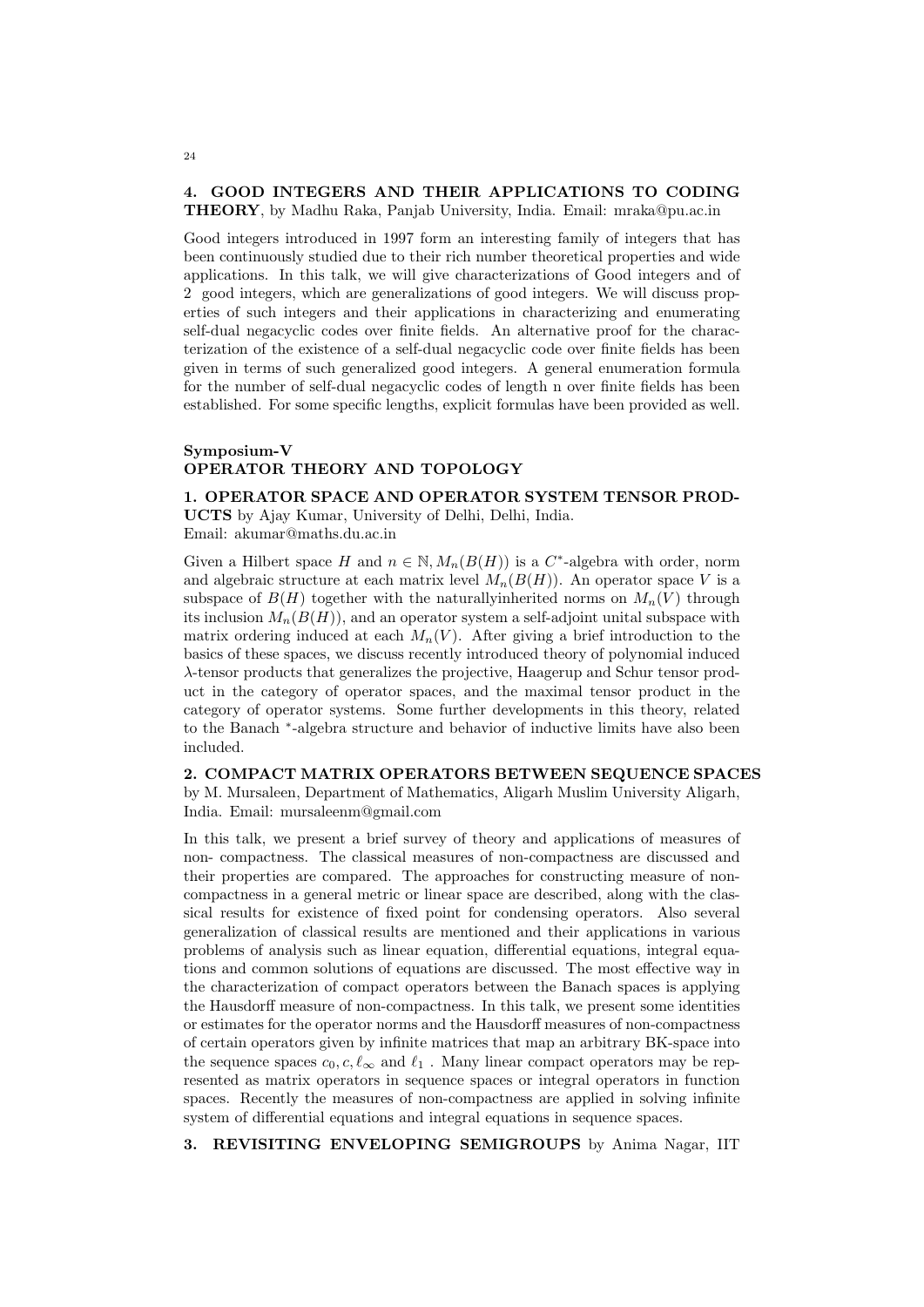Delhi. Email: anima@maths.iitd.ac.in

A flow is a pair  $(X, T)$  of compact metric space X and a topological group T acting on  $X$ , and topological dynamics is the study of the dynamics resulting from the action of T on X. Robert Ellis had defined and studied the algebraic properties of a flow  $(X, T)$  via the "Enveloping Semigroup". The Enveloping Semigroup  $E(X)$ is defined as the closure of the set of homeomorphisms as an action of  $T$  on  $X$  in  $X^X$  with the product topology. In this talk we revisit the dynamical properties of Enveloping Semigroups of dynamical flows and look out for connections between these properties to some dynamical behavior of the flow.

4. LINEAR CANONICAL TRANSFORMS AND THEIR CONNEC-TION WITH HARDY TYPE OPERATORS, by Pankaj Jain, Department of Mathematics, South Asian University Akbar Bhawan, New Delhi, India. Emails: pankaj.jain@sau.ac.in

In this talk, we shall focus on Linear Canonical Transform  $(LCT)$ . In connection with the LCT, we shall discuss the Schwartz type spaces  $S_{\Delta,\alpha,A}, S^{\Delta,\beta,B}, S^{\Delta,\beta,B}_{\Delta,\alpha,A}$ and study the mapping properties of LCT between these spaces. Also, corresponding to  $LCT$ , we shall discuss sine transform, cosine transform and their connection with Hardy type operators. The situation in one as well as in two dimensions will be discussed.

#### Symposium-VI SPECIAL FUNCTIONS AND TRANSFORMS METHODS

1. APPLICATIONS OF SPECIAL FUNCTIONS IN FUNCTION THE-ORY by A. Sairam Kaliraj, IIT Ropar, Rupnagar, Punjab, India. Email: sairam@iitrpr.ac.in

Many special functions encountered in mathematics, and applied sciences are special cases of Gaussian Hypergeometric functions. In this talk, we discuss about hypergeometric functions, its domain of analyticity, integral representation, functional equations and limiting behaviour. Then, we can have glimpse on sufficient conditions for harmonic functions to be in the geometric subclasses of univalent harmonic mappings. By making use of hypergeometric functions we construct several geometric subclasses of univalent harmonic mappings, and minimal surfaces.

2. A STUDY ON GEOMETRICAL SIGNIFICANCE OF FRACTIONAL CALCULUS by R. K. Jana, Department of Applied Mathematics and Humanities, S. V. National Institute of Technology, Surat, India. Email: rkjana2003@yahoo.com

The geometrical significance of integer order derivative is known to us. To understand the geometrical significance of derivative of arbitrary order, we need to go through some basic formulas of fractional calculus. Here in this paper, an attempt is made to study geometrical interpretation of fractional calculus by considering polynomial function. Graphical representation, fractional divergence and critical point of polynomial function has been investigated.

3. ALMOST AUTOMORPHIC SOLUTIONS OF IMPULSIVE DIF-FERENTIAL EQUATIONS by Syed Abbas, School of Basic Sciences, IIT Mandi, Mandi, INDIA. Email: abbas@iitmandi.ac.in

In this talk, we discuss the concept of almost automorphic solutions. Almost automorphic functions are immediate generalization of almost periodic functions. We discuss such solutions of differential equations with impulsive conditions. Some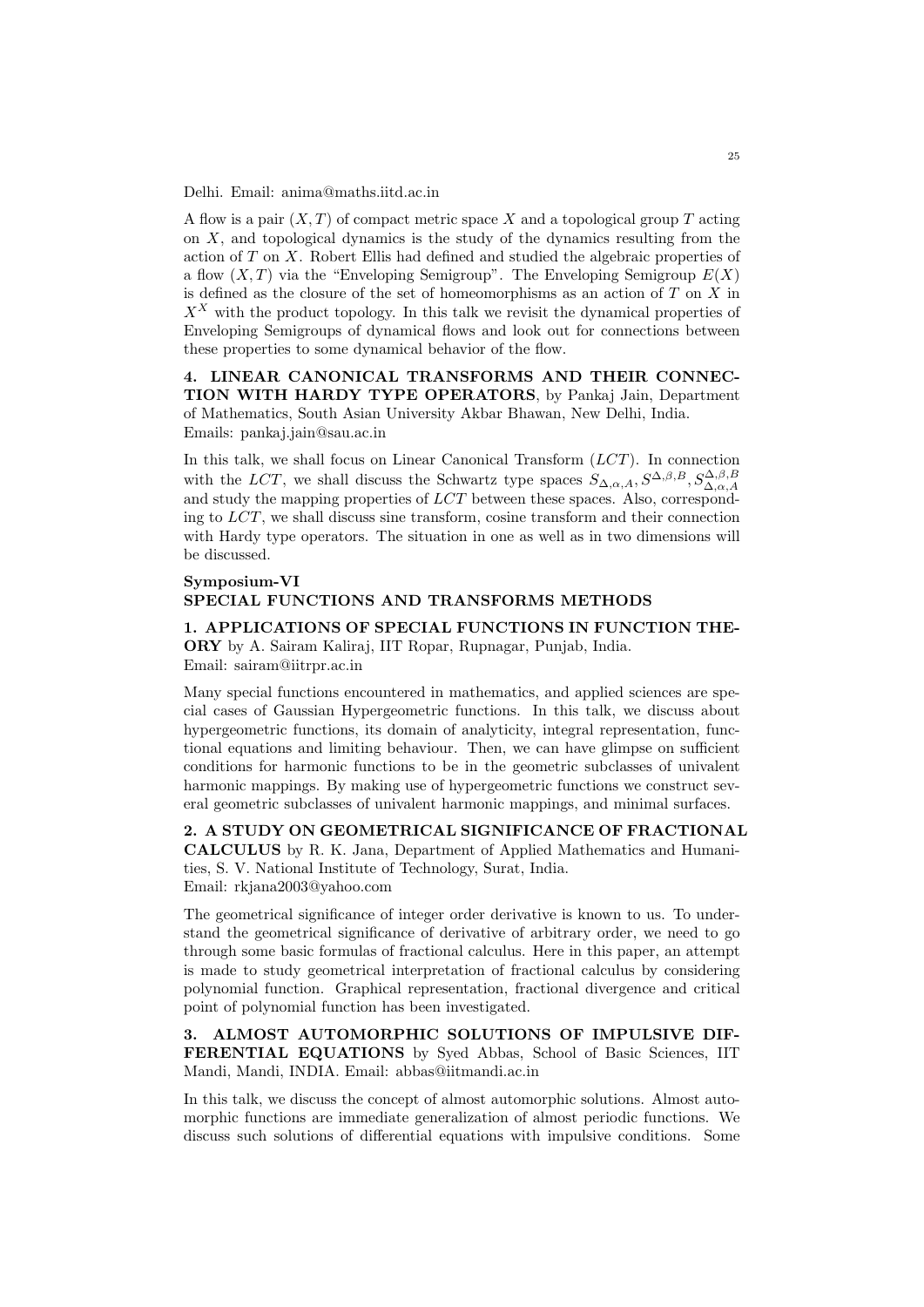examples will be given to illustrate the analytical findings.

## IMS Prizes

# IMS PRIZE-GROUP-1: DISCRETE MATHEMATICS, LATTICE THE-ORY, SET THEORY, LOGIC, NUMBER THEORY AND RELATED AREAS

NIL

# IMS PRIZE-GROUP-2: ALGEBRIC GEOMETRY, GEOMETRY, TOPOL-OGY, ALGEBRIC TOPOLOGY AND RELATED AREAS

1. VARIANTS OF EXPANSIVENESS IN NON-AUTONOMOUS DIS-CRETE SYSTEMS by Radhika Vasisht, Department of Mathematics, University of Delhi, Delhi, India. Email: radhika.vasisht92@gmail.com

In this paper, we define and study variants of expansiveness, namely  $n$ -expansiveness,  $\aleph_0$ -expansiveness and meagre expansiveness for non-autonomous discrete dynamical systems. We discuss various properties of such non-autonomous systems and give necessary examples. We prove results related to non-existence of  $\aleph_0$ -expansive and meagre expansive non-autonomous system on certain spaces. We also study relation between  $\aleph_0$ -expansive and meagre-expansive non-autonomous system.

# IMS PRIZE-GROUP-3: MEASURE THEORY, PROBABILITY THE-ORY, STOCHASTIC PROCESS AND RELATED AREAS.

NIL

# IMS PRIZE-GROUP-4: DIFFERENTIAL/ INTEGRAL/ FUNCTIONAL EQUATIONS AND INEQUALITIES, SPECIAL FUNCTIONS, NUMER-ICAL ANALYSIS AND RELATED AREAS

1. ACCURACY PRESERVING ENO AND WENO SCHEMES USING NOVEL SMOOTHNESS MEASUREMENT by Biswarup Biswas, SRM Research Institute & Department of Mathematics, SRM Institute of Science and Technology, India. Email: biswarupb7@gmail.com

A novel procedure is given for choosing smoothest stencil to construct less oscillatory ENO schemes. The procedure is further used to define smoothness parameter in the non-linear weights of new WENO schemes. The main significant features of these new ENO and WENO schemes is that they are less oscillatory and achieve their relevant order of accuracy in the presence of critical points in the exact solution. It is shown theoretically as well as computationally in  $L^1$  and  $L^{\infty}$  norm. Moreover, computational results are given to show less oscillatory behavior of the new WENO scheme compared to WENO5-JS and WENO5-Z schemes.

2. A NEW EXTENSION OF THE BASIC BESSEL FUNCTION AND ITS PROPERTIES by Meera H. Chudasama, P. D. Patel Institute of Applied Sciences, Charotar University of Science and Technology, Gujarat, INDIA. Email: meera.chudasama@yahoo.co.in

We introduce a new basic Bessel function with an objective of making the series rapidly convergent and preserving the entire function nature. We derive the generating function relation, the contour integral representation, two inequalities and some summation formulas; most of them agree with the corresponding existing properties the basic Bessel function and its limiting case. However, the differential equation it satisfies turns out to be of infinite order. Interestingly, the sine, cosine and hence the exponential functions admit new basic analogues through this new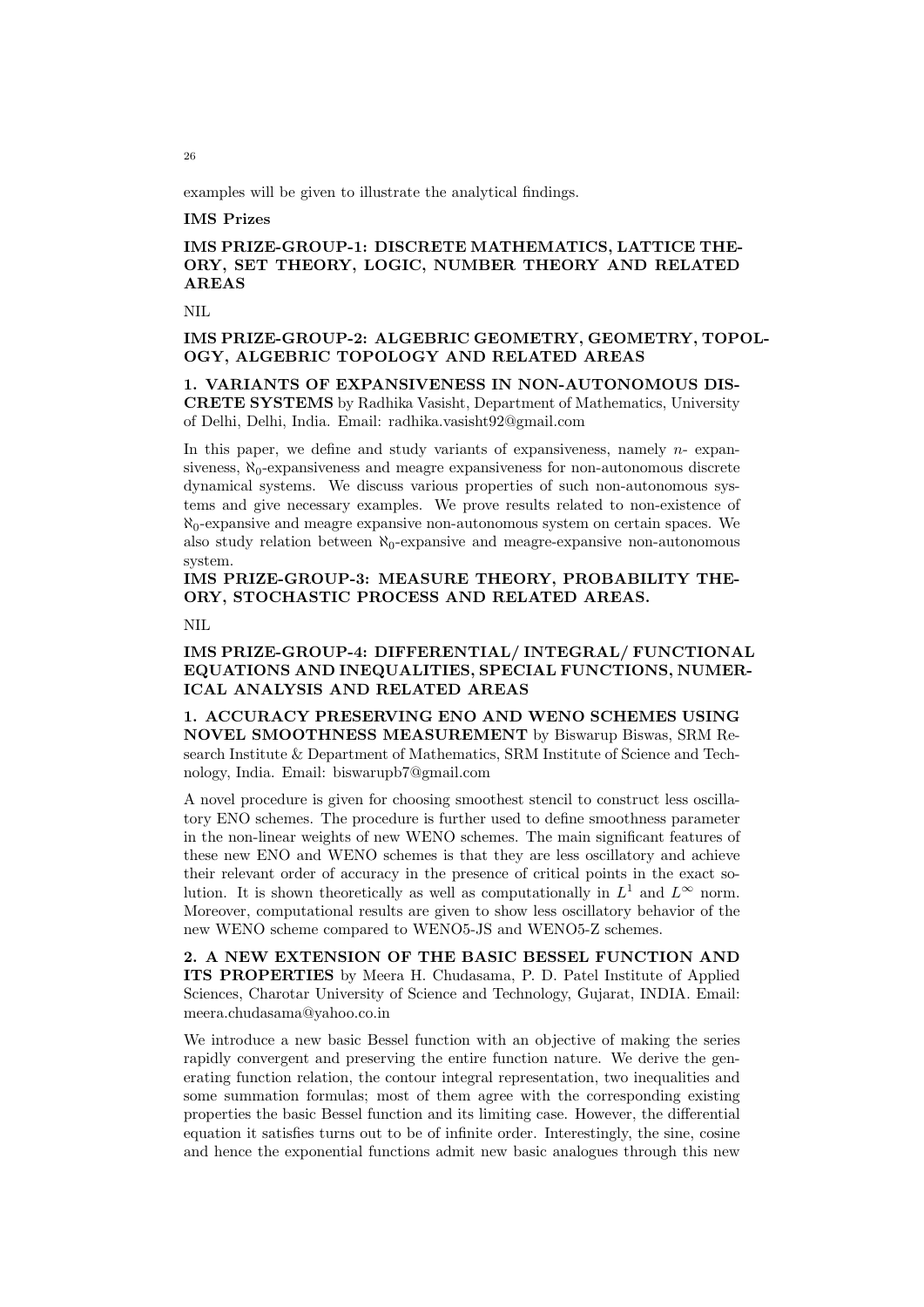approach of study.

# IMS PRIZE-GROUP-5: SOLID MECHANICS, FLUID MECHANICS, ELCTROMAGNETIC THEORY, MAGNETO-HYDRODYNAMICS, AS-TRONOMY, ASTROPHYSICS AND RELATED AREAS.

NIL

IMS PRIZE-GROUP-6: OPERATIONS RESEARCH, OPTIMIZATION, COMPUTATIONAL MATHEMATICS, INFORMATION TECHNOL-OGY, BIOMATHEMATICS, HISTORY OF MATHEMATICS AND RE-LATED AREAS

NIL.

AMU PRIZE ALGEBRA, DIFFERENTIAL GEOMETRY AND FUNC-TIONAL ANALYSIS AND RELATED AREAS

NIL

V.M.SHAH PRIZE: REAL ANALYSIS, COMPLEX ANALYSIS, FOURIER ANALYSIS, HORMONIC ANALYSIS, APPROXIMATION THEORY AND RELATED AREAS

1. ON COMPOSITION OF TRANSCENDENTAL ENTIRE FUNC-TIONS AND SPIDER'S WEB by Garima Tomar, Department of Mathematics, Central University of Haryana India. Email: tomar.garima10@gmail.com

If  $f$  and  $g$  are transcendental entire functions, we discuss the dynamics of various types of escaping sets of composition of transcendental entire functions  $f \circ g$  and  $q \circ f$  and also it's relations with regard to its factors f and q. Concept of spider's web was given by Rippon and Stallard. We find some results associated with the spider's web.

2. RESULTS ON UNIQUENESS OF PRODUCT OF CERTAIN TYPE OF DIFFERENCE POLYNOMIALS by Husna V., Department of Mathematics, Presidency University, Rajanukunte, Bangalore, Karnataka, India. Email: husnav43@gmail.com

In this paper, using the concept of weakly weighted sharingand relaxed weighted sharing, we investigate the uniqueness of product of certain type of difference polynomials. The results of the paper improve and extend some recent results due to Renukadevi S. Dyavanal and Ashwini M. Hattikal.

3. ON CLASS OF INTEGRAL FUNCTIONS REPRESENTED BY MULTIPLE DIRICHLET SERIES by Nibha Dua, Department Of Mathematics, Netaji Subhas University Of Technology, India. Email: nibhad.phd.16@nsit.net.in

In the present paper we make a characterization of the vector valued coefficients of multiple Dirichlet Series for when the series converges absolutely in the entire complex plane and prove some results on class of those series satisfying a certain condition.

4. UNIQUENESS AND VALUE SHARING OF MEROMORPHIC FUNC-TIONS WITH REGARD TO MULTIPLICITY SHARING A SMALL FUNCTION by Rajeshwari S., Department of Mathematics, School of Engineering, Presidency University, Bangalore-India. Email: rajeshwari.s@presidencyuniversity.in

We study the uniqueness theorem of meromorphic functions that share one small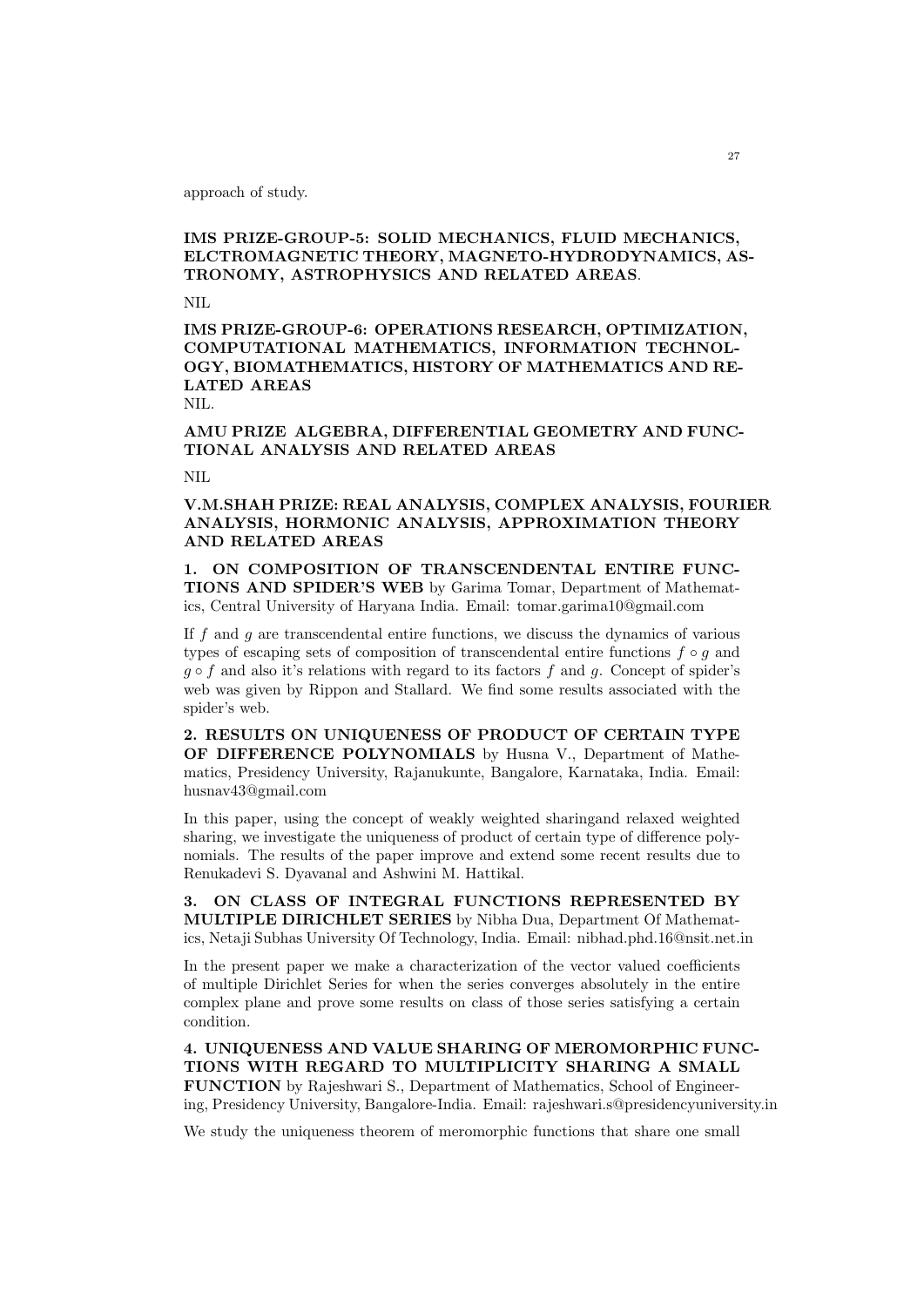function. A uniqueness result which related to multiplicity of meromorphic function is proved in this paper.

5. RADII OF CONVEXITY AND STARLIKENESS OF CERTAIN FUNCTIONS WITH POSITIVE REAL PART by Sushil Kumar, Bharati Vidyapeeth's College of Engineering, Delhi, India. Email: sushilkumar16n@gmail.com

In this paper, we determine the radius of convexity of the starlike functions associated with cardioid. Further, the radius results associated with the Bell numbers for the various well-known subclasses of starlike functions with positive real part are computed. The results obtained are sharp.

## IMS PAPER PRESENTATIONS

## SECTION A: COMBINATORICS, GRAPH THEORY AND DISCRETE MATHEMATICS

1. BOUNDS FOR THE EIGEN VALUES AND ENERGY OF DE-GREE PRODUCT ADJACENCY MATRIX OF A GRAPH by Keerthi G. Mirajkar, Bhagyashri R. Doddamani, Department of Mathematics, Karnatak University's Karnatak Arts College, Dharwad, Karnataka, India. Email: keerthi.mirajkar@gmail.com, bhagyadoddamani1@gmail.com

In this article, we obtain a bound for eigen values of degree product adjacency matrix  $[DPA(G)]$  and also obtain some lower bounds for the degree product adjacency energy of graph G.

2. THE LINE MYCIELSKIAN GRAPH OF A GRAPH by Keerthi G. Mirajkar<sup>1</sup> and Veena N. Mathad<sup>2 1</sup>Department of Mathematics, Karnatak University's Karnatak Arts College, Dharwad, Karnataka, India. <sup>2</sup>Department of Mathematics, University of Mysore, Manasagangotri, Mysore, Karnataka, India.Email: keerthi.mirajkar@gmail.com

In this paper, we introduce the concept of the mycielskian graph of a graph. We obtain some properties of this graph. Further we characterize those graphs whose line mycielskian graph and mycielskian graph are isomorphic. Also, we establish characterization for line mycielskian graphs to be Eulerian and Hamiltonian.

3. LEAP ZAGREB INDICES OF TENSOR PRODUCT OF GRAPHS by Keerthi G. Mirajkar, Anuradha V. Deshpande and Bhagyashri R. Doddamani, Department of Mathematics, Karnatak University's Karnatak Arts College, Karnataka, India. Email: anudesh08@gmail.com

The present research paper deals with the study of leap Zagreb indices of tensor product of cycles.

4. THREE-WAY COMBINATORIAL INTERPRETATIONS OF ROGERS-RAMANUJAN IDENTITIES by S. Sharma and M. Rana, School of Mathematics, Thapar Institute of Engineering and Technology, Punjab, INDIA. Email: sharma stary2k@yahoo.co.in, mrana@thapar.edu

Combinatorial interpretations of the Rogers-Ramanujan identities Subject Class are provided in terms of n-color partitions and generalized Frobenius partitions. These results lead to the interpretations of two fifth order mock theta functions by attaching weights.

5.  $(N+T)$ -COLOR OVERPARTITIONS AND GENERALIZED  $Q$ -SERIES by V. Gupta and M. Rana, School of Mathematics, Thapar Institute of Engineering and Technology, Punjab, INDIA. Email: vasudha@thapar.edu, mrana@thapar.edu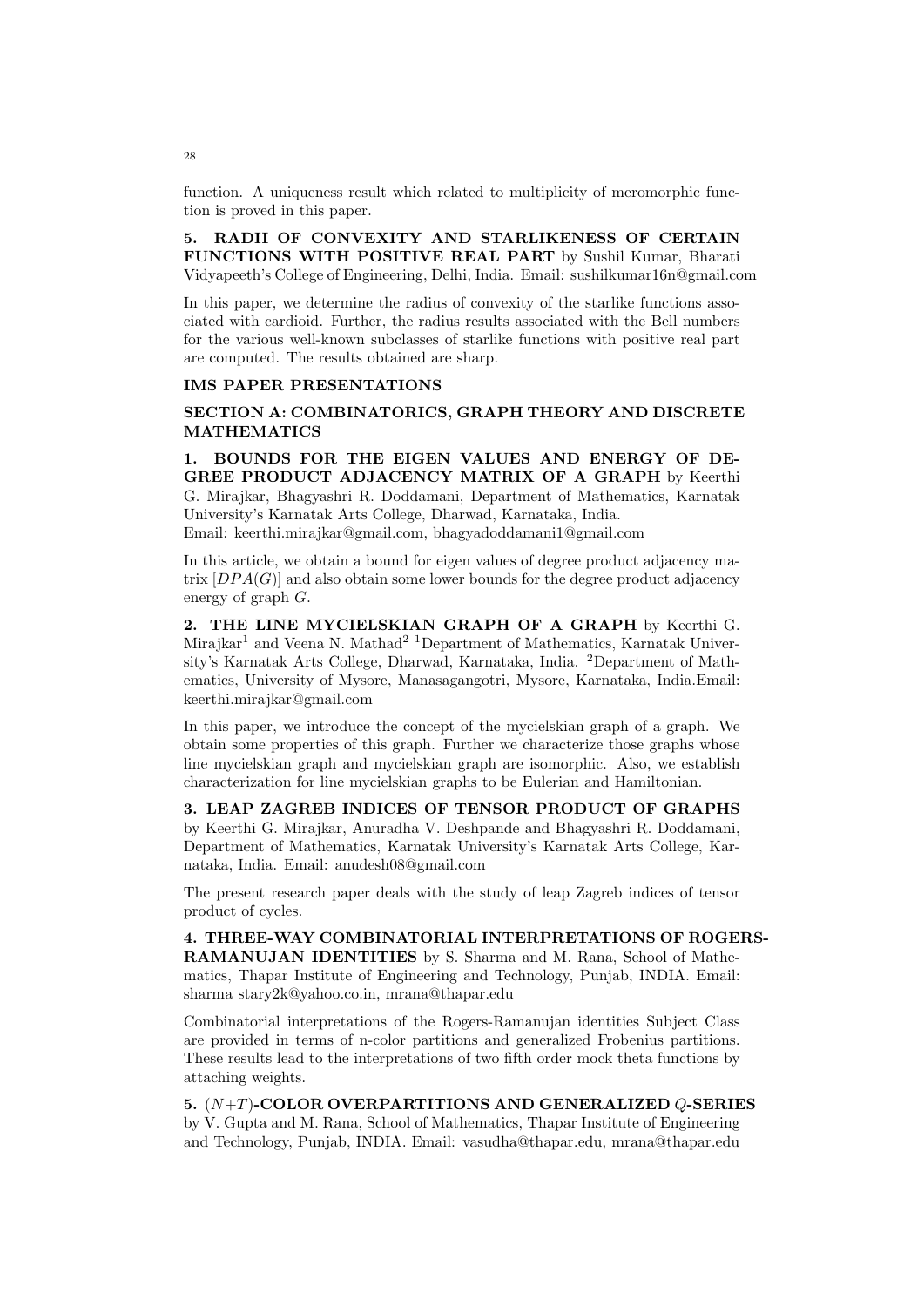In this paper we use the  $(n+t)$ -color overpartitions for providing the combinatorial interpretations of some generalized q-series. All our proofs are combinatorial. For some particular cases, we discuss Rogers-Ramanujan type identities from Slater's compendium and Chu and Zhang's compendium.

6. SQUARE SUM LABELING OF BOW, BISTAR, SUBDIVISION GRAPHS by N. Arunvigneshwari and R. Uma, Department of Mathematics, Sree Saraswathi Thyagaraja College of Arts Science, Coimbatore, Tamilnadu, India. Email: arun55math@gmail.com, ramumaraj@gmail.com

We found new functions for Bow graph, Bistar graph and Subdivision graph. We are extending our research for CUBE SUM LABELLING through Square Sum Labeling.

7. CONSTRUCTION OF NEAR BENT FUNCTIONS AND ITS CRYP-TOGRAPHIC PROPERTIES by Prasanna Poojarya, Vadiraja Bhatta G. R. and P.K. Harikrishnan, Department of Mathematics, Manipal institute of Technology, Manipal Academy of Higher Education, Manipal, Karnataka, India. Email: vadiraja.bhatta@manipal.edu

Bent functions, semi bent functions and near bent functions are Boolean functions which are useful in cryptography. In this paper near bent functions are constructed using Kasami function exponent and Gold function exponent in trace form. Cryptographic properties such as nonlinearity, balancedness, zero correlation immunity and algebraic immunity are illustrated.

8. A NOTE ON INDEPENDENT DOMINATION NUMBER OF PROD-UCT OF EULER TOTIENT CAYLEY GRAPH AND ARITHMETIC GRAPH by Madhukar M. Pawar and Shilpa T. Bhangale

In this paper we provided some counter examples which disprove the result on independent domination number of product of Euler Totient Cayley Graph and Arithmetic Graph proved by B. Maheswari and S.Uma Maheswari and et al. and tried to improve it up to some extent.

9. THE ATOM BASED GRAPH OF AN ADJUNCT OF TWO LAT-TICES by U. R. Borsarkar, Department of Mathematics, Dr. Babasaheb Ambedkar Marathwada University, Aurangabad, India. Email: uttarasanjay@gmail.com

In this paper we prove some properties of the atom based graph of an adjunct of two lattices. Also the realizability of horn graphs and some special graphs as the atom based graph of a lattice is shown.

10. THE ESSENTIAL ELEMENT GRAPH OF A BOOLEAN LAT-TICE by Vidya Deshmukh, Department of Mathematics, Dr. Babasaheb Ambedkar Marathwada University, Aurangabad, India. Email: vidyade24@gmail.com

Let L be a lattice. The essential element graph of L, denoted by  $E_L$ , is a graph whose vertex set is the set of all nonzero proper elements of  $L$  and two vertices  $a$ and b are adjacent whenever  $a \vee b$  is an essential element. In this paper we study the essential element graph of a lattice and we investigate its properties. Also, we investigate the essential element graph of a Boolean lattice  $2^n$ .

11. THE MINIMUM VV-COLORING LAPLACIAN ENERGY OF A GRAPH by Sayinath Udupa, R. S. Bhat and Vinay Madhusudanan, Department of Mathematics, Manipal Institute of Technology, Manipal Academy of Higher Education, Manipal, Karnataka, India. Email: sayinath.udupa@manipal.edu

Let  $B(G)$  denote the set of all blocks of a graph G. Two vertices are vv-adjacent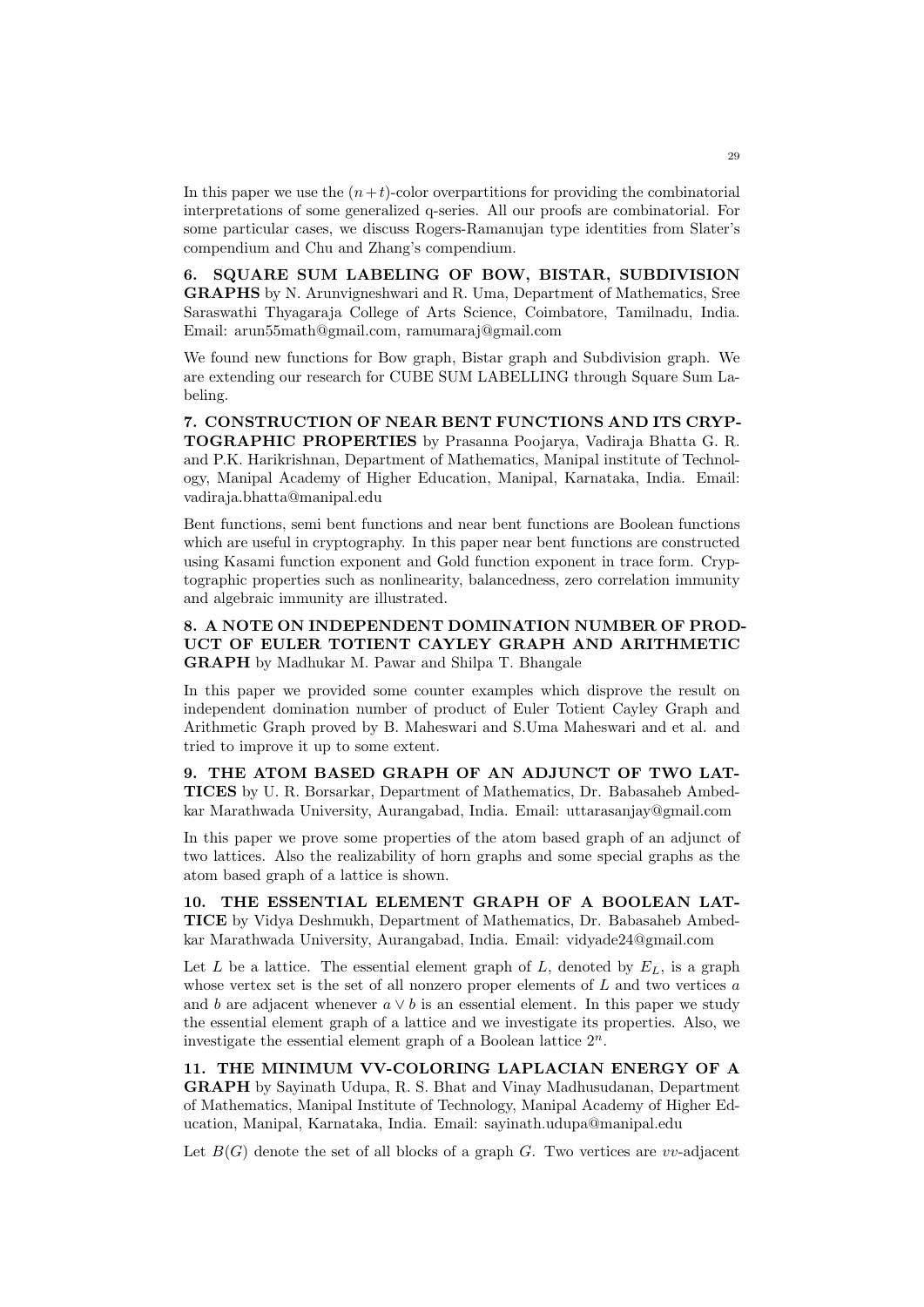if they incident on the same block. Then vv-degree of a vertex  $u, d_{vv}(u)$  is the number vertices vv-adjacent to the vertex  $u$ . In this paper we introduce new kind of graph energy, the minimum vv-coloring Laplacian energy of a graph denoting it as  $LE_{cuv}(G)$ . It depends both on underlying graph of G and its particular colors on its vertices of G. Upper and lower bounds for  $LE_{cw}(G)$  are established.

12. BINOMIAL INCIDENCE MATRIX OF A SEMIGRAPH by Sudhakara. G, Manipal Institute of Technology, Manipal Academy of Higher Education, Manipal, Karnataka, India. Email: sughakara.g@manipal.edu

The concept Semigraph was introduced by E. Sampathkumar, which is a generalization of graph, in which number of vertices on edges is more than or equal to two. The idea of multiple vertices on edges may gives rise to multiplicity in every concept of graph when generalized to semigraph. In this paper we deal with representation of a semigraph by an incidence matrix such that the matrix represents the semigraph uniquely and we study structural properties of semigraph in terms of matrix parameters.

13. COMPLEXITY OF ALGORITHMS AND COMPUTER PROGRAMS FOR A NEW APPROACH TO FIND HIGHEST COMMON FACTOR AND LEAST COMMON MULTIPLE by R. K. Budhraja, Department of Mathematics, Sri Venkateswara College, University of Delhi, Delhi, India. Email: rkbudhraja@yahoo.com

A different approach to find HCF and LCM for a list of numbers is introduced. The approach is a step by step procedure in the form of an algorithm, thereby resulting in first ever Computer Program to find HCF and LCM for a given list of numbers. Computer programs are formed and executed successfully in  $C^{++}$  language. Complexity of these algorithms is studied and determined.

SECTION B: ALGEBRA, NUMBER THEORY AND LATTICE THE-**ORY** 

1. ON SKEW LIE PRODUCT AND DERIVATIONS OF PRIME RINGS WITH INVOLUTION by Adnan Abbasi and Muzibur Rahman Mozumder, Department of Mathematics, Aligarh Muslim University, Aligarh, India. Email: adnan.abbasi001@gmail.com, muzibamu81@gmail.com

Let R be a ring with involution. The skew Lie product of  $a, b \in R$  is defined by  $*[a, b] = ab - ba^*$ . The purpose of this paper is to study some identities involving derivation on skew Lie product in prime rings with involution.

2. LEFT- $M$ -FILTER, RIGHT- $N$ -FILTER AND  $(M; N)$ -FILTER IN OR-DERED SEMIGROUP by Ahsan Mahboob, Department of Mathematics, Aligarh Muslim University, Aligarh, India. Email: khanahsan56@gmail.com

In this paper, as a generalization of the concepts of left filters, right filters and filters of ordered semigroups, the concepts, for any positive integers  $m$  and  $n$ , of left-m-filters, right-n-filters and  $(m, n)$ -filters in ordered semigroups have been introduced and some properties of these generalized notions have been investigated. Finally left-m-filters (resp. right-n-filters,  $(m, n)$ -filters) of  $(m, 0)$ -regular (resp.  $(0, n)$ -regular,  $(m, n)$ -regular) ordered semigroups have been characterized in terms of its prime generalized  $(m, 0)$ -ideals (resp.  $(0, n)$ -ideals,  $(m, n)$ -ideals.

3. MULTIPLICATIVE ∗-LIE TRIPLE HIGHER DERIVATIONS ON STANDARD OPERATOR ALGEBRAS by Bilal Ahmad Wani, Department of Mathematics, Aligarh Muslim University, Aligarh, India. Email: bilalwanikmr@gmail.com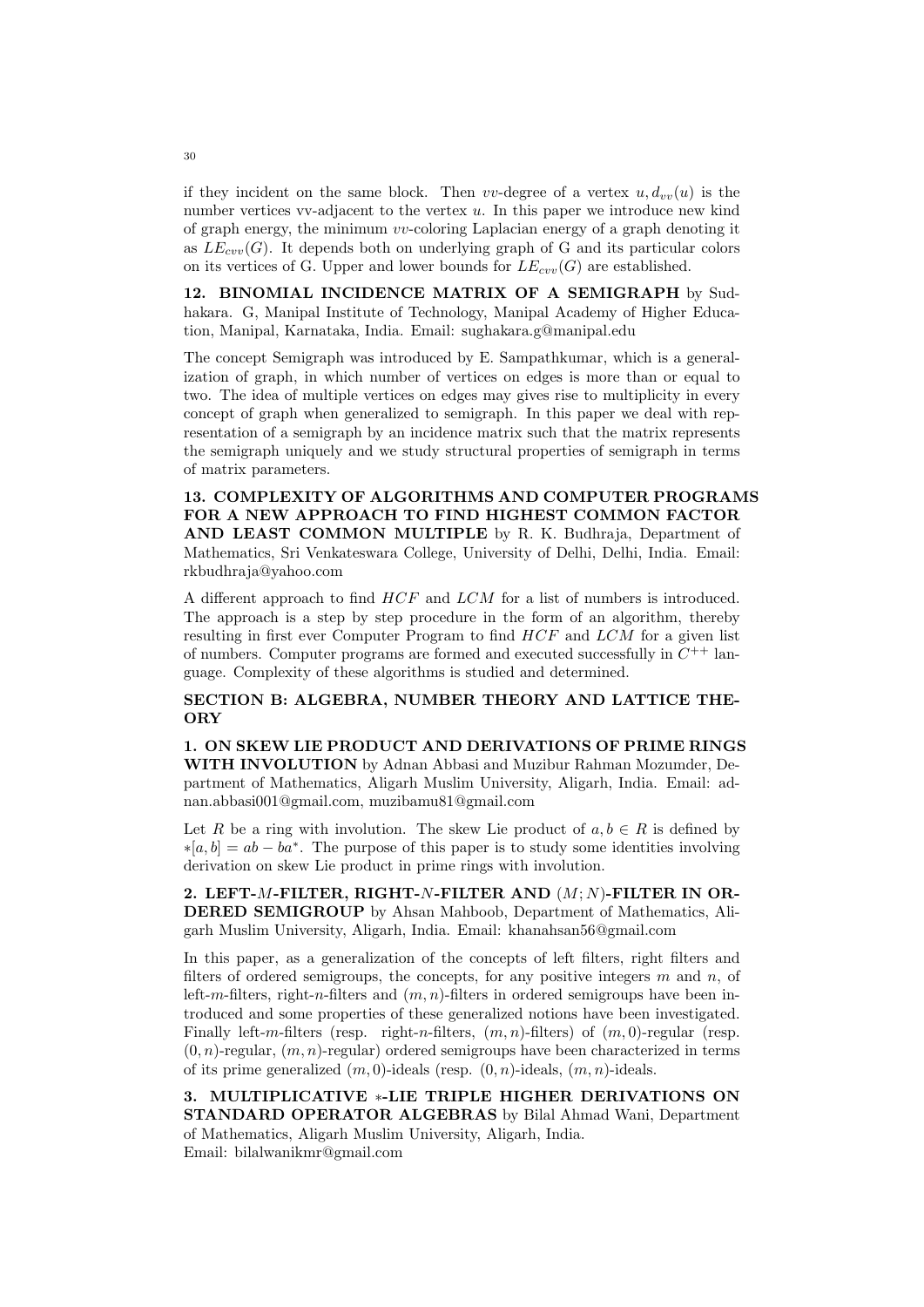We divide our analysis into the study of operators on general Banach spaces, and later we turn our attention to Hilbert space operators. Let  $X$  be a Banach space of dimension  $n > 1$  and  $\mathfrak{U} \subset \mathfrak{B}(\mathfrak{X})$  be a standard operator algebra. In this paper it is shown that if a mapping  $d : A \rightarrow A$  (not necessarily linear) satisfies  $d([U, V, W]) = [[d(U, V, W] + [[U, d(V), W] + [[U, V, d(W)])$  for all  $U, V, W \in A$  then  $d = \psi + \tau$ , where  $\psi$  is an additive derivation of A and  $\tau : A \to FI$  vanishes at second commutator  $[U, V, W]$  for all  $U, V, W \in A$ . Moreover, if d is linear and satisfies the above relation, then there exists an operator  $S \in A$  and a linear mapping  $\tau$  from A into FI satisfying  $\tau([[U, V, W]) = 0$  for all  $U, V, W \in A$ , such that  $d(U) = SUUS + \tau(U)$  for all  $U \in A$ . Further, this result is extended to the multiplicative Lie triple higher derivations on A. Finally it is shown that if  $A$  is a standard operator algebra on an infinite dimensional complex Hilbert space H containing identity operator  $I$  which is closed under the adjoint operation then every multiplicative ∗-Lie triple derivation  $d : AB(H)$  is a linear ∗-derivation. Moreover, if there exists an operator  $S \in B(H)$  such that  $S + S^* = 0$  then  $d(U) = SUUS$  for all  $U \in A$ , that is, d is inner. Further, it is also shown that any multiplicative  $*$ -Lie triple higher derivation  $D = {\delta_n}_{n \in \mathbb{N}}$  of A is automatically a linear inner higher derivation on A with  $d(U)^* = d(U)$ .

4. DERIVATIONS VANISHING ON COMMUTATOR IDENTITY IN-VOLVING GENERALIZED DERIVATION ON MULTILINEAR POLY-NOMIALS IN PRIME RINGS by Sajad Ahmad Pary, Department of Mathematics, Aligarh Muslim University, Aligarh, India. Email: paryamu@gmail.com

In the present article, we investigate the action Generalized derivation F, on the multilinear polynomials in prime rings.

5. NEW CONGRUENCES MODULO 2, 4, AND 8 FOR THE NUM-BER OF TAGGED PARTS OVER THE PARTITIONS WITH DESIG-NATED SUMMANDS by Nayandeep Deka Baruah and Mandeep Kaur, Department of Mathematical Sciences, Tezpur University, Napaam, Assam. Email: kaur.man0974@gmail.com

Recently, Lin introduced two new partition functions  $PD_t(n)$  and  $PD_t(n)$ , which count the total number of tagged parts over all partitions of  $n$  with designated summands and the total number of tagged parts over all partitions of n with designated summands in which all parts are odd. Lin also proved some congruences modulo 3 and 9 for  $PD_t(n)$  and  $PD_t(n)$ , and conjectured some congruences modulo 8. Very recently, Adansie, Chern, and Xia found two new infinite families of congruences modulo 9 for  $PD_t(n)$ . In this paper, we prove the congruences modulo 8 conjectured by Lin and also find many new congruences and infinite families of congruences modulo some small powers of 2.

6. COMBINATORIAL PROPERTIES OF SPARSELY TOTIENT NUM-BERS by Mithun Kumar Das, Pramod Eyyunni and Bhuwanesh Rao Patil, Harish Chandra Research Institute Allahabad, Allahabad. Email: pramodeyy@gmail.com

Let  $N_1(m) = max\{n : \phi(n) \leq m\}$  and  $N_1 = \{N_1(m) : m \in \phi(\mathbb{N})\}$  where  $\phi(n)$ denotes the Euler's totient function. Masser and Shiu called the elements of N1 as 'sparsely totient numbers'. In this talk, based on our paper Combinatorial properties of sparsely totient numbers", we will see some results on sparsely totient numbers. Firstly, we discuss certain divisibility properties of these numbers. Next, we construct explicit infinite families of elements in N1. We will also try to look at additive and multiplicative patterns in N1.

7. MODULAR CONVEX SUBLATTICES OF A LATTICE by R. M.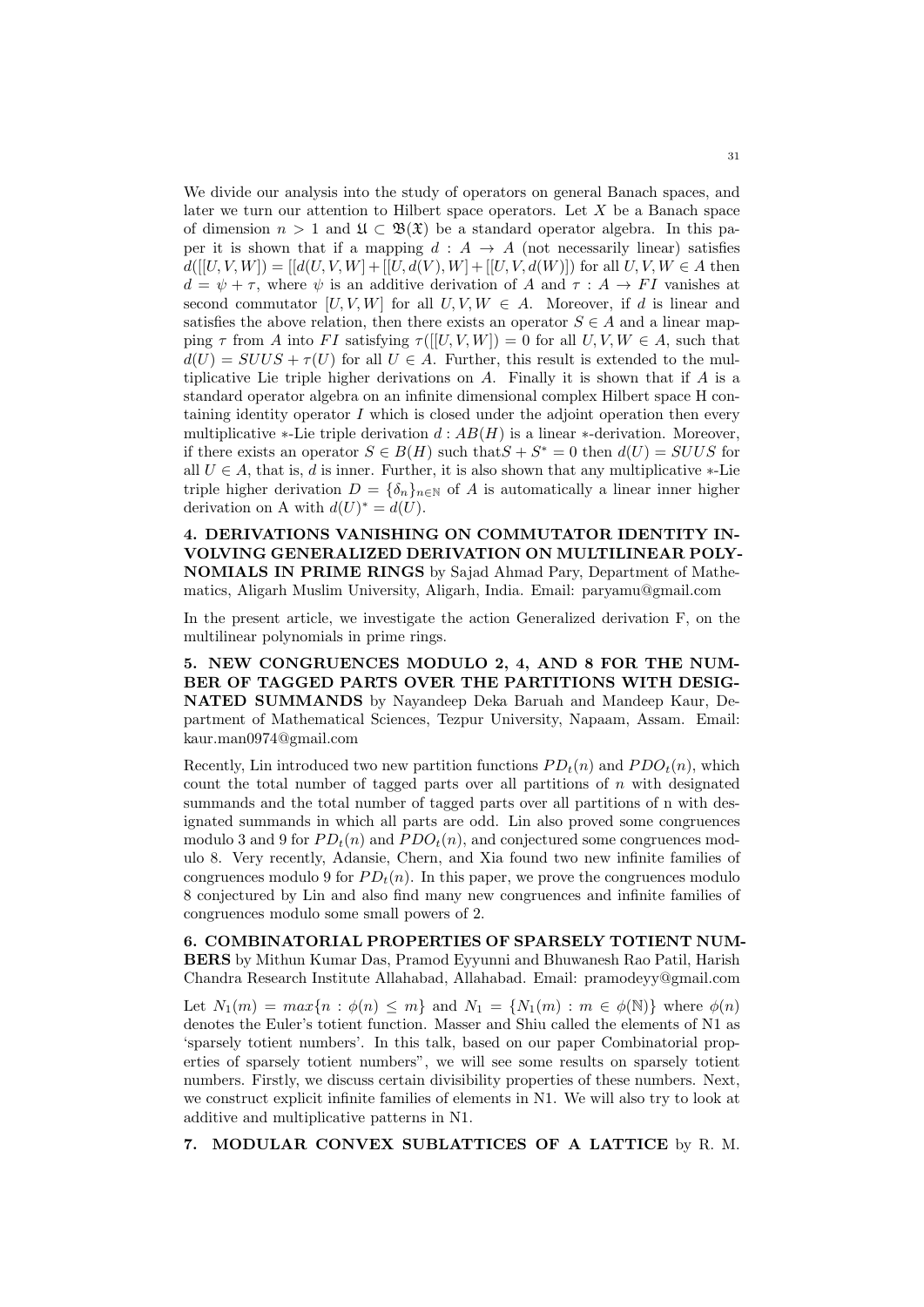Hafizur Rahman, Department of Mathematics, Faculty of Science, Begum Rokeya Univ., Rangpur, Bangladesh. Email: salim030659@yahoo.com

This paper introduces the notion of modular convex sublattices. Several characterizations of modular convex sublattices is given here. Moreover, it is proved that for a modular convex sublattice S and an ideal I of a lattice, if  $I \wedge S = (a]$  and  $I \vee S = (b]$  then I is a principal ideal, provided  $I \cap S = \emptyset$ .

8. FUZZY SEMI-ORTHOGONALITY IN FUZZY LATTICES by M. Wasadikar and Payal Khubchandani, Dr. Vithal Rao Vikhe Patil College of Engineering, Ahmed Nagar, Maharashtra. Email: payal khubchandani@yahoo.com

We consider the notion of fuzzy lattices introduced by chon and define fuzzy semiortholattice and fuzzy semi-orthocomplemented lattice. Moreover we define covering and exchange property in fuzzy lattices and prove some relationships.

9. GEOMETRIC PROGRESSIONS IN SYNDETIC SETS by Bhuwanesh Rao Patil, Harish-Chandra Research Institute, Allahabad, India Email: bhuwaneshrao@hri.res.in

In order to investigate multiplicative structures in additively large sets, Beiglbck et al. raised a significant open question as to whether or not every subset of the natural numbers with bounded gaps (syndetic set) contains arbitrarily long geometric progressions. A result of Erdfs implies that syndetic sets contain a 2-term geometric progression with integer common ratio, but we still do not know if they contain such a progression with common ratio being perfect square. Here we prove that for each  $k \in \mathbb{N}$ , a syndetic set contains 2-term geometric progressions with common ratios of the form  $n^k r_1$  and  $p^k r_2$ , where  $p \in \mathbb{P}$  (the set of primes),  $n \in \mathbb{N} \backslash \mathbb{P}$ ,  $r_1 \equiv 1 (modn), r_2 \equiv 1 (modp)$  and  $r_1, r_2 \in \mathbb{N}$ . We also show that syndetic sets with bounded gap two contain infinitely many 2-term geometric progressions with their respective common ratios being perfect squares.

10. CHARACTERIZATION OF DELETABLE ELEMENTS, REDUCIBIL-ITY AND REDUCIBILITY NUMBERS IN VARIOUS COMPLEMENTED LATTICES by Vilas Kharat, Department of Mathematics, Savitribai Phule Pune University, Pune. Email: laddoo1@yahoo.com

In this paper we have obtained the characterizations of deletable elements and reducibility in section complemented, semicomplemented, section semicomplemented, uniquely complemented, relatively uniquely complemented and relatively complemented lattices. The notion of reducibility number is introduced by Kharat, Waphare, Thakare. We have studied reducibility number in these complemented lattices.

11. 0-DISTRIBUTIVE NEARLATTICE by A. S. A. Noor<sup>1</sup>, Md. Zaidur Rahman<sup>2</sup> and Dilruba Nusrat<sup>3</sup>, <sup>1</sup>Department of ETE, Prime University, Dhaka, Bangladesh, <sup>2</sup>Department of Mathematics, Khulna University of Engineering  $\&$ Technology, Khulna, Bangladesh, <sup>3</sup>Department of CSE, Prime University, Dhaka, Bangladesh. Email: asanoor100@gmail.com

J. C. Varlet gave the notion of 0-distributive lattices to generalize the concept of pseudo complemented lattices. In this paper, the authors extended the concept for near-lattices. They include several characterizations of these near-lattices. They also provide a separation theorem in a 0-distributive near-lattice S for annihilator ideals of finite subsets of S. Some characterizations of weakly complemented near-lattices are given by using a special congruence. Finally they prove that a 0-distributive near-lattice which is both sectionally and weakly complemented is a semi Boolean near-lattice.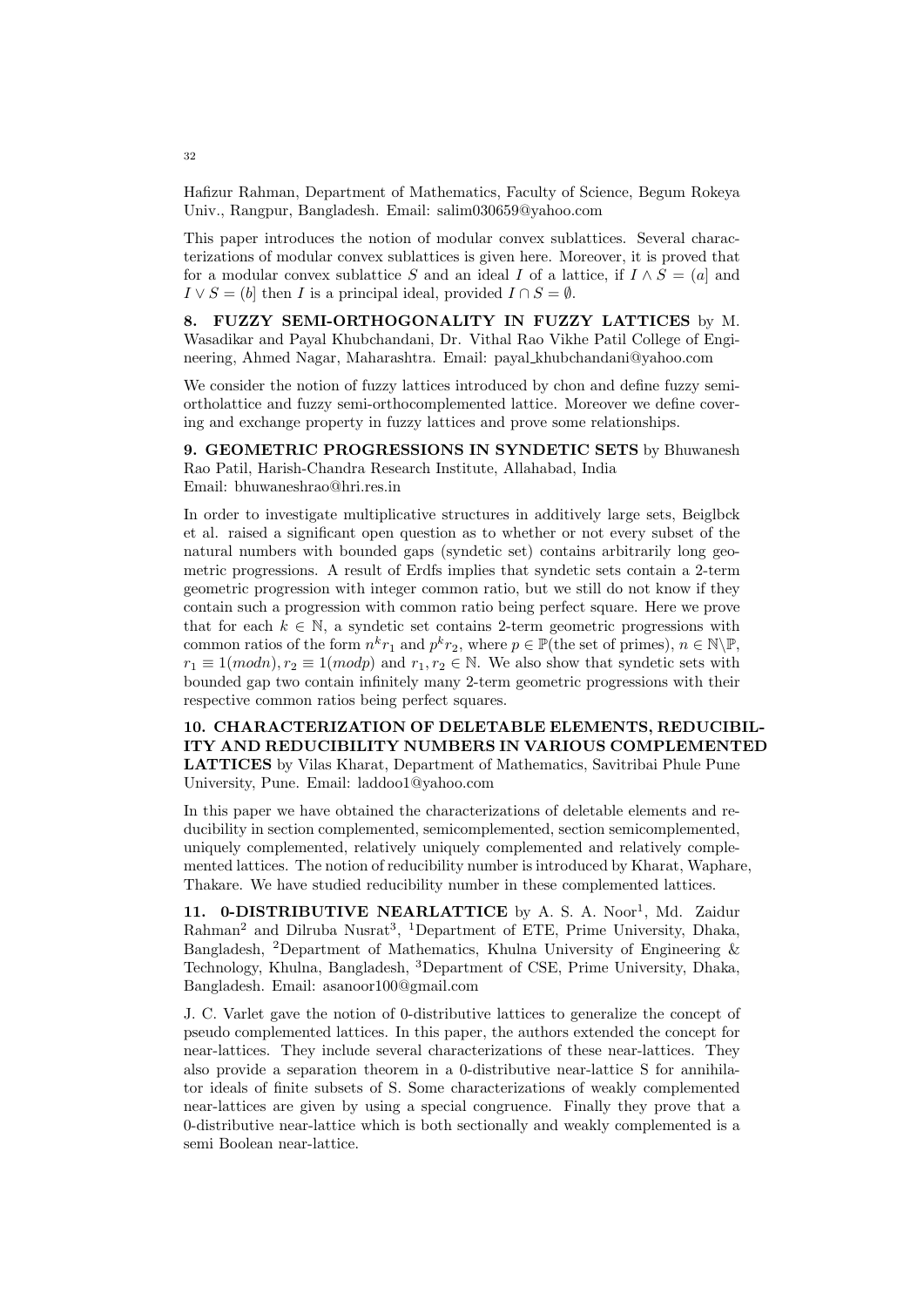12. SEMI PRIME FILTERS OF A JOIN SEMILATTICE by Md. Ayub Ali, Department of Mathematics, Jagannath University, Dhaka, Bangladesh, A. S. A. Noor, Department of E C E Mathematics, Prime University, Dhaka, Bangladesh, Muhammad Asaduzzaman Akanda, Department of Mathematics, Alhaj Mockbul Hossain University, Dhaka, Bangladesh and Md. Mamunur Rashid, Department of Mathematics, Adarsho Karigori and Banijjik College, Rajshahi, Bangladesh. Email: ayub ju@yahoo.com

The concept of semi prime filters was given by Y. Rav by generalizing the notion of 1-distributive lattices. A filter of a lattice is called a semi prime filter if for all  $x, y, z \in L$ ,  $x \vee y \in F$  and imply  $x \vee z \in F$  and  $x \vee (y \wedge z) \in F$ . In this paper, we extend the concept for directed below join semi lattices. A join semi lattice is called directed below if for all  $a, b \in S$  there exists  $c \in S$  such that  $c \leq a, b$ . Here we include several characterizations of semi prime filters in directed below join semi lattices. We prove that a filter F in S is semi prime if and only if its every maximal ideal disjoint from  $F$  is prime. We provide a result related to prime separation theorem. At the end we include a result on minimal prime filters in S.

13. GENERATING FUNCTIONS AND CONGRUENCES FOR GEN-ERALIZED FROBENIUS PARTITIONS WITH 9 COLOURS by Nayandeep Deka Baruah and Nilufar Mana Begum, Department of Mathematical Sciences, Tezpur University, Sonitpur, Assam, India. Email: nilufar@tezu.ernet.in, nayan@tezu.ernet.in

Recently, Chan, Wang and Yang used the theory of modular forms to find representations of the generating function for  $c\phi_9(n)$ , which denotes the number of generalized Frobenius partitions with 9 colors. They also proved the congruences  $c\phi_9(3n+1) \equiv 0 \pmod{34}$ ,  $c\phi_9(3n+2) \equiv 0 \pmod{36}$ ,  $c\phi_9(9n+3) \equiv 0 \pmod{32}$ , and  $c\phi_9(9n+6) \equiv 0 \pmod{32}$ . In this paper, we write the relevant generating functions in such a way that the congruences become trivial. We also deduce the new congruences  $c\phi_9(27n + 15) \equiv 0 \pmod{34}$  and  $c\phi_9(27n + 24) \equiv 0 \pmod{34}$ .

14. FUZZY WEAKLY IRREDUCIBLE IDEALS OF A RING by Jyoti Khubchandani. Email: khubchandani jyoti@yahoo.com

In this paper, we introduce the concept of a fuzzy weakly irreducible ideal of a commutative ring R with identity. This concept is a generalisation of a fuzzy strongly irreducible ideal. Also relationships between fuzzy maximal, fuzzy quasi primary and fuzzy weakly irreducible ideals in a ring are proved.

15. ON TWO SUPERCONGRUENCE CONJECTURES OF BING HE FOR TRUNCATED HYPERGEOMETRIC SERIES by Arjun Singh Chetry and Gautam Kalita, Indian Institute of Information Technology Guwahati. Email: achetry52@gmail.com

Using some formulas of hypergeometric series and properties of Gamma function, we here give proof of two supercongrunce conjectures of Bing He for truncated hypergeometric series.

16. AUTOCOMMUTING PROBABILITY OF A FINITE GROUP by Parama Dutta and Rajat Kanti Nath, Department of Mathematical Sciences, Tezpur University, Napaam, Assam, India. Email: parama@gonitsora.com, rajatkantinath@yahoo.com

Let G be a finite group and  $Aut(G)$  the automorphism group of G. The autocommuting probability of G, denoted by  $Pr(G, Aut(G))$ , is the probability that a randomly chosen automorphism of G fixes a randomly chosen element of G. In this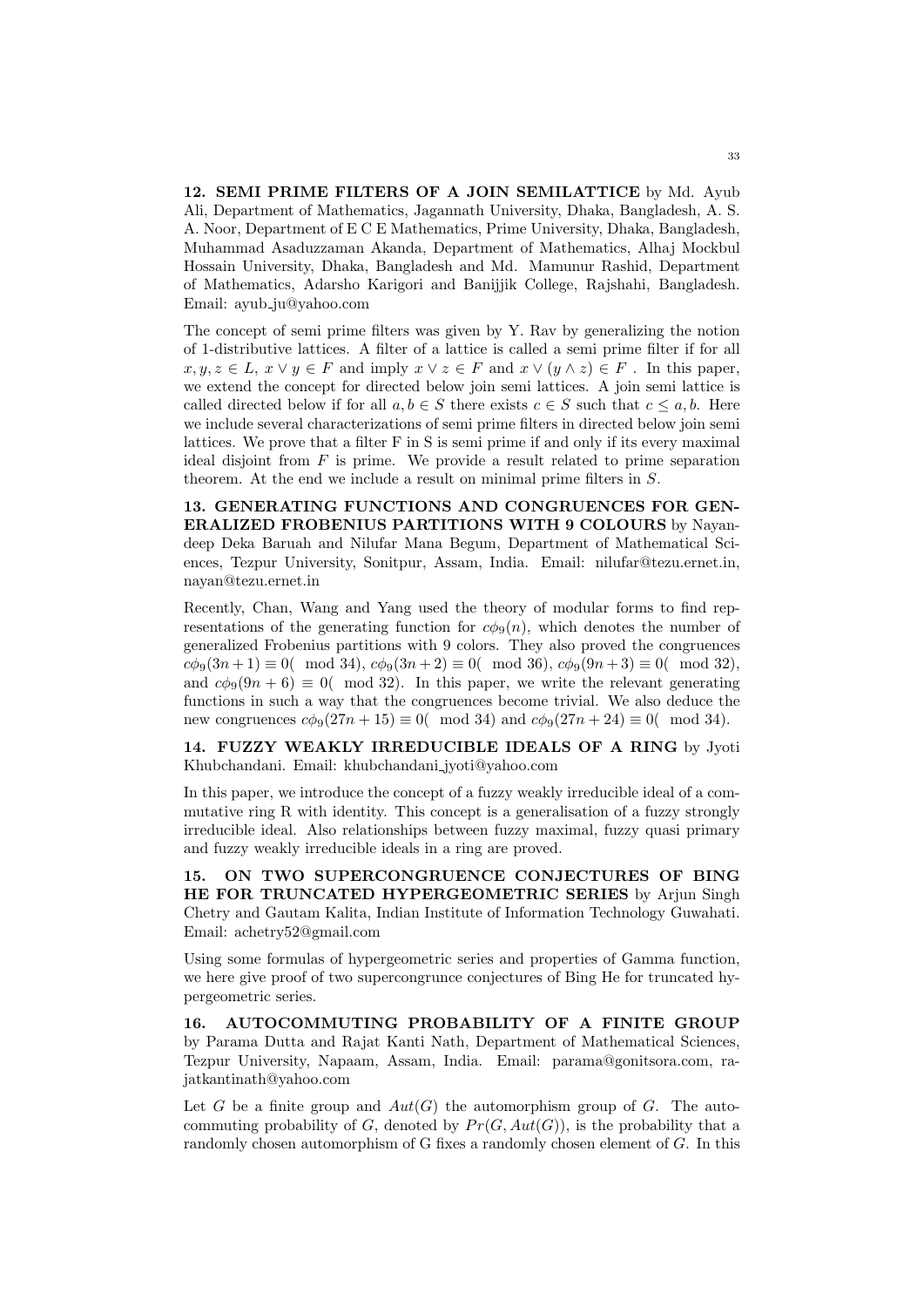paper, we study  $Pr(G, Aut(G))$  through a generalization. We obtain a computing formula, several bounds and characterizations of G through  $Pr(G, Aut(G))$ . We conclude the paper by showing that the generalized autocommuting probability of G remains unchanged under autoisoclinism.

17. SEMI-COMPLEMENT GRAPH OF LATTICE MODULES by Sachin Ballal, Department of Mathematics, Savitribai Phule Pune University, Pune. Email: ballalshyam@gmail.com

Let L be a C-lattice and M be a lattice module over L. In this paper, we introduce the semi-complement graph of M denoted by  $\Gamma(M)$ , is the undirected graph with all semi-complement elements of  $M$  as a vertex set, and two vertices  $X$  and  $Y$  are adjacent if and only if  $X \vee Y$  is a semi-complement element. We investigate some properties of  $\Gamma(M)$  under some conditions on M. For instance, we characterize non connected graph  $\Gamma(M)$  of a principally generated comultiplication lattice module M over a C-lattice L.

18. CHARACTERIZATION OF DELETABLE ELEMENTS IN POSETS by Machchhindra Gophane and Vilas Kharat, Department of Mathematics, Shivaji University, Kolhapur, India. Email: mtg maths@unishivaji.ac.in

Reducibility in poset was introduced by Kharat and Waphare. The aim this paper is to study a notion of reducibility in some classes of finite posets. It is known that the class of distributive posets and Modular posets are not reducible. So, we characterize the deletable elements in a Modular and Distributive Posets. Also, we characterize the deletable elements in semidistributive and semimodular Posets.

19. MINIMAL AND COMPLETELY PRIME IDEALS OF  $(\sigma, \delta)$  - RINGS AND THEIR EXTENSIONS by Meeru Abrol, Government P. G. College for Women, Gandhi Nagar, Jammu, India. Email: meeru.abrol@yahoo.in

Let R be a Noetherian, integral domain which is also an algebra over  $\mathbb{Q}(\mathbb{Q})$  is the field of rational numbers). Let  $\sigma$  be an automorphism of R and  $\delta$  a  $\sigma$ -derivation of R. A ring R is called a  $(\sigma, \delta)$ - ring if  $a(\sigma(a) + \delta(a)) \in P(R)$ , where  $P(R)$  is the prime radical of R implies that  $a \in P(R)$  for  $a \in R$ . We prove that R is 2-primal if prime radical of R is  $\delta$ -invariant. We also study the property of minimal prime ideals of  $R$  and prove the following in this direction: Let  $R$  be a Noetherian, integral domain which is also an algebra over . Let  $\sigma$  be an automorphism of R and  $\delta$  a σ-derivation of R such that R is a  $(σ, δ)$ - ring. If minimal prime ideal P of R is σstable, then it is  $\delta$ -invariant. Further if prime radical of R is  $\delta$ -invariant, then skew polynomial ring of  $P$  is a completely prime ideal of skew polynomial ring of  $R$ .

20. EDGES IN ZERO DIVISOR GRAPH OF MATRIX RINGS by V.K. Bhat and Pradeep Singh, School of Mathematics, Shri Mata Vaishno Devi University, Katra, Jammu and Kashmir, India. Email: pradeep333singh@gmail.com, vijay.bhat@smvdu.ac.in

The idea of a graph associated to zero divisors of a commutative ring was first introduced by Beck in (1988), where he was mainly interested in colorings. This definition of zero divisor graph is then extended to non-commutative rings by Redmond in (2002). In this paper, we deduce a relation to find the number of zero divisors in matrix ring  $M_2(\mathbb{Z}_p)$ . Further, we use this relation to determine the number of edges of zero divisor graph of  $M_2(\mathbb{Z}_n)$ .

21. PROPERTIES OF SYMMETRICAL DIFFERENCE OVER IN-TUITIONISTIC FUZZY MATRICES by S.Sriram, Mathematics Wing, Directorate of Distance Education, Annamalai University, Annamalainagar, India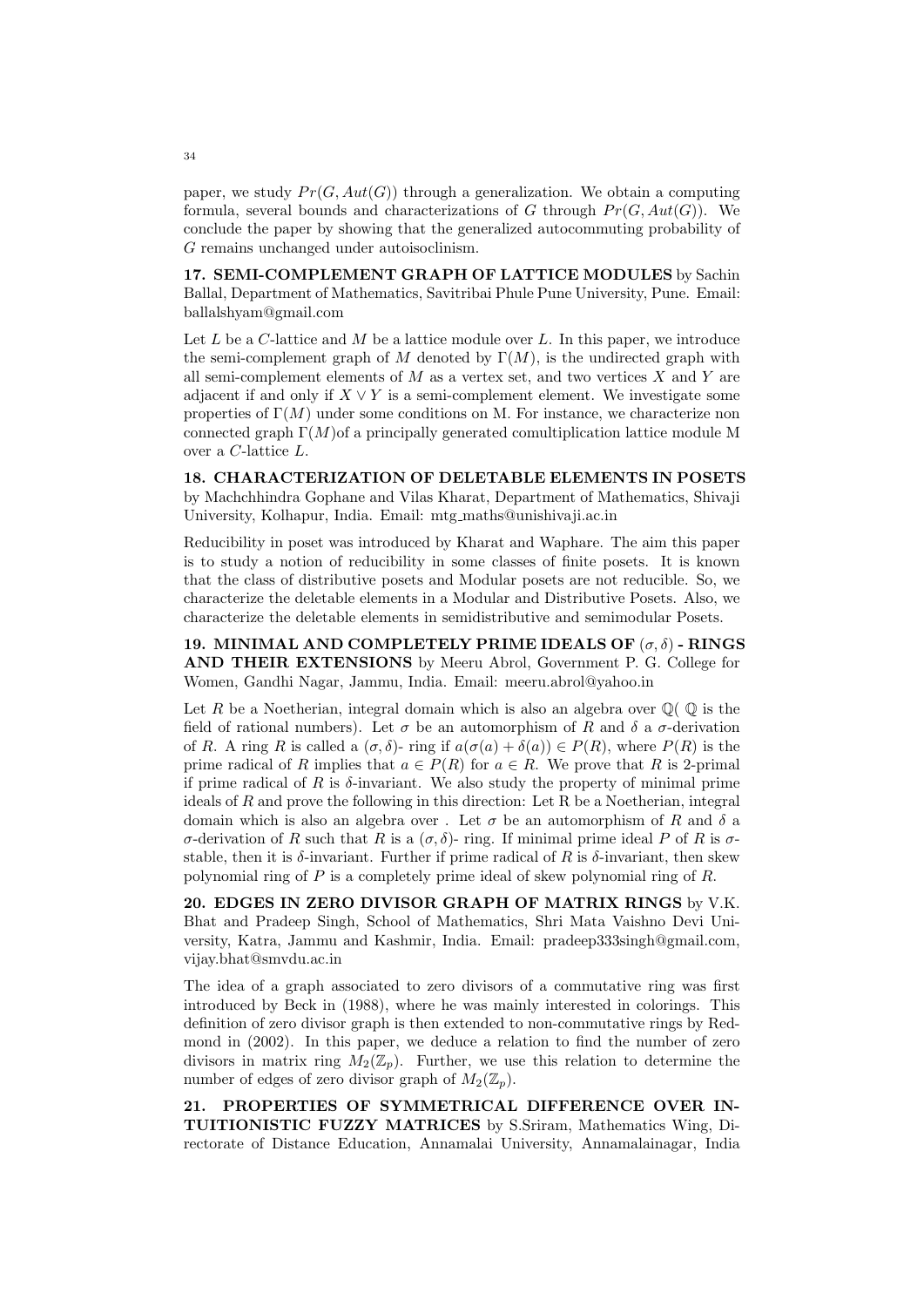and J. Boobalan, Department of Mathematics, Manbumigu Dr. Puratchithalaivar M.G.R. Government Arts and Science College, Kattumannarkoil, India. Email: jboobalan@hotmail.com, ssm 3096@yahoo.co.in

In this paper, we define symmetrical difference of intuitionistic fuzzy matrices and study some of its algebraic properties.

22. MULTIPLICATIVE LIE TRIPLE HIGHER DERIVATIONS ON GENERALIZED MATRIX ALGEBRAS by Mohd Shuaib Akhtar, Department of Mathematics, Aligarh Muslim University, Aligarh, India. Email: mshuaibakhtar@gmail.com

Let N be the set of nonnegative integers and  $G = (A, M, N, B)$  be a 2-torsion free generalized matrix algebra over a commutative ring  $R$ . In the present paper, under some lenient assumptions on G, it is shown that if  $\Delta\{\delta n\}_{n\in\mathbb{N}}$  is a sequence of mappings  $\delta_n : G \to$  (not necessarily linear) satisfying  $\delta_n([[a, b], c]) =$  $\sum_{r+s+t=n} [[\delta_r(a), \delta_s(b)], \delta_t(c)]$  for all  $a, b, c \in G$ , then for each  $n \in \mathbb{N}$ ,  $\delta_n = d_n + \tau_n$ ; where  $d_n: G \to G$  is an additive mapping satisfying  $d_n(ab) = \sum_{r+s=n} d_r(a)d_s(b)$ for all  $a, b \in G$  i.e.,  $D = \{d_n\}_{n\in\mathbb{N}}$  is an additive higher derivation on G and  $tau_n: G \to Z(G)$  where  $Z(G)$  is the center of G is a map vanishing at every second commutator  $[[a, b], c]$ .

23. NONEXISTENCE OF CERTAIN TYPES OF ROTATIONAL SYM-METRIC PLATEAUED BOOLEAN FUNCTIONS by Shashi Kant Pandey, Department of Computer Application, Maharaja Surajmal Institute, GGSIP University, New Delhi, India. Email: shashikantshvet@gmail.com

Plateaued Boolean functions satisfy optimum non-linearity. They exist in both balanced and unbalanced forms. Trade off among cryptographic properties play important role in the selection of good Boolean function. Therefore it is essential to know the existence of Boolean function for some fixed parameters. It reduces the huge search space of all possible Boolean function from  $\mathbb{F}_2^n$  to  $\mathbb{F}_2$ . There are some results on the non existence of certain type of plateaued Boolean function in n variable by Hyun et al.. In this paper we formulate the necessary condition for rotational symmetric plateaued Boolean function and using them enumerate some new cases for the non existence of r-plateaued unbalanced rotational symmetric Boolean functions for  $n = 2q$ , q is any odd prime and  $0 \leq r \leq n$ . Partially we present another viewpoint for the problem on r-plateaued balanced rotational symmetric Boolean function for  $n = 11$  proposed by Maximov et al.

24. GRADED COMPONENTS OF LOCAL COHOMOLOGY MOD-ULES II by Tony J. Puthenpurakal and Sudeshna Roy, Department of Mathematics, Indian Institute of Technology Bombay, Mumbai, India. Email: sudeshnaroy.11@gmail.com, tputhen@math.iitb.ac.in

Let  $A$  be a commutative Noetherian ring containing a field  $K$  of characteristic zero and let  $R = A[X_1, \dots, X_m]$ . Consider R as standard graded with deg  $a = 0$  for all  $a \in A$  and deg  $X_i = 1$  for all i. We present a few results about the behavior of the graded components of local cohomology modules  $H_I^i$  (R) where I is an arbitrary homogeneous ideal in R. We mostly restrict our attention to the Vanishing, Tameness and Rigidity problems.

25. EAKIN-SATHAYE TYPE THEOREMS FOR JOINT REDUC-TIONS OF IDEALS by Kriti Goel, Sudeshna Roy and Jugal Verma, IIT Bombay. Email: kriti@math.iitb.ac.in, kritigoel.maths@gmail.com

Paul Eakin and Avinash Sathaye, in 1976, proved the following result. Let I be an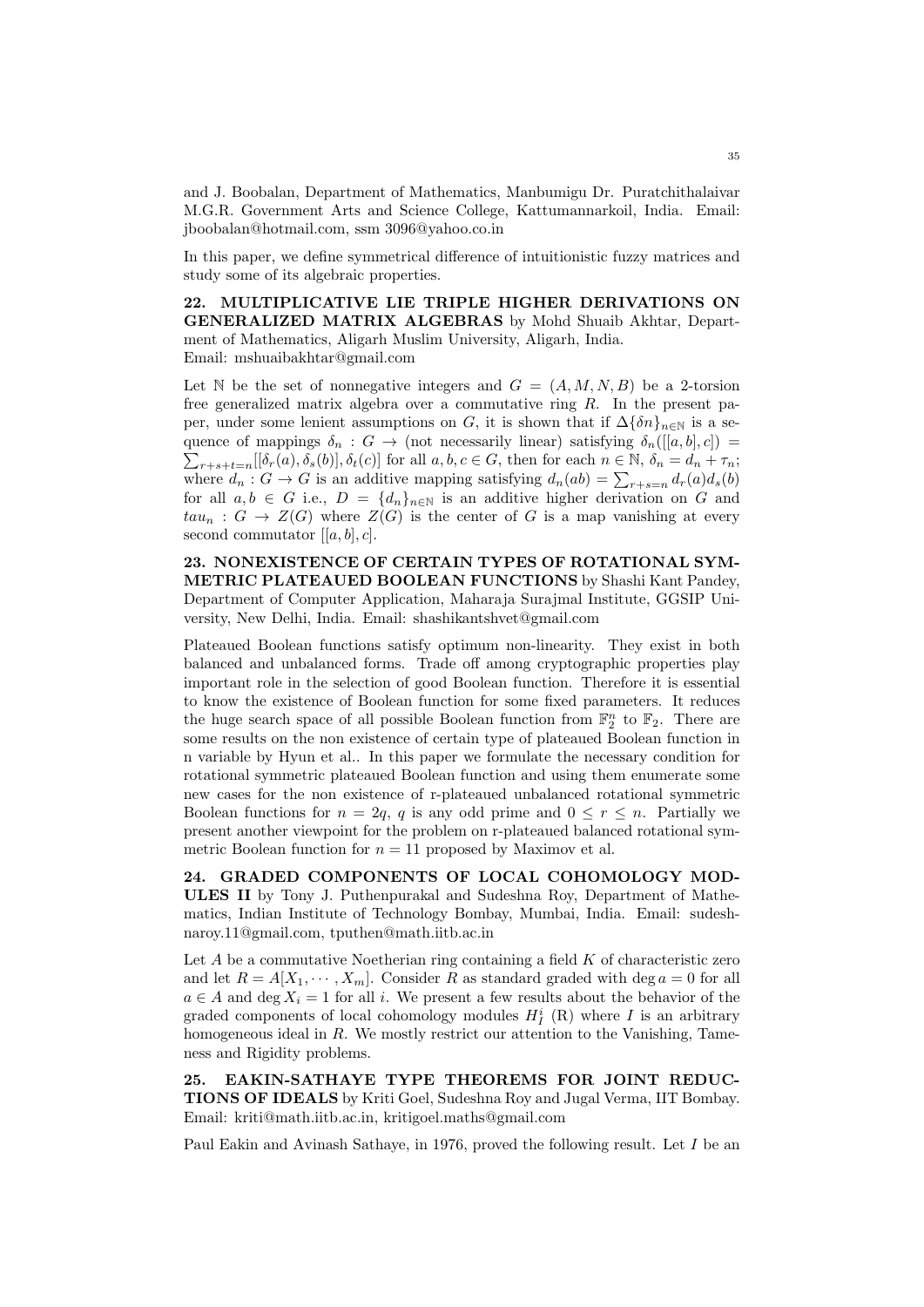ideal of a local ring R with infinite residue field. If  $\mu(I^n) < \binom{n+r}{r}$  for some positive integers  $n$  and  $r$ , then there is a reduction  $J$  of  $I$  generated by  $r$  elements such that  $JI^{n-1} = I^n$ . In this paper, analogues of Eakin-Sathaye theorem for reductions of ideals are proved for -graded good filtrations. These analogues yield bounds on joint reduction vectors for a family of ideals. Examples related to lex-segment ideals in polynomial rings and contracted ideals in 2-dimensional regular local rings are constructed to show the effectiveness of these bounds.

26. HERZOG-KUHL EQUATIONS AND ITS APPLICATIONS by Rajiv Kumar, Department of Mathematics, IIT Madras. Email: gargrajiv00@gmail.com

In 1984, Herzog and Khl give relations of Betti numbers and their shifts for pure Cohen-Macaulay modules over polynomial rings over a field k. We generalize their result for pure modules of finite projective dimension over standard graded kalgebras. We give the following applications for the Herzog-Khl equations; we characterize the property of ring to be Cohen-Macaulay in terms of modules with pure resolutions. Secondly, we discuss the extremal rays of Betti Cones. This is a joint work with H. Ananthnarayn.

27. AN ALGEBRAIC CHARACTERIZATION OF THE AFFINE THREE SPACE by Nikhilesh Dasgupta and Neena Gupta, Statistics and Mathematics Unit, Indian Statistical Institute, Kolkata, India. Email: its.nikhilesh@gmail.com, rnanina@gmail.com

In this paper we give algebraic characterizations of the affine 2-space and the affine 3-space over an algebraically closed field of characteristic zero, using a variant of the Makar-Limanov invariant.

28. ON RESIDUAL AND STABLE COORDINATES by Amartya Kumar Duttal, Statistics and Mathematics Unit, Indian Statistical Institute, Kolkata and Animesh Lahiriy, Swami Vivekananda Research Centre, Ramakrishna Mission Vidyamandira, Howrah. Email: amartya.28@gmail.com, 255alahiri@gmail.com

In a recent paper, M. E. Kahoui and M. Ouali have proved that over an algebraically closed field k of characteristic zero, residual coordinates in  $k[X][Z_1, \cdots, Z_n]$  are one-stable coordinates. In this paper we extend their result to the case of an algebraically closed field k of arbitrary characteristic. In fact, we show that the result holds when  $k[X]$  is replaced by any one-dimensional seminormal domain R which is affine over an algebraically closed field k. For our proof, we extend a result of S. Maubach giving a criterion for a polynomial of the form  $a(X)W + P(X, Z_1, \dots, Z_n)$ to be a coordinate in  $k[X][Z_1, \cdots Z_n, W]$ . Kahoui and Ouali had also shown that over a Noetherian d-dimensional ring  $R$  containing  $\mathbb Q$  any residual coordinate in  $R[Z_1, \dots, Z_n]$  is an r-stable coordinate, where  $r = (2^d - 1)n$ . We will give a sharper bound for r when  $R$  is affine over an algebraically closed field of characteristic zero.

## SECTION C: REAL AND COMPLEX ANALYSIS (INCLUDING SPE-CIAL FUNCTONS, SUMMABILITY AND TRANSFORMS)

1. ON THE GROWTH OF MEROMORPHIC SOLUTIONS OF HIGHER ORDER LINEAR DIFFERENTIAL EQUATIONS WITH ENTIRE CO-**EFFCIENTS OF**  $[P,Q]-\phi$  **ORDER** by Sanjib Kumar Datta1, Nityagopal Biswas, Department of Mathematics, University of Kalyani, West Bengal and Samten Tamang, Department of Mathematics, University of Burdwan, West Bengal. Email: sanjibdatta05@gmail.com, stamang@math.buruniv.ac.in, nityamaths@gmail.com

In the paper, we investigate the growth of transcendental meromorphic solutions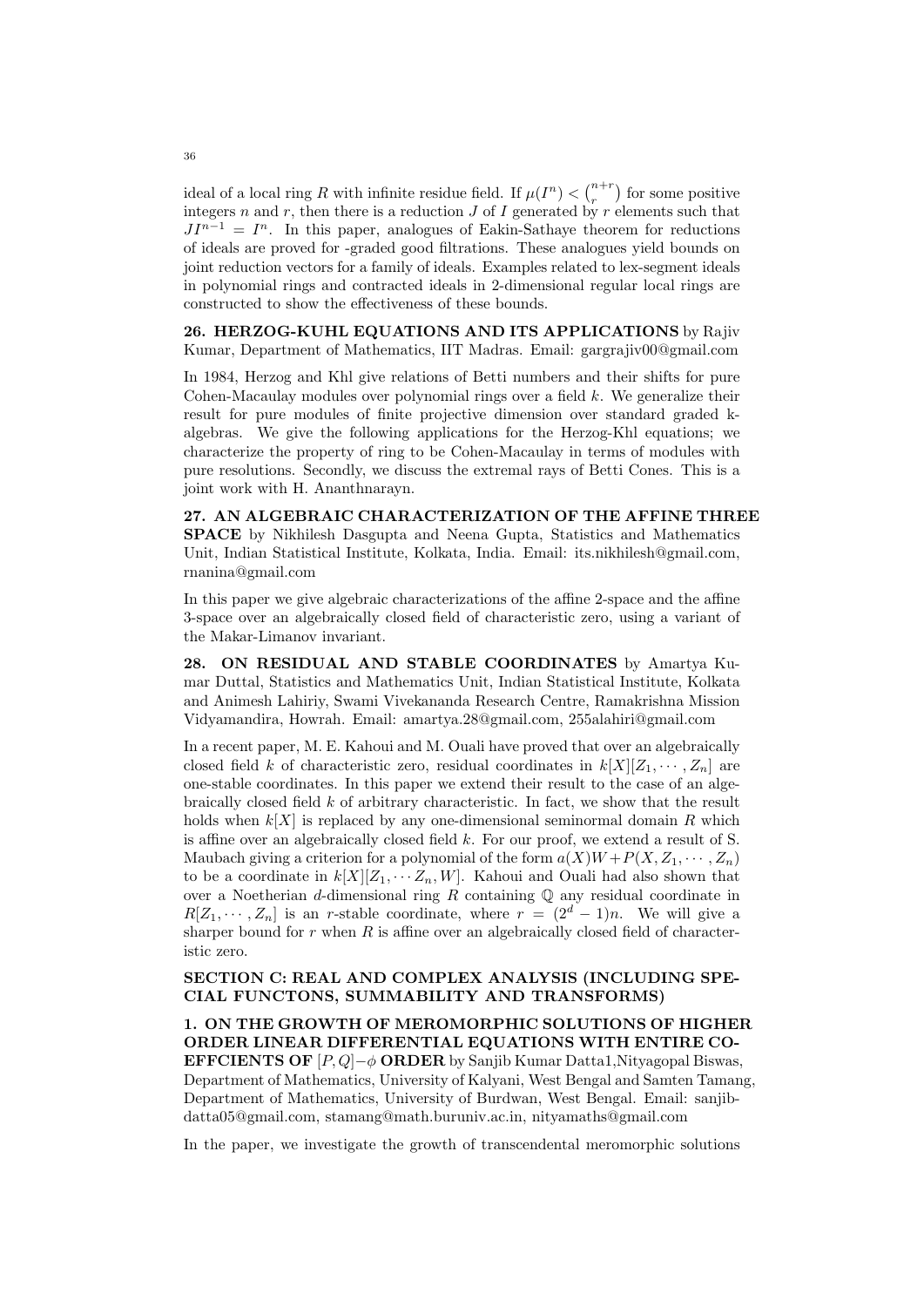of complex higher order linear differential equations in which the coefficients are entire functions of  $[p; q] - \phi$ rder, p and q being positive integers with  $p \leq q$  and  $\phi : [0, \infty) \to (0, \infty)$  be a non-decreasing unbounded function. A class of new results extending some earlier results has been proved in this paper.

2. A VALUE DISTRIBUTION RESULT RELATED TO HAYMAN'S ALTERNATIVE by Kuldeep Singh Charak and Anil Singh, Department of Mathematics, University of Jammu, Jammu, India. Email: anilmanhasfeb90@gmail.com

Motivated by Bloch's Principle, we prove a value distribution result for meromorphic functions which is related to Hayman's alternative in certain sense.

3. A FURTHER EXTENSION OF GENERALIZED HURWITZ LERCH ZETA FUNCTION OF TWO VARIABLES by Saniya Batra and Prakriti Rai, Department of Mathematics, Amity University, Noida, U.P., India. Email:saniyabatra09@gmail.com, prai@amity.edu

In this paper we introduce an extension of generalized HurwitzLerch Zeta Function (defined by Pathan and Daman) and then systematically investigate its several properties and various integral representations which provide certain known as well new extensions of earlier stated results.

4. ROUGH I-STATISTICAL CONVERGENCE OF SEQUENCES by Prasanta Malik, Argha Ghosh, Department of Mathematics, University of Burdwan, Golapbag, Burdwan, West Bengal and Manojit Maity, Teachers Housing Estate, P.O. Panchasayar, Kolkata, India.Email: pmjupm@yahoo.co.in., buagbu@yahoo.co.in, manojitm@research.jdvu.ac.in

The concept of rough convergence of sequences was first introduced by H. X. Phu in his paper "Rough convergence in normed linear spaces, Numer. Funct. Anal. And Optimiz. 22 (2001), 199-222". Gradually a lot of work had been done on this concept and a new version of statistical convergence had come through the work of S. Aytar in his paper "The rough statistical convergence, Numer. Funct. Anal and Optimiz., 29(3) (2008), 291-303". Through further progress of this concept, I-statisticalconvergence was then introduced by U. Yamanc and M. Grdal in their paper "I-statistical convergence in 2-normed spaces, Arab. J. of Math. 20(1) (2014), 41-47". The concept of rough ideal statistical convergence of a sequence was first defined by Das, Savas and Ghosal in their paper "On generalization of certain summability methods using ideals, Appl. Math. Let. 24 (2011), 1509-1514". Here in this paper using the concept of Das et.al. we prove some results on rough ideal statistical convergence and also we introduce the notion of rough ideal limit set and discuss some topological aspects on this set.

5. CONNECTION PROBLEMS AND MATRIX REPRESENTATIONS FOR CERTAIN HYBRID POLYNOMIALS by Subuhi Khan and Tabinda Nahid, Department of Mathematics, Aligarh Muslim University, Aligarh, India. Email:tabindanahid@gmail.com

In this paper, we deal with the connection and duplication problems associated with the hybrid Sheffer family. The hybrid Sheffer polynomials are also studied via matrix approach. The properties of these polynomials are established using simple matrix operations. Examples providing the corresponding results for certain members of the hybrid Sheffer family are considered. This article is first attempt in the direction of obtaining connection and duplication coeffcients and matrix representations for the hybrid polynomials.

**6. SOME TRANSFORMS OF THE**  $PR_Q(\alpha, \beta; Z)$  FUNCTION by Rachana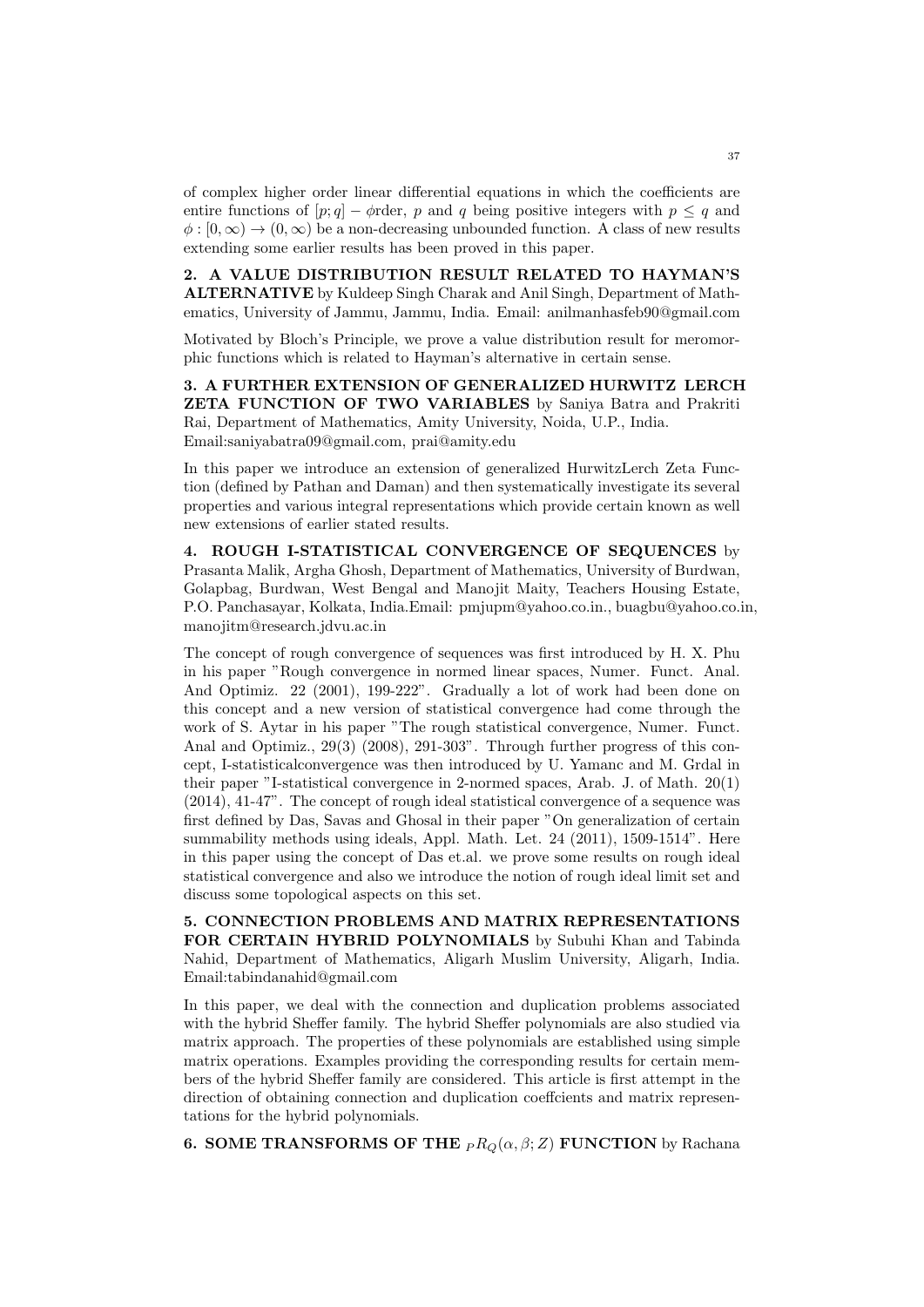Desai, Department of Science and Humanities, K. J. Somaiya College of Engineering, University of Mumbai, Mumbai, India. Email:rachanadesai@somaiya.edu

The aim of this paper is to discuss some transforms of the  ${}_{p}R_{q}$  function, which is the generalization of Mittag-Leffler function, hypergeometric function, Wright functions and many other special functions. Various integral transforms such as Laplace Transform, Euler Transform etc. of the pRq functions are derived in this paper.

7. ON THE ESTIMATION OF DEFICIENCY OF ENTIRE FUNC-TION by Sanjib Kumar Datta and Sukalyan Sarkar, Department of Mathematics, University of Kalyani, West Bengal. Email: sanjibdatta05@gmail.com, sukalyanmath.knc@gmail.com

The prime target of this paper is to determine and estimate some bounds regarding different kinds of deficiencies of entire functions. Some examples are also provided to justify the results.

8. WEAKLY KTHE-ORLICZ SEQUENCE SPACES by Kuldip Raj and Anu Choudhary, Shri Mata Vaishno Devi University, Katra, Jammu and Kashmir, India. Email:kuldipraj68@gmail.com, anuchoudhary407@gmail.com

In this article, we introduce and study some vector-valued Kthe-Orlicz sequence spaces over n-normed spaces. We make an effort to study some inclusion relations, algebraic and topological properties of these sequence spaces.

9. STARLIKE FUNCTIONS ASSOCIATED WITH EXPONENTIAL FUNCTION AND THE LEMNISCATE OF BERNOULLI by Kanika Khatter, Department of Applied Mathematics, Delhi Technological University, Delhi, India. Email:kanika.khatter@yahoo.com

Let f be the function defined on the open unit disk, with  $f(0) = 0 = f'(0) - 1$ , Let *f* be the function defined one open time disk, which  $f(σ) = σ - f(σ)$  i,<br>satisfying the subordinations  $\frac{zf'(z)}{f(z)} < α(1-α)e^z$  or  $\frac{zf'(z)}{f(z)} < α(1-α)\sqrt{1+z}$  respectively, where  $0 \leq \alpha < 1$ . The sharp radii has been determined for these functions to belong to several well-known classes. In addition, some inclusion relations and coefficient estimates have also been obtained. Joint paper with Dr. V. Ravichandran and Dr. S. Sivaprasad Kumar.

10. ON SOME NEW DIFFERENCE SEQUENCE SPACES DERIVED BY USING RIESZ MEAN AND A MUSIELAK-ORLICZ FUNCTION by Kuldip Raj and Renu Anand. School of Mathematics, Shri Mata Vaishno Devi University, Katra, Jammu and Kashmir, India. Email: kuldipraj68@gmail.com, renuanand71@gmail.com

In this paper we introduce new difference sequence spaces  $r^q(M, \Delta_n^m, u, p)$  by using Riesz mean and Musielak-Orlicz function. We also make an effort to study some topological properties and compute  $\alpha-\beta$  and  $\gamma$  duals of these spaces. Finally, we study matrix transformations on newly formed spaces.

11. LEMNISCATE CONVEXITY AND LEMNISCATE CARATHEODORY OF SOME ANALYTIC FUNCTIONS by Vibha Madaan, Department of Mathematics, University of Delhi, Delhi, India. Email: vibhamadaan47@gmail.com

Sufficient conditions on associated parameters  $p, b$  and  $c$  are obtained so that the generalized and normalized Bessel function.  $u_p(z)$  satisfies  $\left| \frac{1+z u_p''(z)}{u'(z)} \right|$  $\frac{+zu_p^{\scriptscriptstyle o}(z)}{u_p'(z)}\big)^2-1|<1$ and  $\left|\left(\frac{(zu_p(z))'}{u_p(z)}\right)^2-1\right| < 1$ . We also determine the condition on the parameters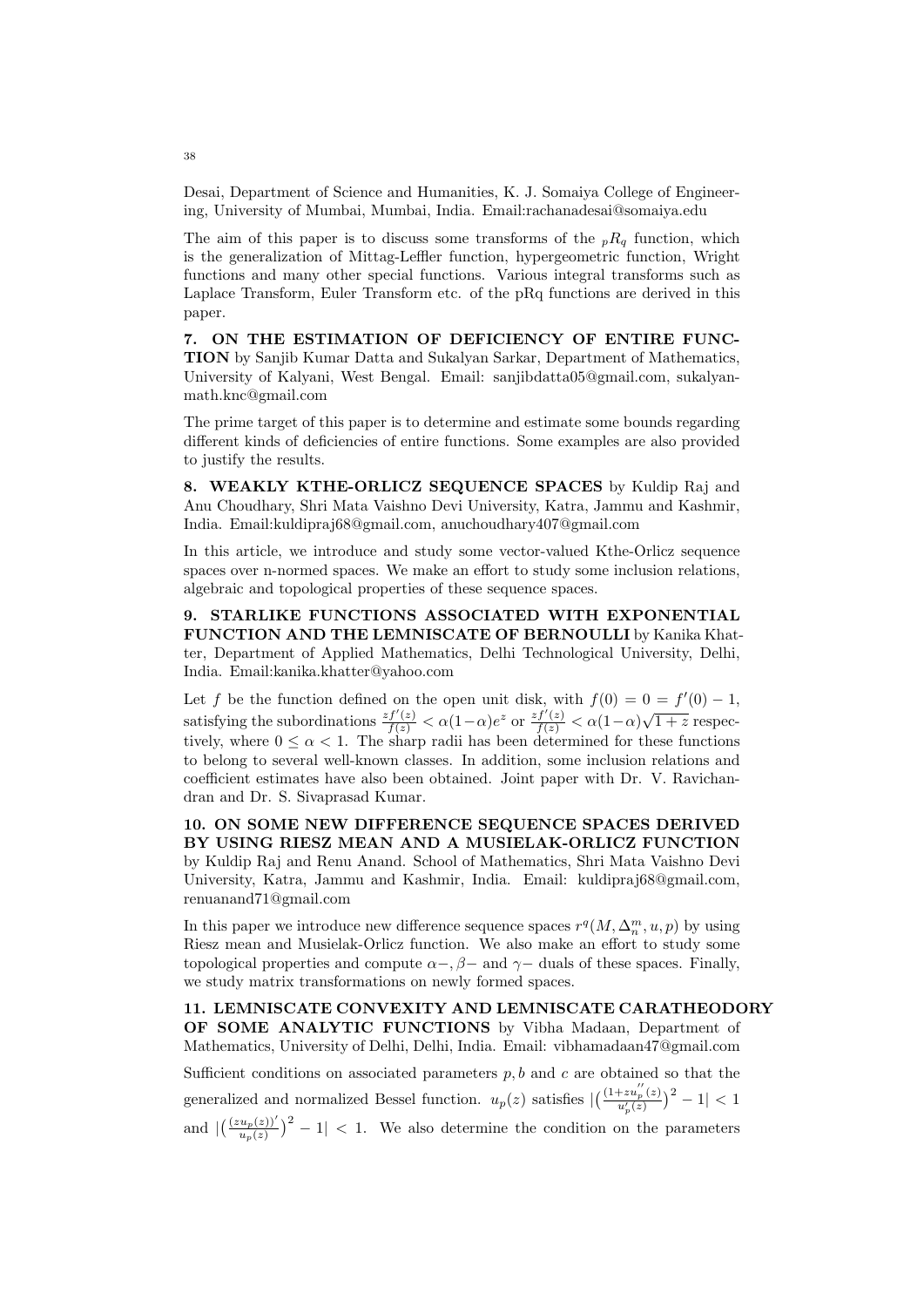so that  $\left(4\frac{\left(p+\frac{\left(b+1\right)}{2}\right)}{c}\right)$  $\frac{2}{c} \left( \frac{2}{c} \right) u'_p(z) \sqrt{1+z}$ . Relations between the parameters  $\mu$  and  $p$  are obtained such that the normalization  $h_{\mu,p}(z)$  of the Lommel function of first kind satisfies the subordination  $1 + \frac{zh_{\mu,p}^{\gamma}(z)}{h_{\mu,p}^{\prime}(z)}$  $\sqrt{1+z}$ . Moreover, the properties of Alexander transform of the function  $h_{\mu,p}(z)$  are discussed.

12. RADII PROBLEMS FOR NORMALIZED BESSEL FUNCTIONS OF FIRST KIND by Nisha Bohra and V. Ravichandran, Department of Mathematics, University of Delhi, Delhi, India.

Email: nishib89@gmail.com, vravi@maths.du.ac.in, vravi68@gmail.com.

For three different normalizations of Bessel function of first kind, the radius of kparabolic starlikeness and k-uniform convexity of order are determined. The radius of strongly starlikeness and other related radius are also obtained for these functions. We also find optimal parameters for which these functions are k-parabolic starlike and k-uniformly convex in the open unit disk.

13. A STUDY ON GEOMETRICAL SIGNIFICANCE OF FRACTIONAL CALCULUS by T. Mandal, R. Roy and R. K. Jana, Department of Applied Mathematics & Humanities, S. V. National Institute of Technology, Surat, India. Email:timilan.svnit@gmail.com, 2011rroy@gmail.com, rkjana2003@yahoo.com

The geometrical significance of integer order derivative is known to us. To understand the geometrical significance of derivative of arbitrary order, we need to go through some basic formulas of fractional calculus. Here in this paper, an attempt is made to study geometrical interpretation of fractional calculus by considering polynomial function. Graphical representation, fractional divergence and critical point of polynomial function has been investigated.

14. A NOTE ON RELATIVE  $(P,Q,T)$  L-TH GROWTH FACTORS OF ENTIRE FUNCTIONS by Sanjib Kumar Datta and Banani Dutta, Department of Mathematics, University of Kalyani, West Bengal. Email: sanjibdatta05@gmail.com, duttabananimath@gmail.com

Many authors have investigated about different growth factors of entire functions. In this paper we investigate about some results on sum and product of different relative growth factors of an entire function with respect to another entire function in connection with a special type of non-decreasing unbounded function  $\psi$ .

15. ORDER BOUNDED WEIGHTED DIFFERENTIATION COM-POSITION OPERATORS ACTING BETWEEN DIRICHLET TYPE SPACES by Manisha Devi, Kuldip Raj and Ajay Kumar Sharma, Shri Mata Vaishno Devi University, Katra, Jammu and Kashmir, India. Email: manisha192devi@gmail.com, kuldeep.raj@smvdu.ac.in

Gao et al. (2016) and Sharma (2017) investigated the order bounded weighted composition operator mapping into Dirichlet spaces. In this paper we extend their work and study the order boundedness of weighted differentiation composition operators acting between Dirichlet type spaces.

16. CERTAIN DISCRETE BESSEL AND TRICOMI CONVOLUTIONS by Shakeel Ahmad Naikoo, Department of Mathematics, Aligarh Muslim University, Aligarh, India. Email:shakeelnaikoo21@gmail.com

In this work, the discrete Bessel and Tricomi convolutions of the Laguerre-Gould-Hopper polynomials are introduced. Some important properties including recurrence relations and operational representations of these families are established.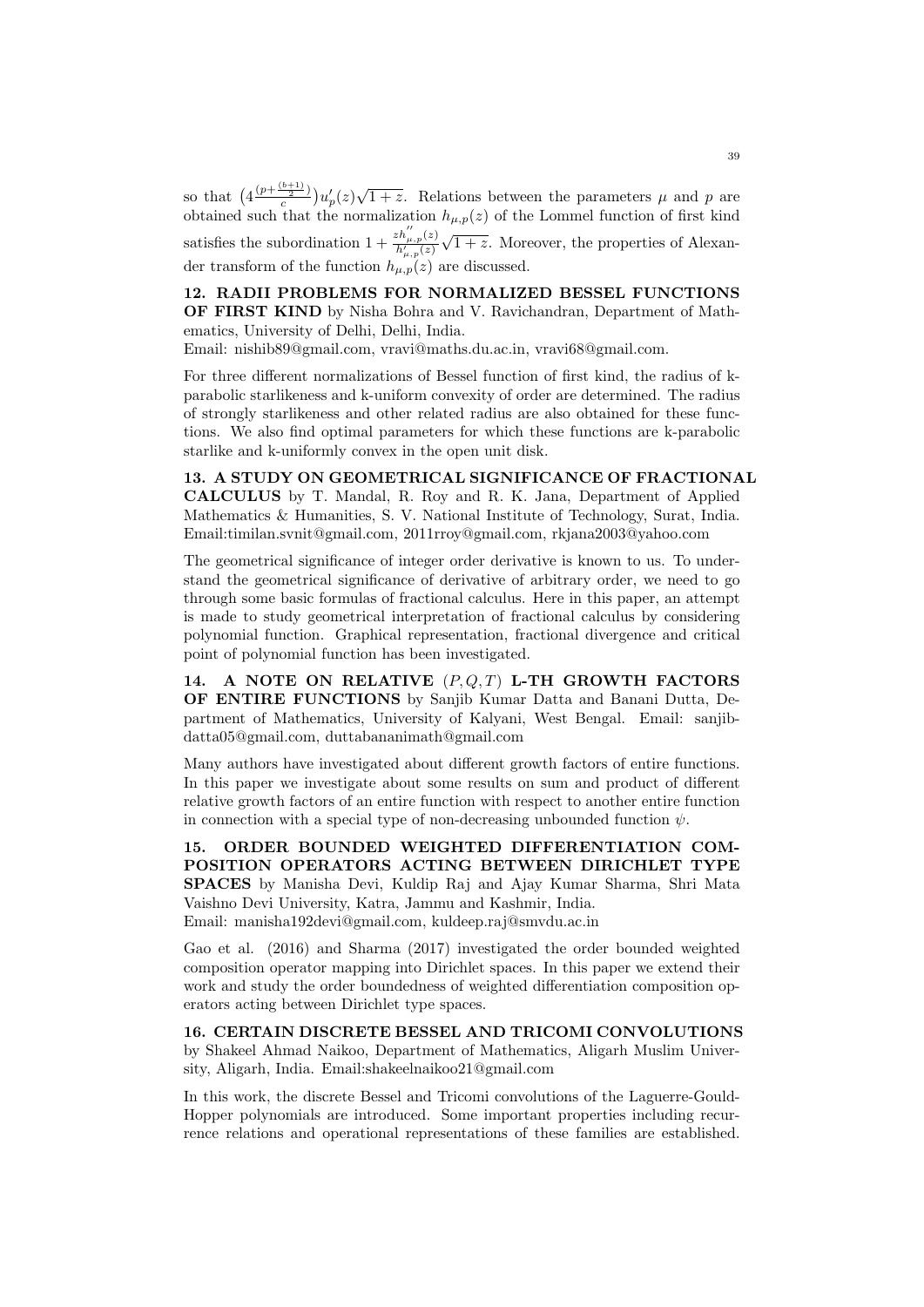For suitable values of indices and variables, the Laguerre-Gould-Hopper polynomials yield several special polynomials. Consequently results for the discrete Bessel and Tricomi convolutions of the corresponding special polynomials are also obtained.

17. LIE ALGEBRA  $\mathcal{G}(0;1)$  AND 2-DIMENSIONAL HERMITE POLY-NOMIALS by Mahvish Ali, Department of Applied Sciences and Humanities, Jamia Millia Islamia, New Delhi, India. Email: mahvishali37@gmail.com

The theory of group representations and its relation to special functions provide a powerful tool to the development of mathematical physics. Special functions appear as basis vectors and matrix elements corresponding to local multiplier representations of Lie groups. In this work, the problem of framing the 1-parameter 2D-Hermite polynomials  $(1P2DHP)Z_{m,n}^{(\beta)}(z_1, z_2)$  (which are 2D orthogonal polynomials), into the context of the irreducible representations  $\uparrow_{\omega,\mu}$  and  $\downarrow_{\omega,\mu}$  of the four-dimensional Lie algebra  $\mathcal{G}(0, 1)$  is considered. This approach stresses the mathematical relevance of 2D-orthogonal polynomials and Lie algebras. Certain relations involving the  $(1P2DHP)Z_{m,n}^{(\beta)}(z_1, z_2)$  are obtained using the approach adopted by Miller. The linear differential operators serve as useful tools towards obtaining these relations. The analysis has been carried out by generalizing the formalism relevant to  $(1P2DHP)Z_{m,n}^{(\beta)}(z_1, z_2)$ . Certain examples involving 2D-Hermite polynomials  $H_{m,n}(z_1, z_2)$  and Laguerre polynomials  $L_n^{(\alpha)}(z)$  are obtained as special cases.

18. SHEARLET AND UNCERTAINTY MINIMIZERS by Ashok Kumar Singh, Department of Applied Sciences and General Engineering, Army Institute of Technology, Dighi, Pune, Maharashtra, India. Email:ashok10368@gmail.com

The wavelets and the wavelet transforms are important concepts in pure and applied mathematics. On similar lines shearlets were studied. Directionality properties of shearlets are used in applications. In this paper we describe a method by which a shearlet is obtained. This study considers the shearlet group and its representation. An uncertainty principle is applied to define minimizers. The minimizers satisfy the shearlet admissibility condition. The shearlets obtained are the analogs of the Gaussians as they are obtained from application of an uncertainty principle. The method is simple and it can genarate a large class of shearlets.

19. TENSOR PRODUCTS OF BANACH QUASI ∗-ALGEBRAS AND THE PROBLEM OF CONTINUITY FOR REPRESENTABLE FUNC-TIONALS by Maria Stella Adamo, University of Catania, Italy. Email: msadamo@unict.it

In this poster we will present the construction of tensor products of Banach quasi ∗-algebras and discuss how representable functionals of the tensor product are related to those of the factors and vice-versa. As a consequence, we will discuss how ∗-semisimplicity and full representability pass from the tensor product to the factors and vice-versa. With the help of these results, we will discuss the problem of automatic continuity for representable functionals and explore some examples. This is a joint work with M. Fragoulopoulou (National and Kapodistrian University of Athens - Greece).

## SECTION D: FUNCTIONAL ANALYSIS

1. ASYMPTOTICALLY REGULAR MAPPINGS AND COMMON FIXED POINT by Akash singhal, Department of Mathematics, Pratap Institute of Technology and Science, Sikar (Raj.), Rajesh kumar Sharma, Department of Mathematics, Govt. Holkar Science College, Indore (M.P.), Anil Agrawal, Faculty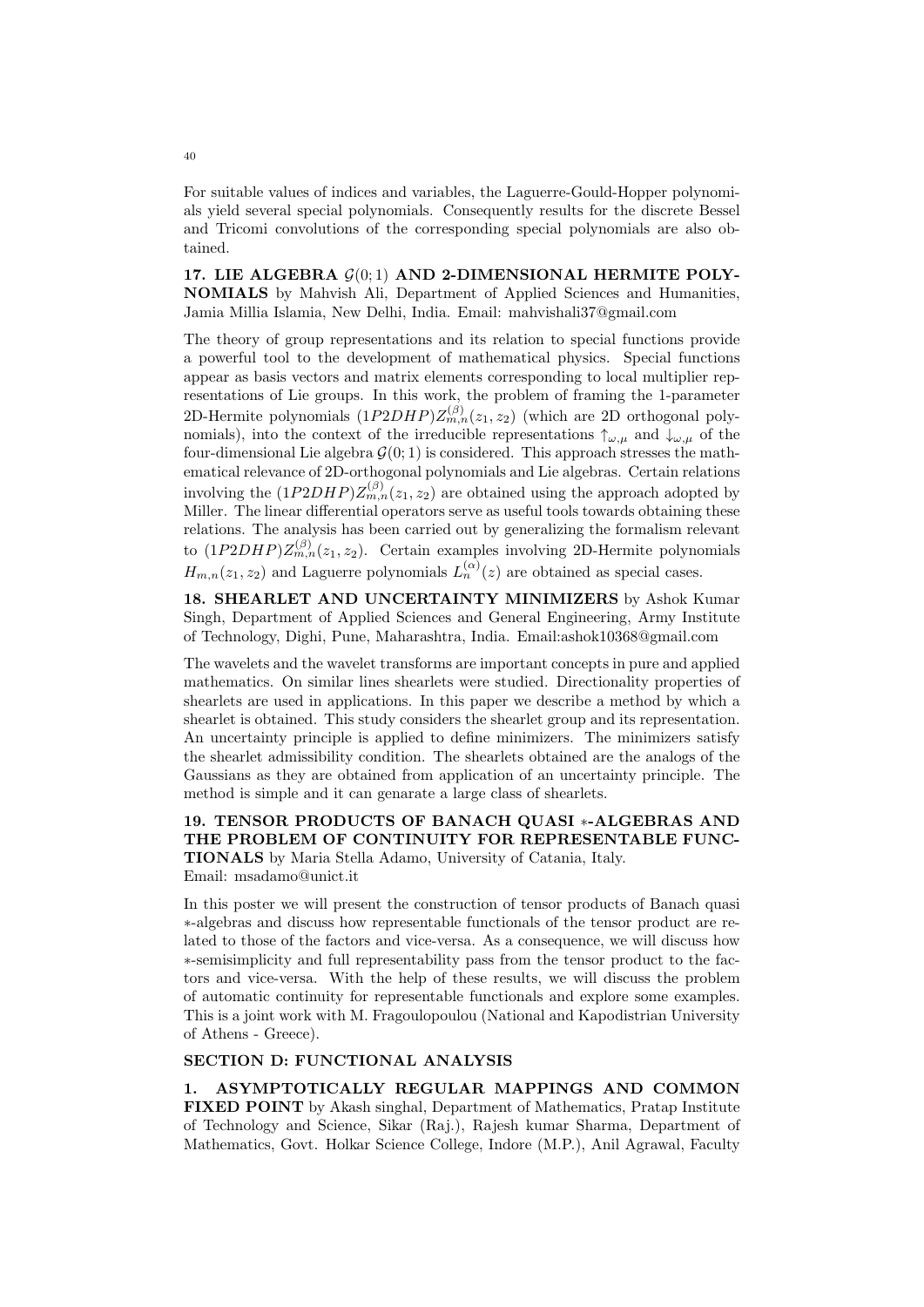of Science & Environment MGCGV, Chitrakoot, Satna (M.P.). Email: akashsinghal78@gmail.com, anil.agrawal2000@yahoo.co.in, raj\_rma@yahoo.co.in

In this paper we give some common fixed point theorems in complete 2-metric space for compatible mappings using the idea of relative asymptotical regularity. Our result inspired by some earlier result of Nesic, Singh and Sharma and other exist results in literature. We will also gave an example that shows the applicability and validity of our result.

2. A CLASS OF INTEGRAL OPERATORS FROM WEIGHTED IN-TEGRAL TRANSFORMS TO DIRICHLET SPACES by Elina Subhadarsini and Ajay K. Sharma, Shri Mata Vaishno Devi University, Katra, Jammu and Kashmir, India. Email:elinamaths@gmail.com

In this paper, we consider a class of integral operators from weighted integral transforms to Dirichlet spaces. We characterized the boundedness and compactness of these operators from weighted integral transforms to Dirichlet spaces. Also we compute the exact norm of integral operators acting between these spaces.

3. A CONNECTION BETWEEN INFINITE MATRIX AND SEMI-NORM TO ORIGINATE ORLICZ VECTOR VALUED SEQUENCE SPACES AND THEIR STATISTICAL CONVERGENCE by Charu Sharma and Kuldip Raj, Shri Mata Vaishno Devi University, Katra, Jammu and Kashmir, India. Email: charu145.cs@gmail.com

In the present paper we introduce and study some vector valued sequence spaces by using infinite matrix, seminorm and a sequence of Orlicz functions with real n-normed space as base space. We make an effort to study some topological and algebraic properties of these spaces. We also show that these spaces are complete paranormed spaces when the base space is n-Banach space and investigate some inclusion relations between the spaces. Finally, we study statistical convergence of these spaces.

4. A STUDY OF ORLICZ-QUASI-CAUCHY DOUBLE SEQUENCES USING RH REGULAR MATRIX by Seema Jamwal, University Institute of Engineering and Technology, University of Jammu, Jammu, India. Email:seemajamwal8@gmail.com

In this research paper we pioneer, a new double sequence called Orlicz-Quasi-Cauchy double sequence,  $(M, A, \Delta)_{OOC}$ . We investigate continuity type properties of Orlicz double function defined on a double subset  $A \times A$  of  $R^2$  into R and study some vital results related to uniform continuity. In the last we also make an attempt to prove some topological properties of  $(M, A, \Delta)_{OOC}$ .

5. COMMON SOLUTION TO A GENERALIZED EQUILIBRIUM PROBLEM AND A FIXED POINT PROBLEM FOR A BREGMAN RELATIVELY NONEXPANSIVE MAPPING IN REFLEXIVE BANACH SPACE by Saleem Yousuf, Department of Mathematics, Aligarh Muslim University, Aligarh, India. Email:saleemamu12@gmail.com

In this paper, we introduce and study an iterative method for solving a generalized equilibrium problem and a fixed point problem for a Bregman relatively nonexpansive mapping in reflexive Banach space. We prove that the sequences generated by iterative algorithm converge strongly to a common solution of these problems in a reflexive Banach space under some suitable conditions. We also give the application to zero point problems for maximal monotone operator is given by the main result. Finally, at end of paper we give a numerical example to demonstrate our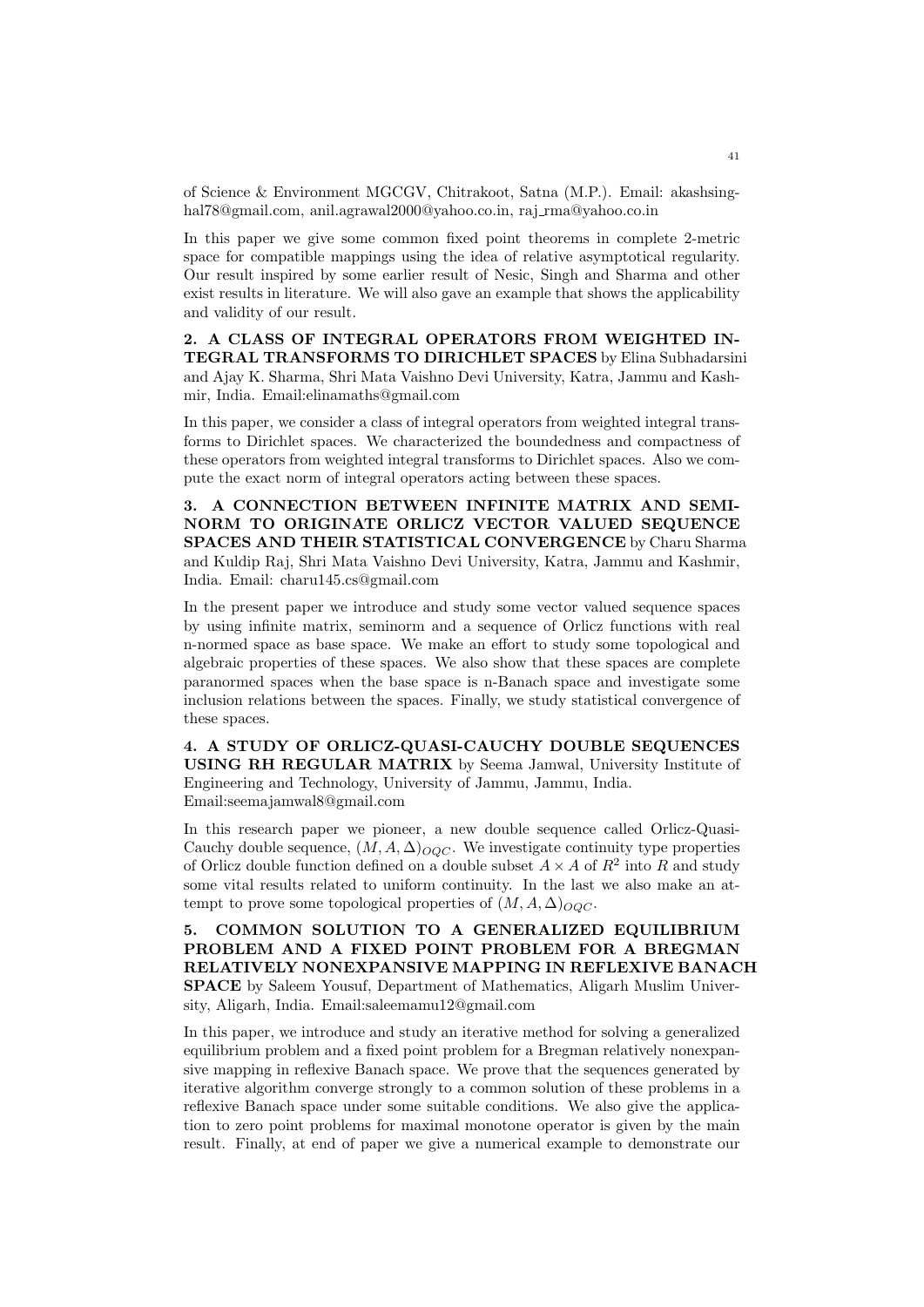main result.

6. INTUITIONISTIC FUZZY ZWEIER I-CONVERGENT DOUBLE SEQUENCE SPACES DEFINED BY MODULUS FUNCTION by Hira Fatima, Department Of Mathematics, Aligarh Muslim University, Aligarh, India. Email:hirafatima2014@gmail.com

Fuzzy set theory is a powerful hand set for modeling uncertainty and vagueness in various problems arising in field of science and engineering. It has a wide applications in various fields: population dynamics, chaos control, computer programming, nonlinear dynamical system, etc. In this article we introduce the intuitionistic fuzzy Zweier I-convergent double sequence spaces  ${}_{2}Z_{(\mu,v)}^{I}(f)$  and  ${}_{2}Z_{0(\mu,v)}^{I}(f)$  defined by modulus function and study the fuzzy topology on the said spaces.

7. MEASURES OF NONCOMPACTNESS IN  ${\overline N}_\Delta^Q$  difference se-QUENCE SPACES by Ishfaq Ahmad Malik, Department of Mathematics, National Institute of Technology, Hazratbal, Srinagar, India. Email: ishfaq 2phd15@nitsri.net

In this paper I first introduce  $\overline{N}_{\Delta}^q$  summable difference sequence spaces and prove some properties of these spaces. I then obtain the necessary and sufficient conditions for infinite matrices A to map these sequence spaces into the spaces  $c, c_0$ and  $\ell_1\infty$ . Finally, the Hausdorff measure of noncompactness is then used to obtain the necessary and sufficient conditions for the compactness of the linear operators defined on these spaces.

8. PRODUCT OF COMPOSITION AND DIFFERENTIATION OP-ERATORS ON A SPACE OF ENTIRE FUNCTIONS by Pawan Kumar, Department of Mathematics, Govt. Degree College Kathua, India and Mohd Arief, Department of Mathematics, Central University of Jammu, India. Email: pawan811@yahoo.in, ariefcuj15@gmail.com

The product of composition operator  $C_{\phi}$  and differentiation operator  $C_{\phi}D$  is written as  $C_{\phi}D$  and  $DC_{\phi}$  which are defined as  $C_{\phi}Df = f \circ \phi$  and  $DC_{\phi}f = (f \circ \phi)'$ respectively. In this paper, we characterize the continuity of the operators  $C_{\phi}D$ and  $DC_{\phi}$  on, the space of entire functions.

9. INTUITIONISTIC FUZZY I-CONVERGENT SEQUENCE SPACES DEFINED BY BOUNDED LINEAR OPERATOR by Mobeen Ahmad, Department of Mathematics, Aligarh Muslim University, Aligarh, India. Email:mobeenahmad88@gmail.com

A Fuzzy theory was introduced by Zadeh, a huge number of research papers have been appeared on fuzzy theory and its applications as well as fuzzy analogues of the classical theories. Fuzzy set theory is a powerful hand set for modelling uncertainty and vagueness in various problems arising in field of science and engineering. Motivated by his work we introduce some certain Intuitionistic fuzzy I-convergent sequence spaces  $S^I_{(\mu,\nu)}(B)$  and  $S^I_{0(\mu,\nu)}(B)$  defined by bounded linear operator. The purpose of this paper is to construct the basic concepts of the so-called Intuitionistic fuzzy I- convergent sequence spaces. We study the fuzzy topology and algebraic properties of these spaces. In the last we also make an attempt to prove some inclusion relations involving these spaces.

## SECTION E: DIFFERENTIAL EQUATIONS, INTEGRAL EQUATIONS AND FUNCTIONAL EQUATIONS

1. EXISTENCE AND EXPONENTIAL STABILITY FOR IMPULSIVE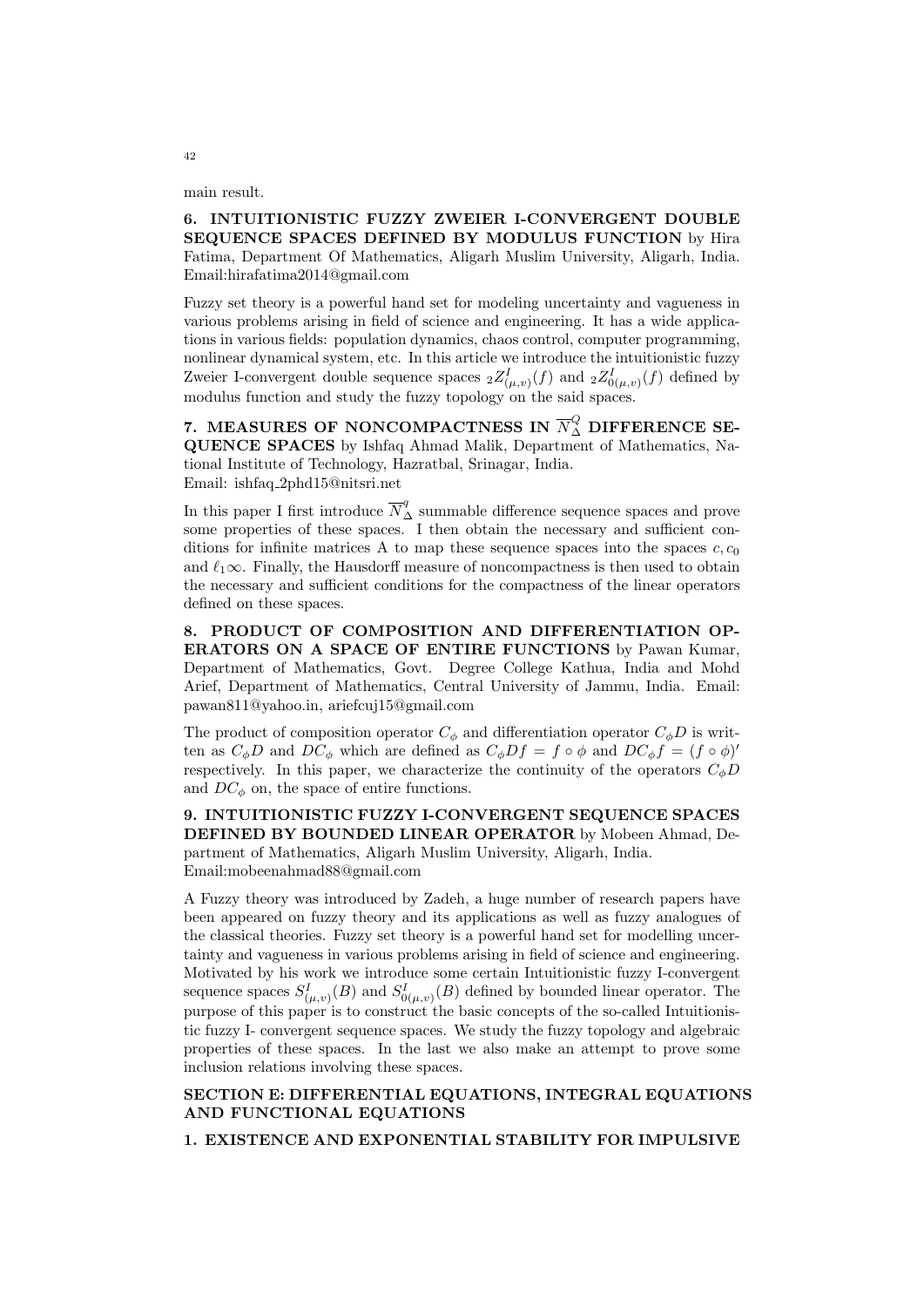## STOCHASTIC PARTIAL FUNCTIONAL DIFFERENTIAL EQUATIONS WITH POISSON JUMPS by S. Poornima and A. Anguraj, Department of

Mathematics, PSG College of Arts & Science, Coimbatore. Email: poornivnp@gmail.com, angurajpsg@yahoo.com

In the present paper, we consider the impulsive stochastic partial functional differential equations with Poisson jumps and we prove the existence and uniqueness of the equation by using fixed point theorem and the resolvent operator. We also study the exponential stability of the system.

2. EXISTENCE RESULT FOR BOUNDARY VALUE PROBLEM OF HYBRID FRACTIONAL INTEGRO-DIFFERENTIAL EQUATIONS WITH NONLOCAL CONDITION by V. Oviya and M. Latha Maheswari, PSG College of Arts & Science, Coimbatore. Email: oviyavisu@gmail.com, lathamahespsg@gmail.com

We build up the fractional hybrid integro-differential equation including the caputo fractional derivative of order  $1 < \alpha \leq 2$ . We demonstrate the existence of solutions for boundary value problem of hybrid fractioal integro-differential equations with nonlocal condition.

3. A DISCUSSION OVER FEW MATHEMATICAL TOOLS IN CIVIL ENGINEERING by Lambodara Sahu, College of Military Engineering, Pune. Email: lsahucme@gmail.com

Infrastructure development which is a symbol of healthy economy and bring nation proud in the international forum is quite handicapped without involvement of civil engineering. At the same time Mathematics plays a vital role in civil engineering at various stages of construction of an infrastructure. The role geometry (plane and solid) in architectural drawing and structural design is commendable to bring the structure in to reality within estimated cost and time provides all amenities as desired. In civil engineering, application of many other branches of mathematics such as trigonometry, differential equation, matrices and determinants, Numerical method and Fourier Analysis, Fourier transform etc may be identified and discussed in this paper.

4. GENERALIZED HERMITE-BASED APOSTOL-BERNOULLI POLY-NOMIALS AND THEIR PROPERTIES by Aparna Chaturvedi and Prakriti Rai, Department of Mathematics, Amity Institute of Applied Sciences, Amity University, Noida, India. Email: chaturvedi.aparna.tirwa@gmail.com, prakritirai.rai@gmail.com

We have generalized Apostol-Hermite-Bernoulli polynomials, Apostol-Hermite-Euler polynomials and Apostol-Hermite-Genocchi polynomials. These results extend some known summations and identities of Apostol-Hermite- Bernoulli polynomials, Apostol-Hermite-Euler polynomials and Apostol-Hermite-Genocchi polynomials.

We have also extended the generalized Apostol-Bernoulli polynomials and the generalized Apostol-Euler polynomials. The main results provide interesting extensions of a representation for the generalized Apostol-Bernoulli polynomials and the generalized Apostol-Euler polynomials, using extended Generalized Gauss hypergeometric functions and derived its applications.

In this paper, we have established more properties of generalized Apostol-Hermite-Bernoulli polynomials with three parameters and degree p. We shall show that there is an intimate connection between these polynomials and obtain some identities by applying the generating functions.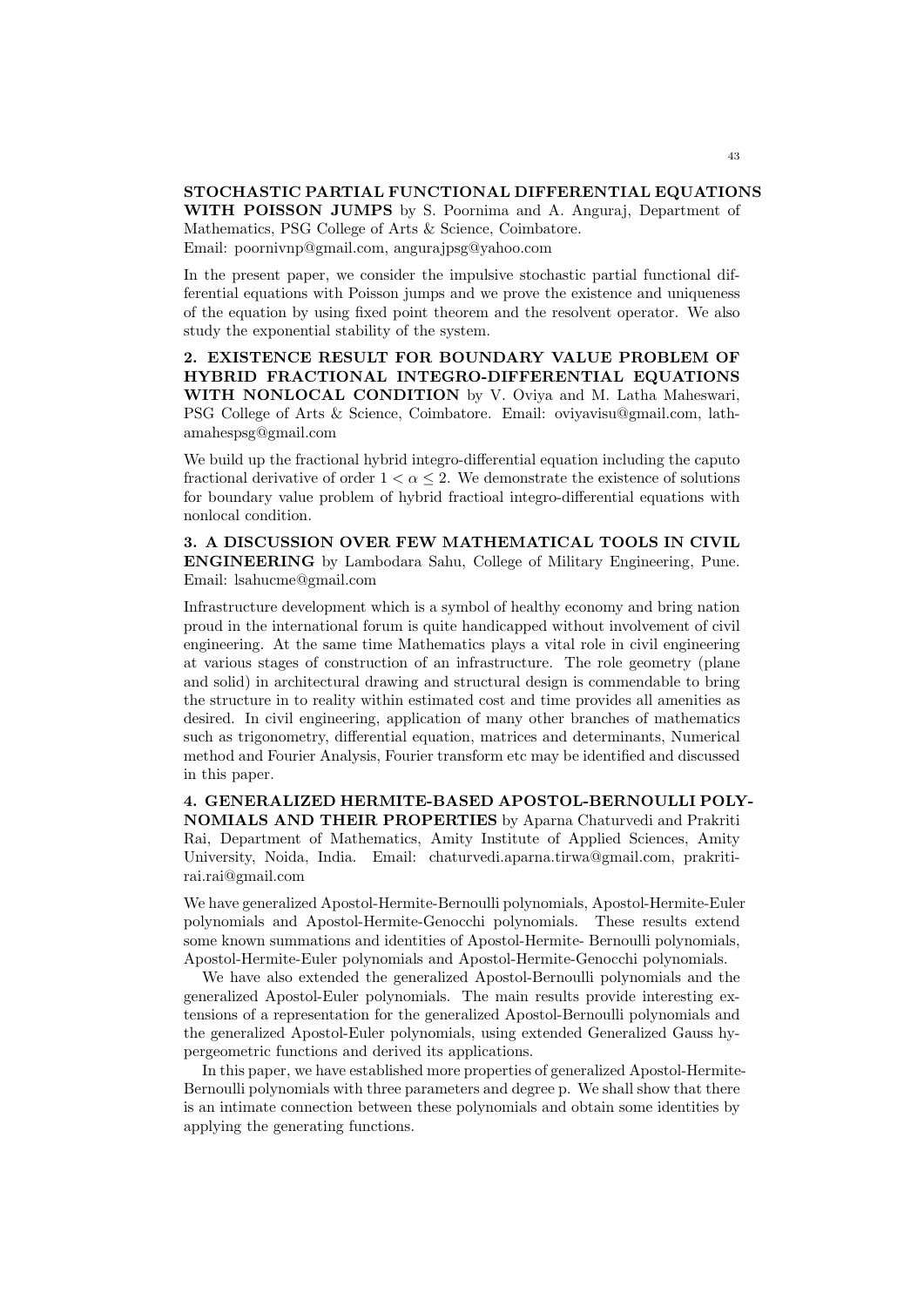## 5. MATHEMATICAL STUDY OF WELL POSEDNESS OF FRACTIONAL-ORDER NEURAL NETWORK MODEL WITH PROPORTIONAL DE-LAY by Swati Tyagi and S.C. Martha, Department of Mathematics, Indian Institute of Technology Ropar, Punjab, India.

In this work, a fractional-order neural network with proportional time delay is examined towards its existence of unique solution. Sufficient conditions for the existence of solution of the given model are derived with respect to various initial conditions using analysis of fixed point theory and fractional calculus. The analytical findings are explained through numerical examples. These models are suitable when a process takes place through strongly anomalous media.

#### SECTION F: GEOMETRY

1. KAEHLERIAN SPACES ADMITTING IN H- PROJECTIVE VEC-TOR FIELD WITH CONSTANT SCALAR CURVATURE by U.S. Negi, H.N.B. Garhwal University, S.R.T. Campus Badshahi-Thaul, Tehri Garhwal, U.K. India. Email:usnegi7@gmail.com

Ishihara (1959) has studied holomorphically projective changes and their groups in an almost complex manifold and also proved on holomorphic planes. Obata (1965) has defined and studied Riemannian manifolds admitting a solution of a certain system of differential equations. In this paper, we have defined and studied Kaehlerian spaces admitting in H-projective vector field with constant scalar curvature and several theorems have been proved. Also, then find necessary and sufficient conditions for such a Kaehlerian space to be isometric to a complex projective space with Fubini-Study metric.

2. ON THE FLAG CURVATURE OF A HOMOGENEOUS FINSLER **SPACE WITH AN INVARIANT**  $(\alpha, \beta)$ -METRIC by Kirandeep Kaur and Gauree Shanker Department of Mathematics and Statistics, Central University of Punjab, Bathinda, Punjab, India. Email:kirandeep.kaur@cup.ac.in

In this paper, first we derive an explicit formula for the flag curvature of a homogeneous Finsler space with an invariant infinite series  $(\alpha, \beta)$ -metric. Next, we deduce it for naturally reductive homogeneous Finsler space with the above mentioned metric.

3. ON THE RIGIDITY OF SPHERICALLY SYMMETRIC FINSLER METRICS WITH ISOTROPIC E-CURVATURE by Gauree Shanker and Sarita Rani, Department of Mathematics and Statistics, School of Basic and Applied Sciences, Central University of Punjab, Bathinda, Punjab, India. Email: sarita.rani@cup.ac.in, saritas.ss92@gmail.com

In the current paper, first we establish the formula for mean Berwald curvature of a spherically symmetric Finsler metric. Further, we establish differential equations characterizing projectively as well as dually flat spherically symmetric Finsler metrics. Finally, we obtain a rigidity result on spherically symmetric Finsler metrics with isotropic E-Curvature.

## SECTION G: TOPOLOGY

# 1. FIXED POINT RESULTS FOR GERAGHTY-WEAK CONTRAC-TIONS IN ORDERED PARTIAL RECTANGULAR B-METRIC SPACES

by Mohammad Imdad and Mohammad Asim, Department of Mathematics, Aligarh Muslim University, Aligarh, India. Email: mhimdad@gmail.com, mailtoasim27@gmail.com, satishmathematics@yahoo.co.in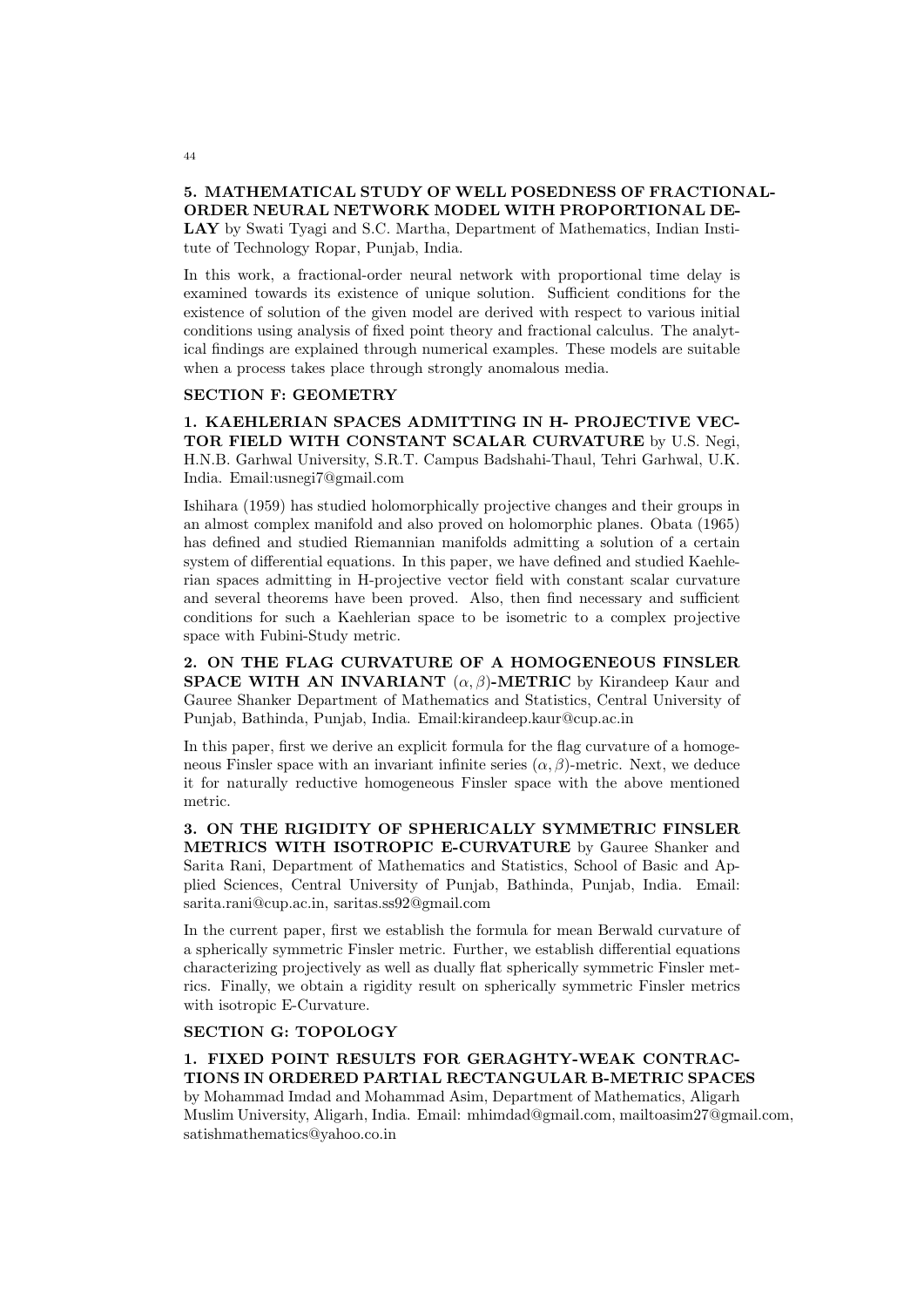In this paper, we prove ordered-theoretic fixed point results for Geraghty-weak contraction in partial rectangular b-metric space. Our results extend and improve many existing results in literature and some new results. We also give an example which exhibits the utility of our results.

2. SEQUENCE SPACES OVER N-NORMED SPACES DEFINED BY A MUSIELAK-ORLICZ FUNCTION OF ORDER  $(\alpha, \beta)$  by Sunil K. Sharma, Department of Mathematics, Cluster University of Jammu, Jammu, J& K, India. Email: sunilksharma42@gmail.com

In the present paper we introduce sequence spaces over  $n$ -normed spaces defined by a Musielak-Orlicz function  $M = (M_k)$  of order  $(\alpha, \beta)$ . We examine some topological properties and prove some inclusion relations between the resulting sequence spaces.

3. PAIRWISE  $R_1$  CONCEPTS IN FUZZY BITOPOLOGICAL SPACES IN QUASI-COINCIDENCE SENSE by Md. Ruhul Amin, Md. Hannan Miah, Department of Mathematics, Faculty of Science, Begum Rokeya University, Rangpur, Rangpur, Bangladesh and Md. Sahadot Hossain, Department of Mathematics, University of Rajshahi, Rajshahi, Bangladesh. Email: ruhulbru1611@gmail.com

In this paper, we have defined some new notions of R1-separation in fuzzy bitopological spaces using quasi-coincidence sense. We have discuss the relations among our and other such notions. We have observed that all these notions satisfy good extension property. We have shown that these notions are preserved under the one-one, onto and FP-continuous mapping. Moreover, we have obtained productivity and some other properties of this new concept. Initial and final topologies are studied here in quasi-coincidence sense.

4. NORMAL SEPARATION ON FUZZY TOPOLOGICAL SPACES IN QUASI-COINCIDENCE SENSE by Saikh Shahjahan Miah, Department of Civil Engineering, Pundra University of Science & Technology, Rangpur, Bangladesh, M. R. Amin, Department of Mathematics, Begum Rokeya University, Rangpur, Bangladesh and Fazlul Hoque, Department of Mathematics, Pabna University of Science and Technology, Pabna, Bangladesh. Email: skhshahjahan@gmail.com

In this paper, we introduce three notions of normal property in fuzzy topological spaces by using quasi-coincidence sense and we establish relationship among ours and other such notions. We also show that all these notions satisfy Good extension property. It is observed that authors' concepts are preserved under one-one, onto, fuzzy open, fuzzy closed and fuzzy continuous mappings.

5. SEMI-TOTALLY G-BINARY CONTINUOUS FUNCTIONS IN G-BINARY TOPOLOGICAL SPACES by Nazir Ahmad Ahengar and J.K. Maitra, Department of Mathematics and Computer Sciences, R.D.V.V Jabalpur, M.P., India. Email:nzrhmd97@gmail.com, jkmrdvv@rediffmail.com

Recently the authors introduced the concept of binary topology and discussed some of its basic properties, where a binary topology from  $X$  to  $Y$  is a binary structure satisfying certain axioms that are analogous to the axioms of topology. We introduce the concept of semi-totally and pre-totally g-binary open functions in g-binary topological spaces in this paper. Further we introduce and study semi-totally gbinary continuous functions in  $q$ -binary topological space and investigate some of the properties of these functions.

6. SOME VARIANTS OF NORMALITY IN RELATIVE TOPOLOGI-CAL SPACES by Sehar Shakeel Raina and A. K. Das, Shri Mata Vaishno Devi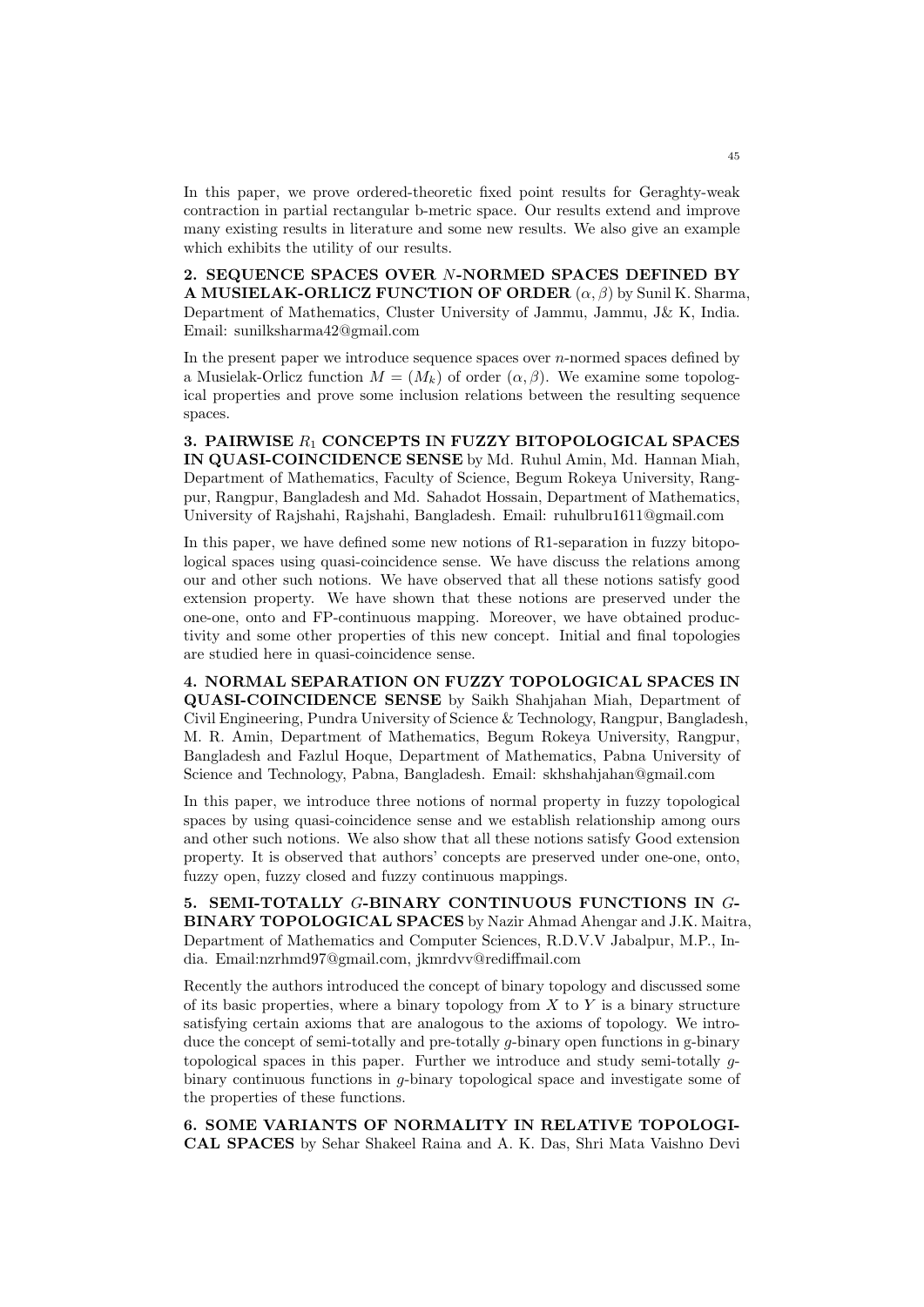University, Katra, Jammu and Kashmir, India. Email: rainasehar786@yahoo.com, akdasdu@yahoo.co.in

In 1989 Arhangel'skii and Ganedi introduced the concept of relative topological properties. According to them with each topological property  $P$  one can associated relative version of it formulated in terms of location of  $Y$  in  $X$  in such a natural way that when  $Y$  coincides with  $X$  then this relative property coincides with  $P$ . The concept of mild normality or -normality was introduced independently by Singal and Singal in 1973 and Stchepin in 1972. A few years earlier in 1969, Singal and Arya studied the concept of almost normality. V. Zaitsev in 1968 introduced the concept of quasi normal spaces while  $\pi$ -normality was studied by Lutfi. N. Kalantan in 2008. In this paper we have studied these concepts in relative sense.

7. A NEW DECOMPOSITION OF NORMALITY VIA A GENER-**ALIZATION OF**  $\beta$ **-NORMALITY** by A. K. Das, Pratibha Bhat and Ria Gupta, Shri Mata Vaishno Devi University, Katra, Jammu and Kashmir, India. Email:akdasdu@yahoo.co.in, pratibha87bhat@gmail.com, riyag4289@gmail.com

Normality plays a prominent role in general topology and behaves differently from other separation axioms in terms of subspace, preservation under mapping and product. Generalization of normality called  $\beta$ -normality was introduced in 2001by A. V. Arhangel'skii and L. D. Ludwig. They observe that β-normal pseudo- compact space is countably compact and  $\beta$ -normal space implies normal in class of -normal space. Kohli and Das introduced four generalizations of normality namely θ-normality, weak θ-normality etc. in 2002 and observed that all four variants of normality coincides in the class of  $\theta$ -regular space. In this paper, we introduced the notion of weak  $\beta$ -normality which contains both the class of  $\beta$ -normality and θ-normality. We also observe that weak β-normality and weak θ-normality are independent notions but in class of weak  $\theta$ -regular space, the class of weak  $\beta$ -normality contains the class of weak  $\theta$ -normality. Further, factorization of normality in terms of weak  $\beta$ -normality in presence/absence of other separation axioms and subspaces of newly defined notion was also investigated.

8. ON SUPERINTEGRABLE MONOPOLE SYSTEMS by Md Fazlul Hoque, Department of Mathematics, Pabna University of Science and Technology, Pabna, Bangladesh.

One important class of superintegrable monopole models is Kaluza-Klein monopole sand its complete algebraic description which allows a dynamical symmetry of quantum motions. In fact models in space with Taub-NUT metric have attracted much attention and this metric is well-known to admit the Kepler-type symmetry and provides non- trivial generalization of the Kepler problems. In this talk, we overview new families of superintegrable Kepler, MIC-harmonic oscillator and deformed Kepler with Yang-Coulomb monopole systems in flat space and curved Taub-NUT space. We present their algebraically independent integrals of motion via direct and constructive approaches which show the superintegrability of the models. The integrals form symmetry algebras of the corresponding Hamiltonians with structure constants involving Casimir operators of certain Lie algebras. Such algebra approaches provide a deeper understanding to the degeneracies of the energy spectra and the connection of the wave functions with differential equations and differential geometry. In addition, we present our two recent projects: new extended Kepler-Coulomb quantum superintegrable and quasi-exactly solvable monopole interaction models from exceptional orthogonal polynomials and their algebraic properties. The review results are presented from our recent papers.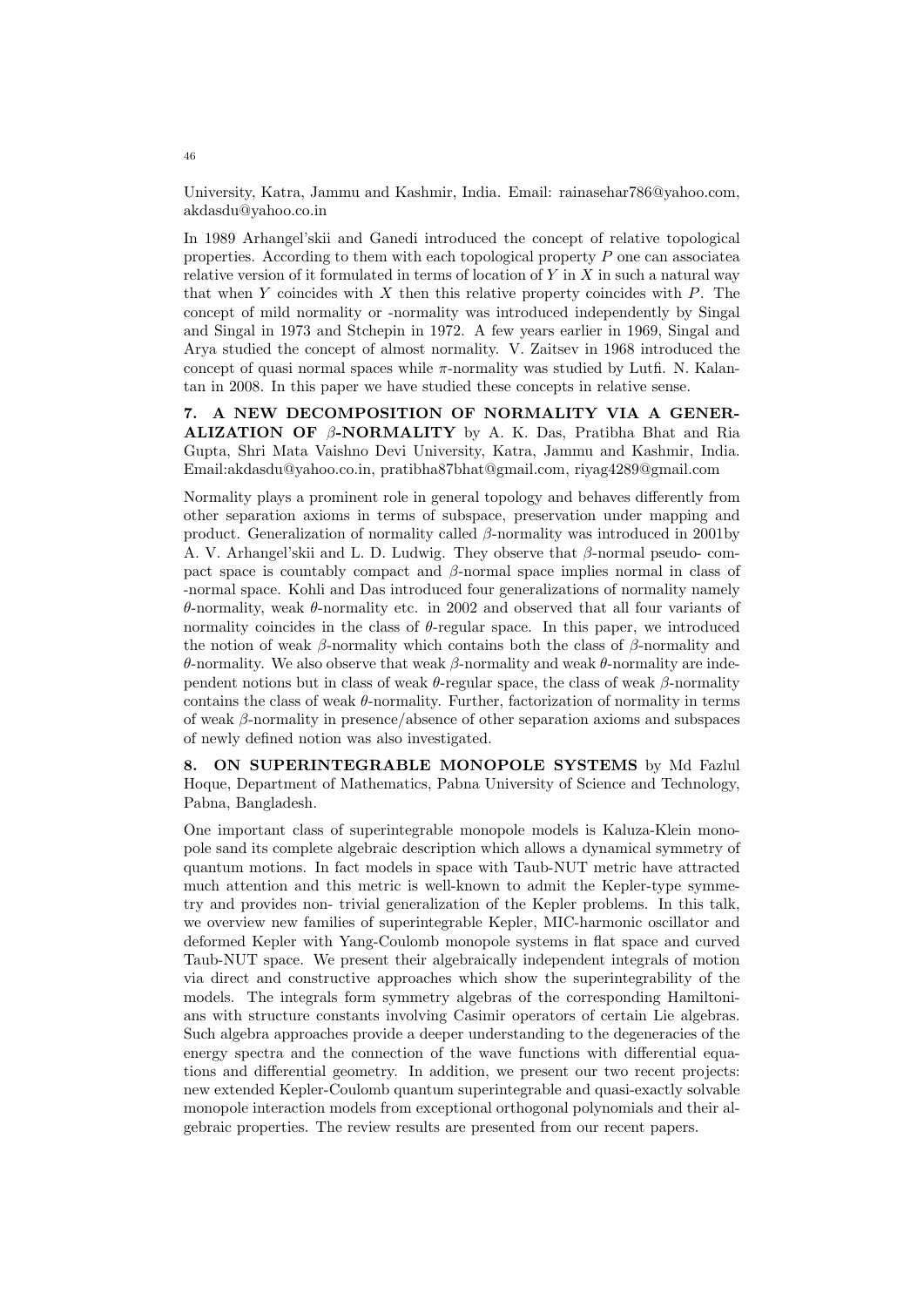#### SECTION H: MEASURE THEORY

1. ON A NEW GENERALIZED INTUITIONISTIC FUZZY ENTROPY MEASURE by Surender Singh and Sonam Sharma, Shri Mata Vaishno Devi University, Katra, J & K, India. Email: surender.singh@smvdu.ac.in, sonamsharmaudh@gmail.com

Imprecision is an intrinsic characteristic of human behaviour. The concept of fuzziness is a well recognized mechanism to quantify the imprecision and ambiguity of human judgement. In last three decades, various extensions of fuzzy theory have been put forward. Intuitionistic fuzzy theory reveals some interesting aspects of approximate models. Intuitionitstic fuzzy entropy measures the average amount of imprecision and ambiguity present in an intuitionistic fuzzy set. In this work, we propose flexible (generalized) measure of intuitionistic fuzzy entropy and establish its superiority over some existing intuitionistic fuzzy entropy measures.

2. TIME-DEPENDENT PROBABILITIES OF A MULTI-SERVER QUEU-ING MODEL WITH CUSTOMERS' IMPATIENCE by Rakesh Kumar and Sapana Sharma, Shri Mata Vaishno Devi University, Katra, Jammu and Kashmir, India. Email:rakesh.kumar@smvdu.ac.in, sapanasharma736@gmail.com

In this paper we study the transient behavior of an  $M/M/c$  queuing system with reneging and retention of reneging customers. The probability generating function technique along with Bessel function properties is used to derive the time-dependent state probabilities explicitly.

3. ON USEFUL FUZZY KNOWLEDGE MEASURE AND ACCU-RACY MEASURE by Surender Singh and Sumita Lalotra, Shri Mata Vaishno Devi University, Katra, J & K, India. Email: surender.singh@smvdu.ac.in, rajputsumita88@gmail.com

In the real life problems comprising some ambiguity, the fuzzy entropy measures the average amount of ambiguity associated with the fuzzy set. On contrary to this, a fuzzy knowledge measure may be considered as average amount of precision present in a fuzzy set. In many decision-making problems, every element of the universe of discourse may not be equally important for the decision maker. Therefore, certain amount of usefulness may be linked with a particular member of universe of discourse. In this work, we introduce a useful knowledge measure and its generalization. The effectiveness of useful knowledge measure is demonstrated through comparative study. We also prove some properties of the generalized version of the useful fuzzy knowledge measure.

4. RELATIVE JENSEN-SHANNON DIVERGENCE MEASURE OF TYPE AND ITS PARTICULAR CASES by Ram Naresh Saraswat, Department of Mathematics and Statistics, Manipal University Jaipur, Rajasthan, INDIA. Email: sarswatrn@gmail.com

In this paper, we have considered some of his results using the unified relative Jensen-Shannon and arithmetic-geometric divergence of type and relating it with the new f-divergence measure. Applications of information inequalities have also considered.

## SECTION I: NUMERICAL ANALYSIS, APPROXIMATION THEORY AND COMPUTER SCIENCE

1. A NEW LAYER RESOLVING MESH by Ramesh V. P., Mathematics and Analytics Center of Excellence (MACoE), Department of Mathematics, Central University of Tamil Nadu, India, Email: vpramesh@gmail.com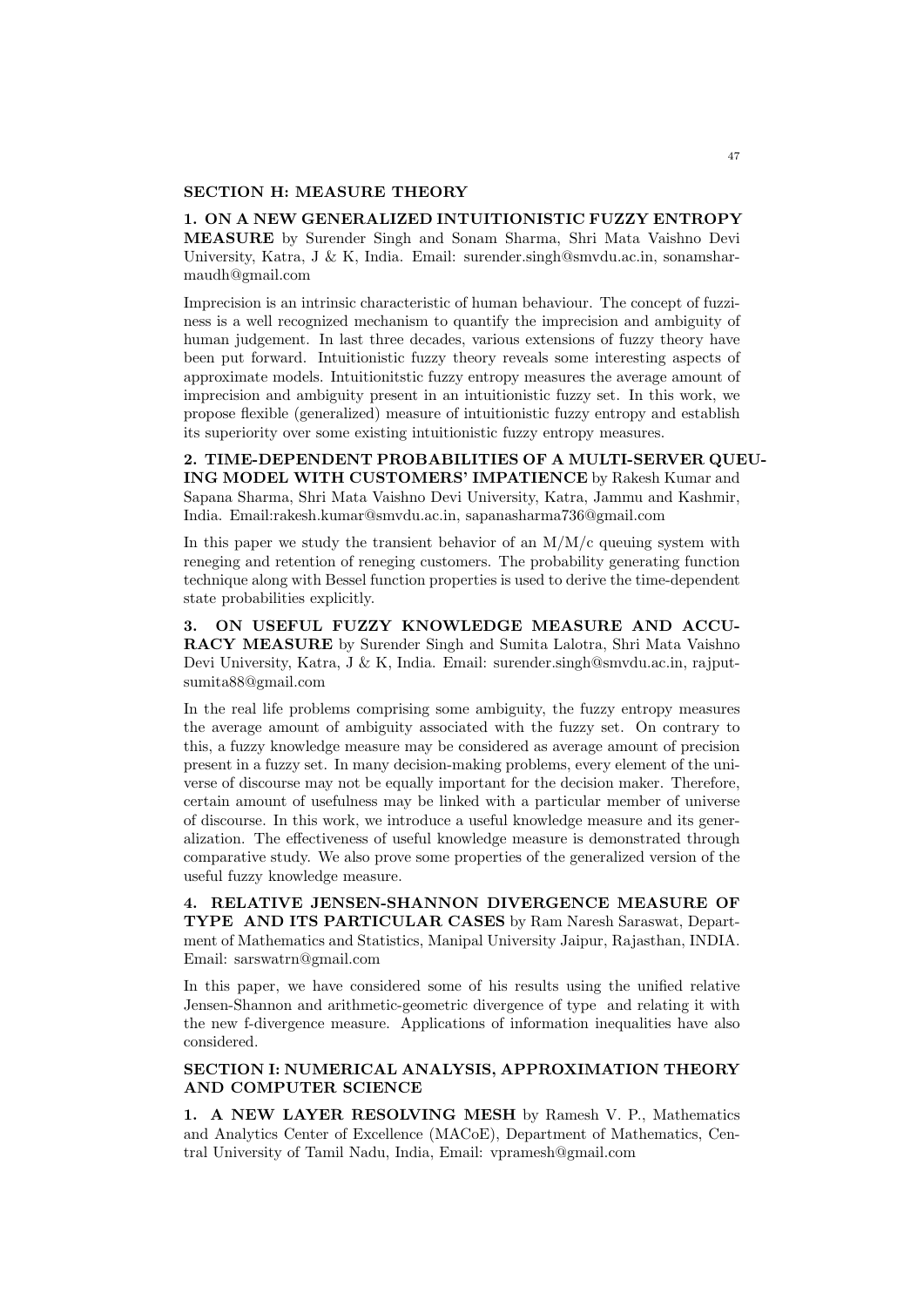In this article, we present a harmonic function based a priori mesh, having more than one transition points resolving the layer region. The transition parameters are estimated based on a few arithmetic functions which uses the harmonic function and its compositions. We also used the ceiling function to restrict the domain to natural numbers while composing. The proposed arithmetic (mesh generating) functions are mostly many to one (not one-one) function giving computational efficiency. When compared to other existing meshes like modified Shishkin or Bakhvalov we can have more number of transition parameters hence making it better on resolving the layer.

2. APPROXIMATION BY  $(P,Q)$ -LUPA STANCU OPERATORS by Vinita Sharma, Department of Mathematics, Aligarh Muslim University, Aligarh, India. Email: vinita.sha23@gmail.com

In this paper,  $(p, q)$ -Lupas Bernstein Stancu operators are constructed. Statistical as well as other approximation properties of  $(p, q)$ -Lupa Stancu operators are studied. Rate of statistical convergence by means of modulus of continuity and Lipschitz type maximal functions has been investigated.

3. AN ALL QUADRILATERAL AUTOMESH GENERATION TECH-NIQUE AND EXPLICIT INTEGRATION SCHEME TO SOLVE SOME ELLIPTIC BOUNDARY VALUE PROBLEMS by Suguntha Devi K, Department of Mathematics, Dr. T. Thimmaiah Institute of Technology, Kolar Gold Fields, India. Email: suganthadevik@yahoo.co.in

This paper proposes the explicit integration scheme for a unique linear convex quadrilateral which can be obtained from an arbitrary linear triangle. The explicit integration scheme proposed for these unique linear convex quadrilaterals is derived by using the standard transformations in two steps. We first map an arbitrary triangle into a standard right isosceles triangle by using an affine linear transformation. We discretise the standard right isosceles triangle in  $(u, v)$  space into three unique linear convex quadrilaterals. We can always map these linear convex quadrilaterals into a 2-square in a natural  $(\zeta, \eta)$  space by an appropriate bilinear transformation. Using these two mappings, we have established an integral derivative product relation between the linear convex quadrilaterals in the global  $(x, y)$  space interior to the arbitrary triangle and the linear convex quadrilaterals of the local  $(u, v)$  space interior to the standard right isosceles triangle. Further, we have shown that the product of global derivative integrals  $S^{i,j,e}$  in  $(x, y)$  space can be expressed as a matrix triple product  $P(K^{i,j,e})P^T \times (2^*$  area of the arbitrary triangle in  $(x, y)$  space). We have found explicit integrals of the shape function and global derivative products as well as the product of shape functions. We use these integral values in computing stiffness matrix for some elliptic equations with constant coefficients. The findings confirm with surface plots of exact solutions for the considered elliptic boundary value problems.

4. HERMITE-MATRIX BASED EXPONENTIAL POLYNOMIALS by Shahid Ahmad Wani, Department of Mathematics, Aligarh Muslim University, Aligarh, India. Email: shahidwani177@gmail.com

The Hermite-matrix based exponential polynomials (HMEP) are introduced by combining Hermite matrix polynomials with exponential polynomials. Certain properties of the HMEP are also established. The operational representations providing connections between HMEP and some other special polynomials are also derived. The approach presented in this article is general.

5. THIRD ORDER WENO SCHEMES USING WEIGHT LIMITER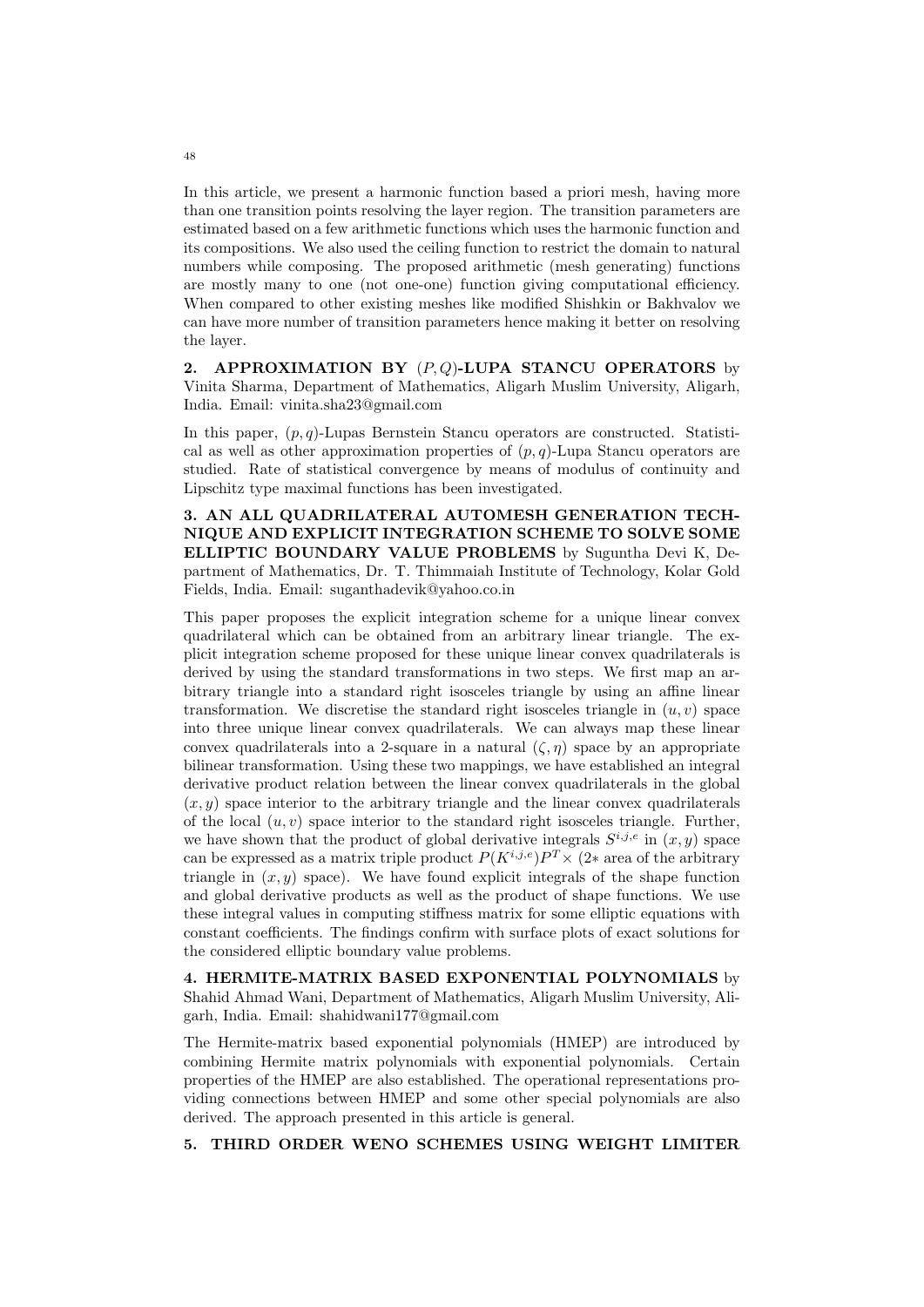FUNCTIONS by Ritesh Kumar Dubey and Sabana Parvin, Research Institute & Department of Mathematics, SRM Institute of Science and Technology, Chennai, India. Email: riteshkumar.d@res.srmuniv.ac.in, sabanaparvin.s@res.srmuniv.ac.in

In this work, a new class of non-linear weights is proposed for constructing third order WENO schemes. These weights are devised using a function of smoothness parameter termed as weight limiter functions. The designing principle of these nonlinear weights is completely different from the prevailing existing principle. A characterization of weights is done such that designed weights ensure non-oscillations at extreme points and achieves the critical values to yield third order accuracy of scheme in smooth solution region. Examples of weight limiter functions are also given and analyzed for well known required properties. Numerical results for various test problems are given to show the accuracy and shock capturing ability of the resulting scheme.

6. IMPROVED STRAIGHTFORWARD FORMULAE FOR EVALU-ATING SINGULAR INTEGRALS by Md. Habibur Rahaman, Dept. of Mathematics, Jagannath University, Dhaka, Bangladesh, M. Kamrul Hasan, Dept. of Mathematics, Rajshahi University of Engineering & Technology, Bangladesh, Md. Abdul Mannan Sheekh, Md. Abdul Gafur, Dept. of Mathematics, Adarsha Karigori & Banijjik College, Rajshahi, Bangladesh and Md. Ayub Ali, Dept. of Mathematics, Jagannath University, Dhaka, Bangladesh. Email: habiburhpr@gmail.com

The closed form Newton-Cotes formulae are not used directly for evaluating singular integral. Earlier extrapolation technique was used to obtain the functional values at the singular points. Recently, some straightforward formulae have been developed for evaluating singular integrals. In this article two improved straightforward formulae are presented for evaluating singular integrals. The new formulae give better results than others existing methods as well as Gauss quadrature formulae. The Romberg integration scheme of these formulae also converges faster.

7. APPROXIMATION PROPERTIES OF DURRMEYER VARIANT OF SZSZ OPERATORS INVOLVING MULTIPLE APPELL POLYNO-MIALS by M. Mursaleen and Shagufta Rahman, Department of Mathematics, Aligarh Muslim University, Aligarh, India. Email: mursaleenm@gmail.com, rahmanshagufta14@gmail.com

In this article, Durrmeyer variant of Szsz operators involving multiple Appell polynomials are introduced. First, some basic results for convergence of the introduced operators are established and its rate of convergence is discussed by using modulus of continuity and class of Lipschitz function. Further, a Voronovskaja type theorem for the said operators is studied. Next, the approximation properties of these operators in weighted space are discussed. Some numerical examples with illustrative graphics have been added to justify the theoretical results and also compare the rate of convergence with the help of MATLAB.

8. EXPRESSION FOR ERROR IN APPROXIMATION IN TERMS OF  $(M + 1)^{TH}$  ORDER MODULUS OF SMOOTHNESS by Avinash Kumar Sharma, P.G. Deptt. of Mathematics Magadh University, Bodh Gaya and T. A. K. Sinha, Deptt. of Mathematics, S. M. D. College Punpun, Patna, Bihar. Email: ak95257016@gmail.com, thakurashok1212@gmail.com

In this paper we have obtained error in approximation by operator sequence  ${L_{n,m}(f,t)}_{n\geq 1}$  in terms of  $(m+1)^{th}$  order modulus of smoothness of function.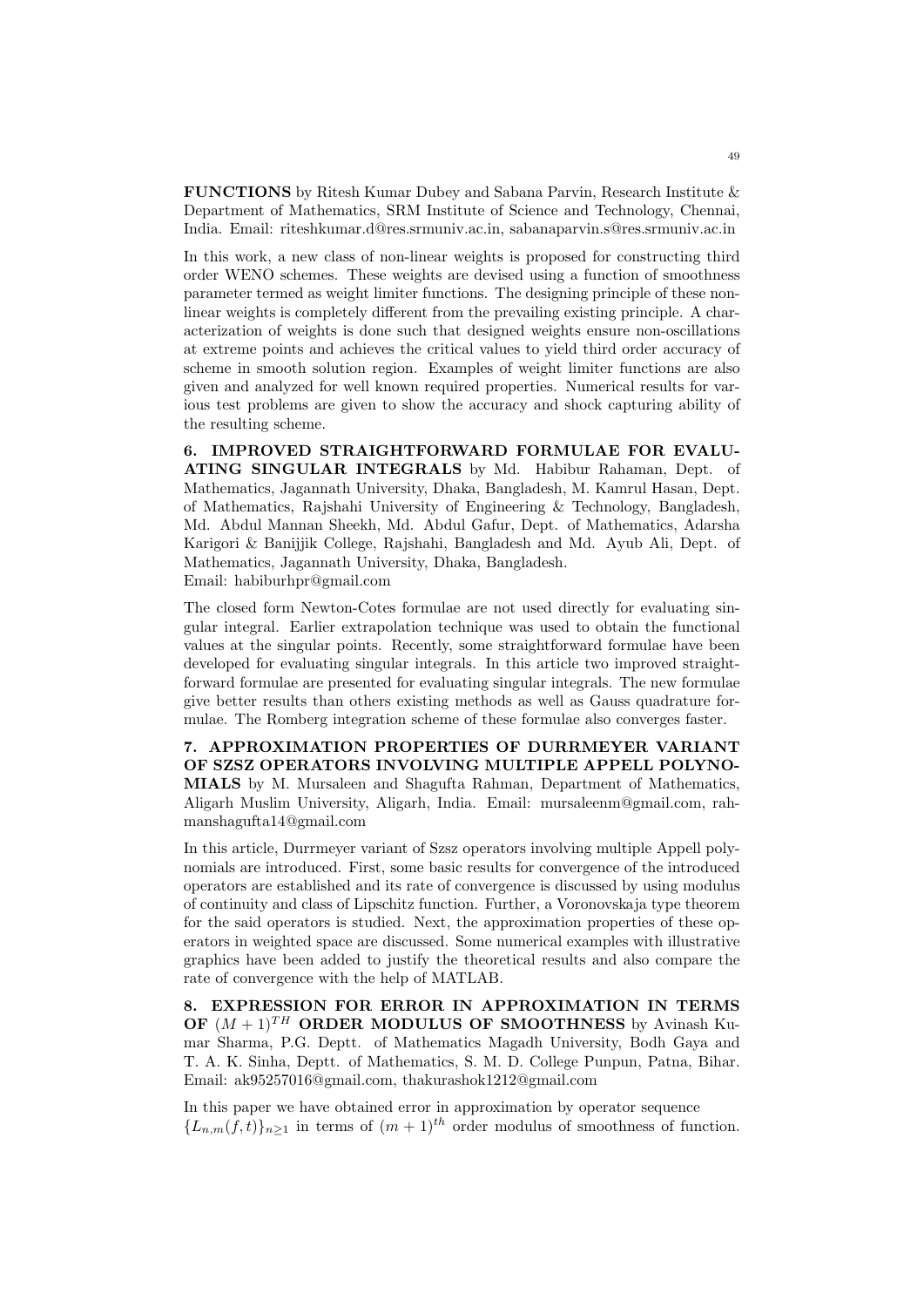More precisely,

$$
||\{L_{n,m}(f,t)\} - f(t)||_{L_p[0,1]} \leq cw_{m+1}\left(f, \frac{1}{\sqrt{n}}, p, [0,1]\right)
$$

$$
L_{n,m}(f,t) = (n+1)\sum_{v=0}^{n} p_{nv}(t) \int_0^1 p_{nv}(u) \left\{ \sum_{j=0}^m \frac{n^{\frac{j}{2}}}{j!} \prod_{i=0}^{j-1} \left( t - u - \frac{i}{\sqrt{n}} \right) \Delta^j f(u) \right\} du
$$

When  $j = 0$  the product is 1 and  $p > 1$ 

9. APPROXIMATION IN COMPACT SETS BY  $(P,Q)$ -BERNSTEIN-**FABER POLYNOMIALS,**  $Q > P > 1$  by M. Mursaleen and Ambreen Naaz, Department of Mathematics, Aligarh Muslim University, Aligarh, India. Email:mursaleenm@gmail.com, naaz.ambreen11@gmail.com

In the present article we introduce the  $(p, q)$ -Bernstein-Faber polynomials for  $q >$  $p > 1$  attached to a compact set  $O \subset C$  and to an analytic function on O. Here we prove that the approximation results by these operators can hold on larger compact sets. Also we give explicit formulas of Voronovskaja-type for the same operators.

10. SECOND ORDER COMPACT DIFFERENCE SCHEME FOR TIME FRACTIONAL SUB-DIFFUSION FOURTH-ORDER NEUTRAL DE-LAY DIFFERENTIAL EQUATIONS by Sarita Nandal and Dwijendra Narain Pandey, Department of Mathematics, Indian Institute of Technology Roorkee, Roorkee, India. Email: sarita.nandal7@gmail.com, dwijpfma@iitr.ernet.in

In this paper, we propose a compact difference scheme of second order temporal convergence for the analysis of sub-diffusion fourth-order neutral fractional delay differential equations. In this regard, a difference scheme combining the compact difference approach for spatial discretization along with  $L_2 - 1\sigma$  formula for Caputo fractional derivative is constructed and analyzed. Unique solvability and unconditional stability and convergence of the proposed scheme are proved using the discrete energy method in  $L_2$  norm. Established scheme is of second order convergence in time and fourth order convergence in spatial dimension i.e.  $O(\tau^{3-\alpha}+h^4)$ , where  $\tau$  and h are time and space mesh sizes respectively and  $\alpha \in (0, 1)$  (fractional order of time derivative). Finally, some numerical experiments are given to show the authenticity, efficiency and accuracy of our theoretical results.

11. APPROXIMATION BY KANTOROVICH TYPE OPERATORS BASED ON BETA FUNCTION by Dhawal J. Bhatt, Applied Mathematics and Humanities Department, Sardar Vallabhbhai National Institute of Technology, Gujarat, India, Vishnu Narayan Mishra, Department of Mathematics, Indira Gandhi National Tribal University, Madhya Pradesh, India and Ranjan Kumar Jana, Applied Mathematics and Humanities Department, Sardar Vallabhbhai National Institute of Technology, Gujarat, India. Email: dhawalbhatt1031@yahoo.com, dhawal.bhatt@sxca.edu.in, rkjana2003@yahoo.com vishnunarayanmishra@gmail.com

In this paper, we develop a Kantorovich type operator based on beta function and study some fundamental properties of these operators. We also discuss approximation properties of a sequence of these operators using Korovkin theorem. We obtain the rate of approximation by using modulus of continuity. Moreover we study the convergence of these operators in a weighted space. The Voronovskaja type result for these operators is also discussed.

12. A COMPARATIVE STUDY OF MONITOR FUNCTION IN MESH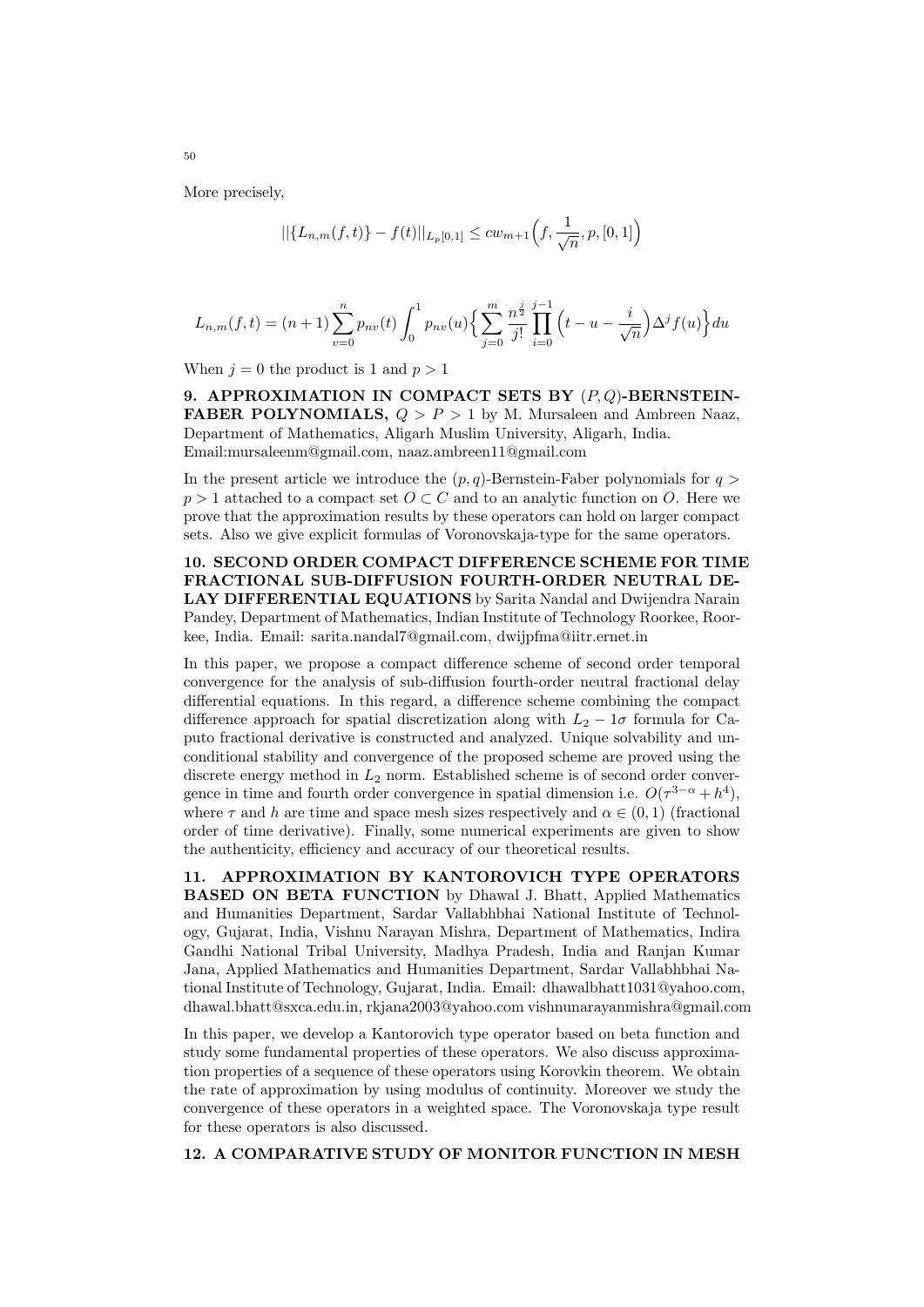RECONSTRUCTION by Prabhat Mishra and Ritesh Kumar Dubey, SRM Institute of Science and Technology, Chennai, India. Email: prabhatmishra4444@gmail.com

In this work new monitor functions are proposed using exponential function and compared with the existing prevailing monitor function in mesh adaptation algorithms for discontinuous flow problems. Different time integration methods are used to analyze the non-oscillatory property of the adapted mesh. It is found that monitor functions designed by exponential function is efficient and yields the solution in less number iterations of the mesh adaptation algorithm.

## SECTION J: OPERATIONS RESEARCH

1. AN ALGORITHM FOR OPTIMAL SUSPENSION DESIGN OF A HALF-CAR MODEL IN TIME DOMAIN SYSTEM by Syeda Darakhshan Jabeen, Department of Mathematics, Birla Institute of Technology Mesra, Ranchi, India. Email:syed sdj@yahoo.co.in, jabeen@bitmesra.ac.in

We present here an efficient algorithm for optimizing the suspension parameters of the half-car model. The algorithm is based on Split and Conquer Technique (SACT) administered by modified form of Artificial Bee Colony Algorithm (ABC). In the spit- ting phase, the search region is subdivided into subregions of smaller size. In each subregion the fitness value of optimizing function is identified by distinct groups of bees in ABC algorithm. The subregion with higher fitness is selected and one with lower fitness are discarded by the scout bee. The administrating phase allows bees to rule over the selected subregion and proceeds search for new region of the best food source. The SACT process is applied recursively to discover higher fitness subregion until division process terminates to a small interval holding the so far best solutions of the optimization problem. This scheme allows us to explore search region in an intelligent way, concentrating on the subregion containing high quality solution. The technique is simple, powerful and permits to focus on the best solution without much effort. Moreover, a new search strategy has been implemented to bias the bees towards feasible solution. To optimize the suspension parameters we formulate as a non-linear constrained optimization problem where the weighted sums of sprung mass jerk and tire deflections is minimized under technological constraints. We model the half car mode mathematically and minimize the level of vibration to enhance passengers comfort. Moreover, the results obtained by model simulations are compared with existing and optimized suspension parameters.

2. NEUTROSOPHIC GOAL GEOMETRIC PROGRAMMING PROB-LEM AND ITS APPLICATION TO MULTI-OBJECTIVE RELIABIL-ITY OPTIMIZATION MODEL by Tanmay Kundu and Sahidul Islam, Department of Mathematics, University of Kalyani, Kalyani, India. Email: tanmaykundu.math@gmail.com

This paper presents the goal geometric programming method in neutrosophic environment. Neutrosophic set is one of the most useful tools to express uncertainty, impreciseness in a more general way compare to fuzzy set and intuitionistic fuzzy set. Thus the proposed approach is described here as an extension of fuzzy goal geometric programming and intuitionistic fuzzy goal geometric programming .To demonstrate the methodology and applicability of the proposed approach, a multiobjective non-linear reliability optimization model is taken here and it is evaluated comparing the result obtained by the proposed method with the solution obtained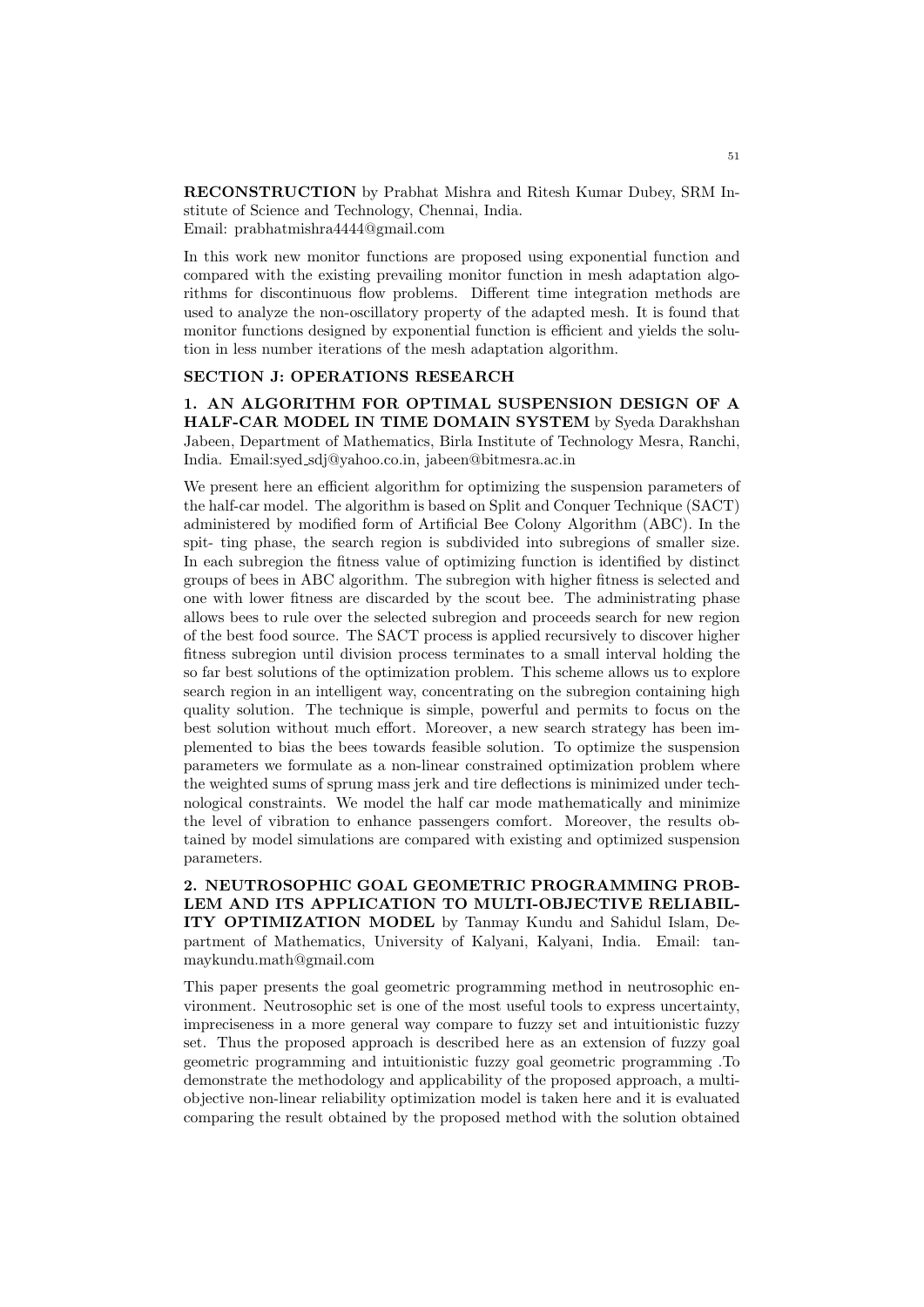in intuitionistic fuzzy goal geometric programming technique at the end of this paper.

3. TRANSIENT ANALYSIS OF A SINGLE-SERVER QUEUEING SYSTEM WITH CORRELATED INPUTS by Rakesh Kumar and Bhavneet Singh Soodan, Shri Mata Vaishno Devi University, Katra, J & K, India. Email:rakesh.kumar@smvdu.ac.in, bhavneet5678@gmail.com

In this paper we study a continuous time single-server queueing system, wherein the arrivals at two consecutive transition marks are correlated and service process is exponential. The time dependent behavior of the model is studied using a numerical method.

4. TRANSIENT STATE ANALYSIS OF AN UNRELIABLE SERVER MACHINE INTERFERENCE QUEUEING MODEL WITH WORK-ING BREAKDOWN AND RETENTION by Sreekanth. K and Kamlesh Kumar, Department of Mathematics, Central University of Jammu, India. Email: sreekolledath@gmail.com, kamleshkum1984@gmail.com

In this paper we study a finite capacity Markovian machine interference problem with unreliable server under the F-policy. A random breakdown of the server may occur at any stage of the service to the system. It is also assumed that server does not stop completely its service to the failed machines in the system during breakdowns and the server continues the service to the failed machines with slower rate. We employ the Runge-Kutta method (4,5) to determine the different transient state probabilities and queueing system performance indices. The notion of retention and reneging of the failed machines are also been considered. In the end by altering the various queuing machining system parameters the system behavior is studied with the help of detailed numerical illustrations.

5. APPLICATION OF MATHEMATICA TO RELIABILITY OF CAT-TLE FEED PLANT by Shalini Jindal, Reena Garg, Department of Mathematics, YMCA University of Science & Technology, Faridabad, India and Tarun Garg, Satyawati College, University of Delhi, Delhi, India. Email:shalinijindal91@gmail.com, reenagargymca@gmail.com, tkgarg@satyawati.du.ac.in

The purpose of this paper, to analysis the reliability of cattle feed plant by using Mathematica under stated conditions. Model is developed by using Markov birthdeath process. The cattle feed plant consists of seven units i.e. elevator, grinder, hopper, mixer, winch, palletiser and screw conveyor. The first order differential equations are derived by using model and then solved for comparative study of reliability to give accuracy in result. Graphical analysis of reliability is also studied.

## SECTION K: SOLID MECHANICS, FLUID MECHANICS GEOPHYSICS AND RELATIVITY

### 1. PARTICLE CREATION COSMOLOGIES IN HIGHER DERIVA-

TIVE THEORY by G.P. Singh, N. Hulke, Department of Mathematics, Visvesvaraya National Institute of Technology, Nagpur, India and Ashutosh Singh, Department of Applied Mathematics, Jabalpur Engineering College, Jabalpur, India. Email: gpsingh@mth.vnit.ac.in, nik19hulke@gmail.com, theprabhu.09@gmail.com

A new set of cosmological models with hybrid, intermediate and emergent form of scale factor in the presence of particle creation within framework of higher derivative theory have been discussed. The behavior of energy density, particle creation pressure, energy conditions and source function are also analysed with the help of graphical presentations.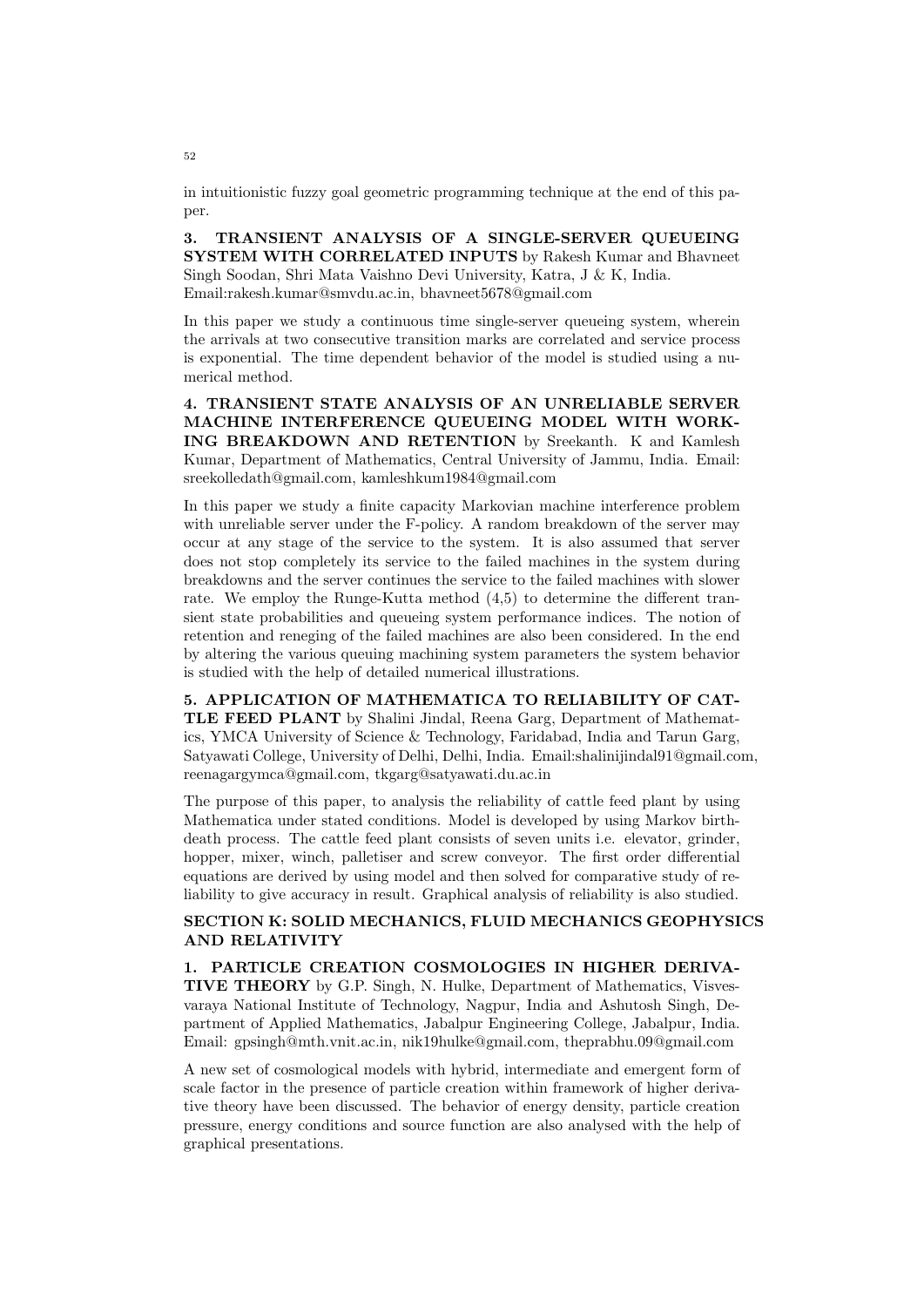2. A STUDY OF TWO DIMENSIONAL PROBLEM OF WAVE PROP-AGATION IN TRANSVERSELY ISOTROPIC LAYERED THERMOE-LASTIC MEDIUM by Parveen Lata, Department of Basic and Applied Sciences, Punjabi University, Patiala, Punjab, India. Email: parveenlata@pbi.ac.in

In the present investigation, a plane SV(transverse) wave is made incident upon a layered transversely isotropic magnetothermoelastic solid of uniform thickness, interposed between two different semi-infinite elastic solids. The transversely isotropic magnetothermoelastic sandwiched layer is homogeneous with combined effects of two temperature, rotation and Hall current in the context of GN Type-II theory of thermoelasticity. The amplitude ratios of various reflected and refracted waves are obtained by using appropriate boundary conditions. The variation of various amplitude ratios with angle of incidence are depicted graphically. The effect of two temperature has been shown on the various amplitude ratios. Some cases of interest are also deduced from the present investigation.

3. EFFECT ON PROPAGATION OF ACCELERATION WAVES UN-DER INUENCE OF AN OBLIQUE MAGNETIC FIELD by Raghwendra Singh, Department of Mathematics, Harcourt Butler Technical University, Kanpur, U.P., India, L. P. Singh, Department of Mathematical Sciences, I.I.T (B H U), Varanasi, India, Bhupendra Pratap, Department of Mathematics, NERIST, Nirjuli, Arunachal Pradesh India and Randhir Singh, Department of Mathematics, Birla Institute of Technology, Mesra, India. Email: raghwendra.singh47@gmail.com

In this paper we study the propagation of acceleration waves through a perfectly conducting inviscid gas subjected to an oblique magnetic field. The reference coordinate system for the study of the propagation of acceleration waves along characteristics path are formed by characteristics of the quasilinear system of equations. Transport equation is derived for growth and decay of an acceleration wave. Special attention is devoted to analyzing the effect of magnetic field components on the formation of the shock wave in both planar and cylindrically symmetric flows. Also, it is demonstrated that a linear solution of governing system of equations in the characteristic plane shows nonlinear behaviour in the physical plane.

4. RADIATION EFFECT ON MHD MIXED CONVECTIVE FLOW OF CU / CUO WATER NANOFLUIDS IN THE PRESENCE OF CHEMICAL REACTION by S. N. Gaikwad, Department of Mathematics, Gulbarga University, Kalaburagi, Karnataka, India. Email: sngaikwad2009@yahoo.co.in

The aim of the paper is to examine the singularity of heat and mass transfer of magneto - nanofluid flow past a vertical stretching sheet in presence of thermal radiation, magnetic effect and heat source. In this problem, the self - similarity transformations are considered to solve basic governing equations. Analytical perturbation technique is used to elaborate the coupled nonlinear ordinary differential equations. The reduced friction factor, local Nusselt and Sherwood numbers are explained in tabular form. To check the variation on the boundary layer nature, we have considered the two nanofluids namely, Cu-water and CuO-water based nanofluids. Influence of dimensionless parameters on velocity, thermal and concentration profiles are explained with the help of graphs and tables.

5. REFLECTION AT THE FREE SURFACE OF FIBER-REINFORCED THERMOELASTIC MEDIUM WITH TWO-TEMPERATURE LORD-SHULMAN MODEL by Sunil Kumar, Department of Basic and Applied Sciences, Bhagat Phool Singh Mahila Vishwavidyalaya, Sonepat, Haryana, India. Email: sunil.bpsmv@gmail.com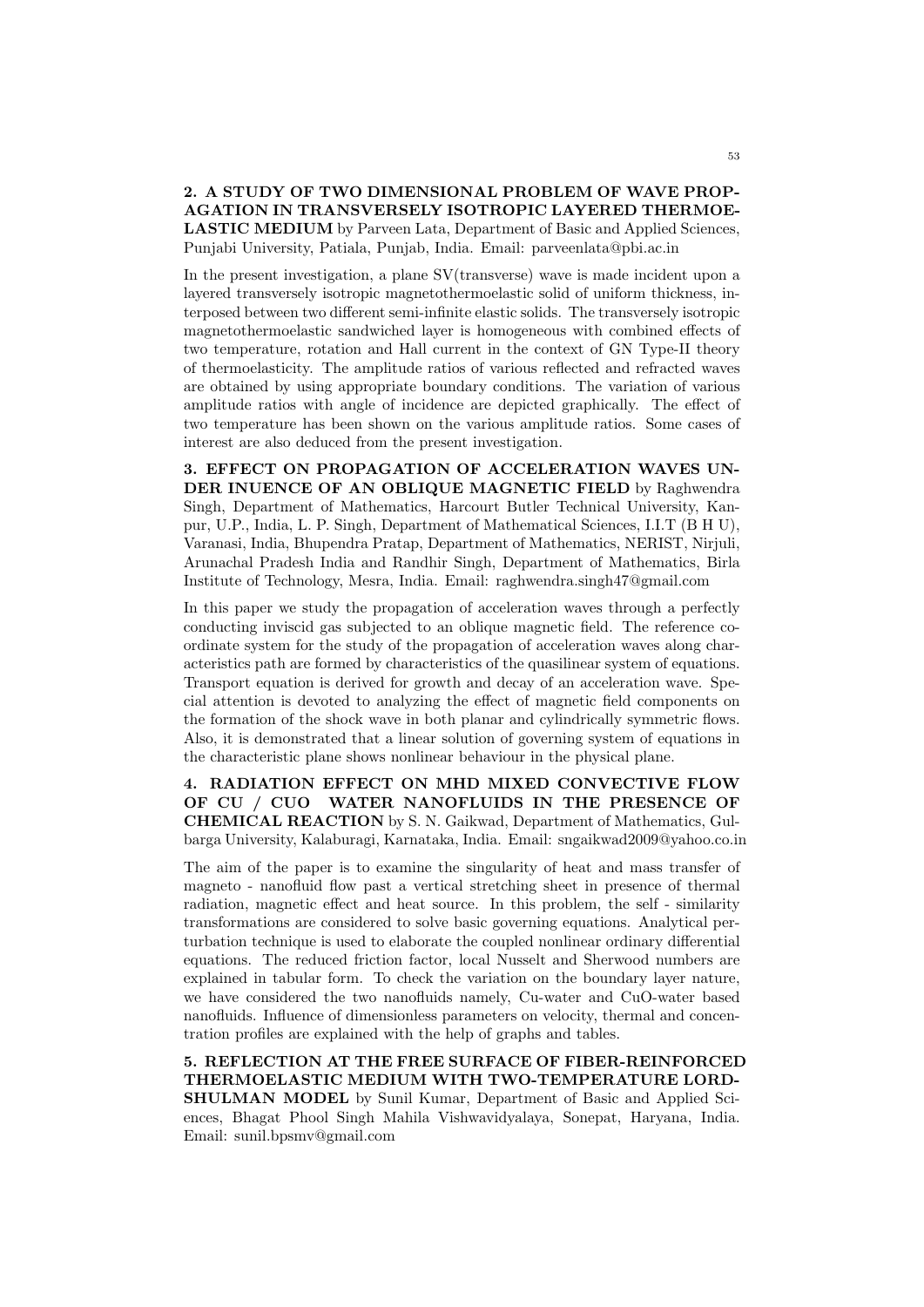The purpose of the present investigation is to study the reflection of plane waves at free surface of fiber-reinforced anisotropic thermoelastic medium in the context of L-S model. It is found that there exist three sets of coupled waves in the medium. Using appropriate boundary conditions, the reflection coefficients and energy ratios of various reflected waves are computed numerically for a specific model and their variations with angle of incidence are presented graphically. Effect of two-temperature parameters on the reflection of generalized thermoelastic waves is noticed and depicted graphically. It has been verified that at each angle of incidence, there is no dissipation of energy at the free surface during reflection.

6. INVESTIGATION OF CROSS-DIFFUSION EFFECTS ON CAS-SON FLUID FLOW IN EXISTENCE OF VARIABLE FLUID PROP-ERTIES by R. Sivaraj, Department of Mathematics, School of Advanced Sciences, VIT, Vellore, India. Email: sivaraj.kpm@gmail.com

A numerical investigation has been carried out for coupled partial differential equations which describe varying fluid properties on unsteady, free convective chemically reacting fluid flow on a moving vertical cone and flat plate. The computations for flow, heat, and mass transport in presence of thermal radiation, viscous dissipation, Soret and Dufour effects are carried out using Crank-Nicolson scheme. The influence of various physical parameters on transport properties of the fluid is displayed in form of graphs and tables. The results elucidate that the consideration of variable fluid properties has a significant influence on the flow, heat and mass transfer characteristics. Strengthening the Casson fluid parameter tends to decelerate the fluid velocity and escalate the local skin friction.

7. BEHAVIOUR OF THERMAL STRESSES OF RECTANGULAR PLATE IN DIFFERENTIAL TRANSFORM DOMAIN by K. K. Chaudhari and S. Chandrashekhar, University of Mumbai, Maharashtra. Email: kaminic2012@gmail.com

The present paper compromised with the study of thermal stress analysis of rectangular plate with no heat generation inside the plate in differential transform domain. The differential transform approach has been made to solve heat conduction as well as stress function, which gives the series solution. The thermal stress components are evaluated using stress function. Results are shown numerically and graphically.

8. ANALYTICAL STUDY OF THERMAL STRESSES WITH RE-SPECT TO INTERNAL MOVING POINT HEAT SOURCE IN A PLATE OF RECTANGULAR SHAPE by V. B. Patil, K. K. Chaudhari and S. Chandrashekhar, Dr. D. Y. Patil Campus Rait, Navi Mumbai. Email: patilvijay.95@gmail.com

In this paper we analyses thermal stresses in thin plate of rectangular shape with respect to instantaneous moving point heat source about changing its position along the different axes and for given boundary conditions. The define problem can be solve by the integral transforms.

9. THERMOELASTIC INTERACTIONS IN A FIBER-REINFORCED ELASTIC MEDIUM UNDER G-L MODEL by Kapil Kumar Kalkal, Department of Mathematics, Guru Jambheshwar University of Science and Technology, Haryana, India. Email: Kapilkalkal gju@rediffmail.com

The present manuscript is aimed at studying the propagation of plane waves in a fiber-reinforced, anisotropic, thermoelastic half-space under Green-Lindsay (G-L) model. A thermal shock is applied on the surface of the half-space which is taken to be traction free. The normal mode analysis is proposed to analyze the problem and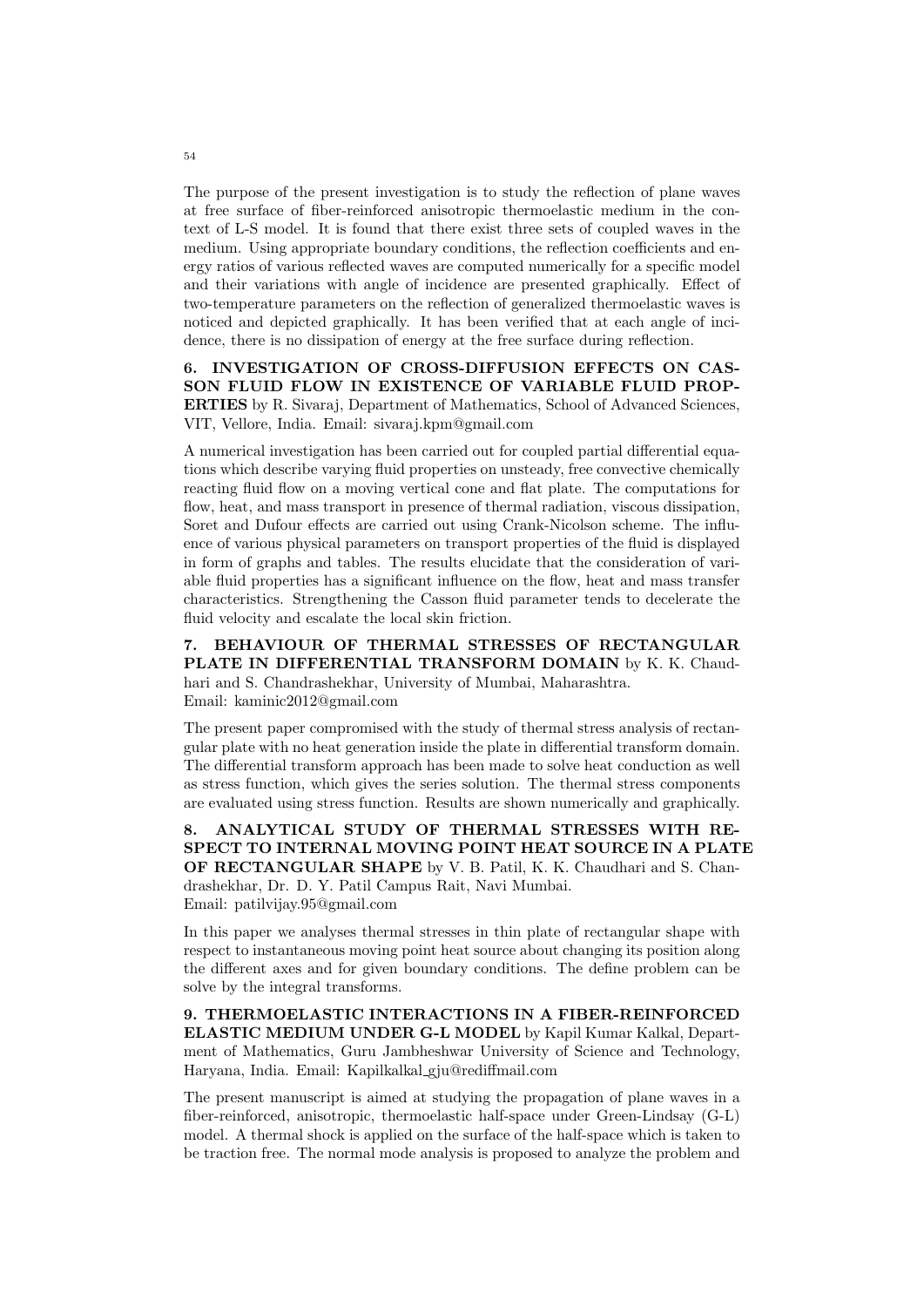the physical quantities are established numerically and represented graphically in the presence and absence fiber-reinforcement. Effect of time on the physical fields is also observed. The datum of a finite speed of wave propagation is observed for each field. Some particular cases of interest have been deduced from the present investigation.

10. INFLUENCE OF VISCOSITY VARIATION AND SLIP VELOC-ITY ON FERROFLUID BASED JOURNAL BEARING by Jimit R. Patel, Department of Mathematical Sciences, P. D. Patel Institute of Applied Sciences, Charusat, Changa, Anand, Gu jarat, India. and G. M. Deheri, Department of Mathematics, Sardar Patel University, Anand, Gujarat, India. Email: patel.jimitphdmarch2013@gmal.com, gm.deheri@rediffmail.com

This paper deals with a theoretical analysis of the effect of viscosity variation on ferrofluid based Journal bearing considering slip velocity. The model of Tipai (1962, Ch 3) concerning viscosity variation is deployed here. The magnetic fluid flow is governed by Neuringer and Rosensweig model. To evaluate the effect of slip velocity, the Beaver's and Joseph's slip model has been considered. The pressure distribution is obtained after solving the associated Reynolds type equation, which gives the load carrying capacity. The computed results indicate that the magnetic fluid lubrication gets much help from the effect of viscosity variation except the situation of slip bearing more. There appears a considerable effect of slip on the performance characteristics.

11. SUCTION AND INJECTION EFFECT ON CASSON FLUID FLOW BETWEEN TWO PLATES USING SEMI ANALYTICAL METHOD by V. S. Sampath Kumar and N. P. Pai, Manipal Institute of Technology, Manipal Academy of Higher Education, Manipal, India. Email: sampathamr322@gmail.com

The problem of rectilinear incompressible Casson fluid flow between two parallel infinite rectangular plates approaching or receding from each other with suction or injection at the porous plates. The governing Navier-Stokes equations are reduced to the fourth order non-linear ordinary differential equation through the similarity transformations. The approximated analytic solution based on the Homotopy perturbation method is given and also compared with the classical finite difference method. The effect of injection and suction on velocity profile, skin friction and pressure distribution is also discussed.

12. BLOOD-GOLD/COPPER NANOFLUID FLOW IN AN ORTHOG-ONALLY MOVING POROUS CHANNEL WITH VELOCITY SLIP AND THERMAL RADIATION EFFECTS by A. Subramanyam Reddy, Department of Mathematics, Vellore Institute of Technology, Tamil Nadu, India. Email: subramanyam.a@vit.ac.in

The present study deals with the nanofluid flow in a porous channel with expanding or contracting permeable walls in the presence of slip thermal radiation effects. In this work, blood is considered as a base fluid and gold (Au) / copper (Cu) as nanoparticles. The lower and upper walls of the channel are maintained at equal permeabilities. System of nonlinear ordinary differential equations is derived from the governing flow equations and is solved using homotopy analysis method. The obtained analytical solutions are in good accordance with the numerical solutions obtained using shooting method along with Runge-Kutta method. The influence of nanoparticle volume fraction, wall expansion ratio and slip parameters on the various flow variables have been discussed in detail.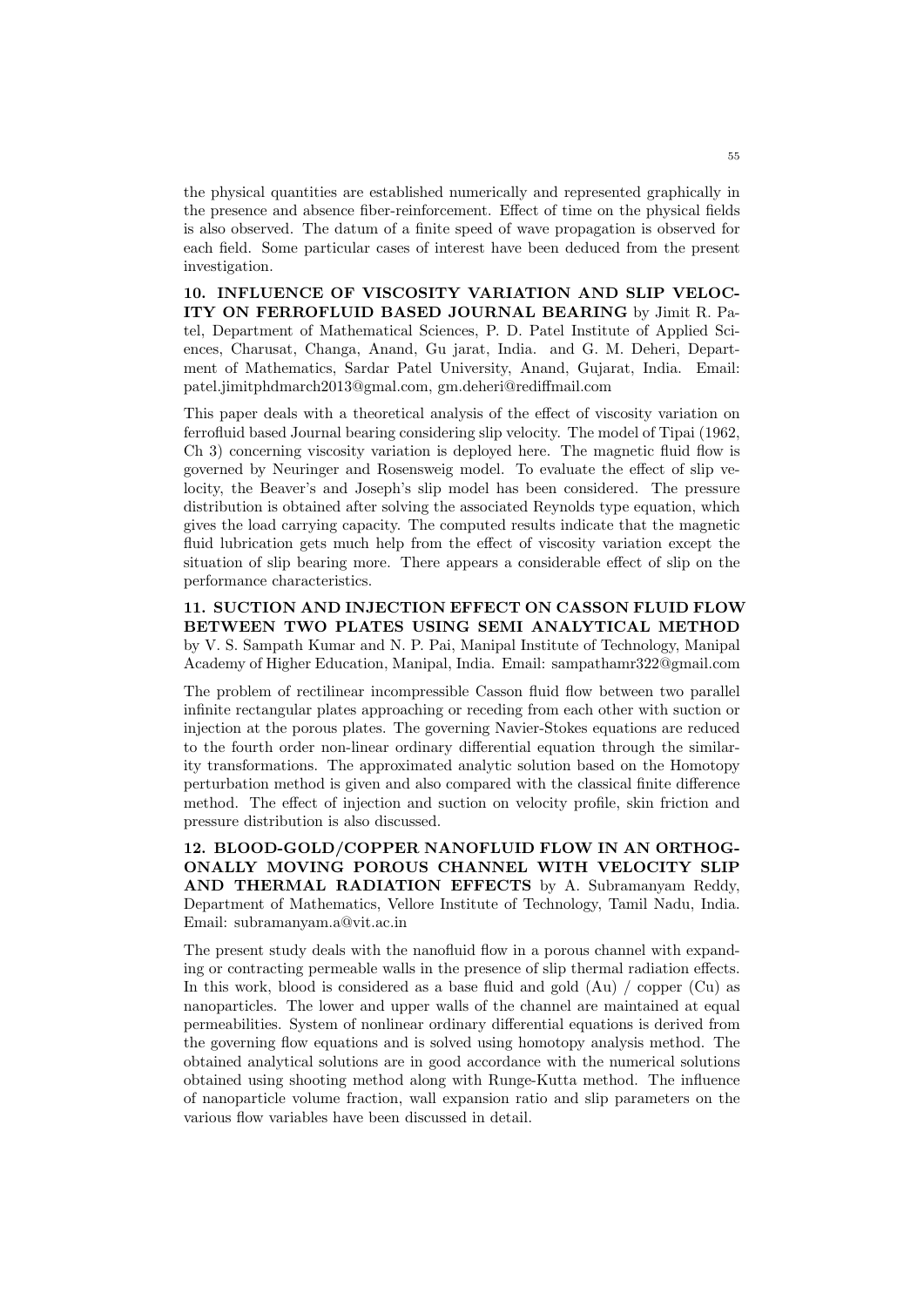13. THEORETICAL ANALYSIS THROUGH MATHEMATICAL MOD-ELING OF TWO-PHASE FLOW TRANSPORT IN AN IMMOBILIZED-CELL PHOTOBIOREACTOR by T. Praveen, Department of Mathematics, School of Advanced Sciences, Vellore Institute of Technology (VIT), Vellore, India. Email: Praveen.t@vit.ac.in

Theoretical analysis of a reactiondiffusion process involved in packed bed photobioreactor with immobilized-cell is presented. Good approximate analytical expressions for the non-linear reaction diffusion equations for substrate and product concentrations are derived. Modified A domian decomposition method is used to derive the dimensionless concentration under steady-state condition. To see the efficiency, our analytical results are compared with the numerical results. For all different concentrations, the analytical results matched well with the simulated results. The close matching of simulated and the analytical data shows that our proposed solution is able to simulate the dynamic performance of system using the parameters.

14. STRESS DRIVEN HYDRODYNAMIC ROTATING BOUNDARY LAYER FLOWS AT THE FREE SURFACE by K. Jagadesh Kumar, Department of Mathematics, School of Advanced Sciences, Vellore Institute of Technology, Vellore, Tamil Nadu, India. Email: kjagadeeshkumar@vit.ac.in

Vertical boundary layers, which arise due to an azimuthal stress at the free surface of a linear, steady, axisymmetric, rotating fluid bounded below by a rigid surface, are analyzed using a combination of singular perturbation and boundary layer techniques. It is found that the interior azimuthal velocity is equal to the applied stress itself and the vertical mass flux pumped by the bottom Ekman layer enters directly into the free surface Ekman layer at the top. The vertical boundary layers are the usual Stewartson boundary layers namely, the E1/3 layer and the E1/4 layer, which arise to provide a return path for the Ekman mass flux and adjust the azimuthal velocity to its suitable value at the vertical boundary /discontinuity. However, In contrast to top rigid surface case, the Ekman mass flux cannot enter directly into the layer at the top free surface.

#### SECTION M: BIO-MATHEMATICS

1. COMPLICATED ENDEMICS OF AN SIR MODEL WITH A GEN-ERALIZED INCIDENCE UNDER PREVENTIVE VACCINATION AND TREATMENT CONTROLS by Partha Sarathi Mandal, Department of Mathematics, NIT Patna, India. Email: partha.000@gmail.com

In this paper, we propose and study an SIR model that incorporates: (a) a preventive vaccination in the susceptible individuals; (b) different treatment control strategies depending on the infective population; and (c) a generalized incidence rate function describing mechanisms of the disease transmission. We provide rigorous mathematical results combined with numerical simulations of the proposed model including: (1) treatment control strategies can determine whether there is an endemic outbreak or not and the number of endemic equilibrium during endemic outbreaks, in addition to the effects of the basic reproduction number;  $(2)$  the large value of the preventive vaccination rate can reduce or control the spread of disease; and (3) the large value of the psychological or inhibitory effects in the incidence rate function can decrease the infective population. Some of our interesting findings are that the treatment strategies incorporated in our SIR model are responsible for backward bifurcations and multiple endemic equilibria; and the infective population decreases with respect to the maximal capacity of treatment. Our results may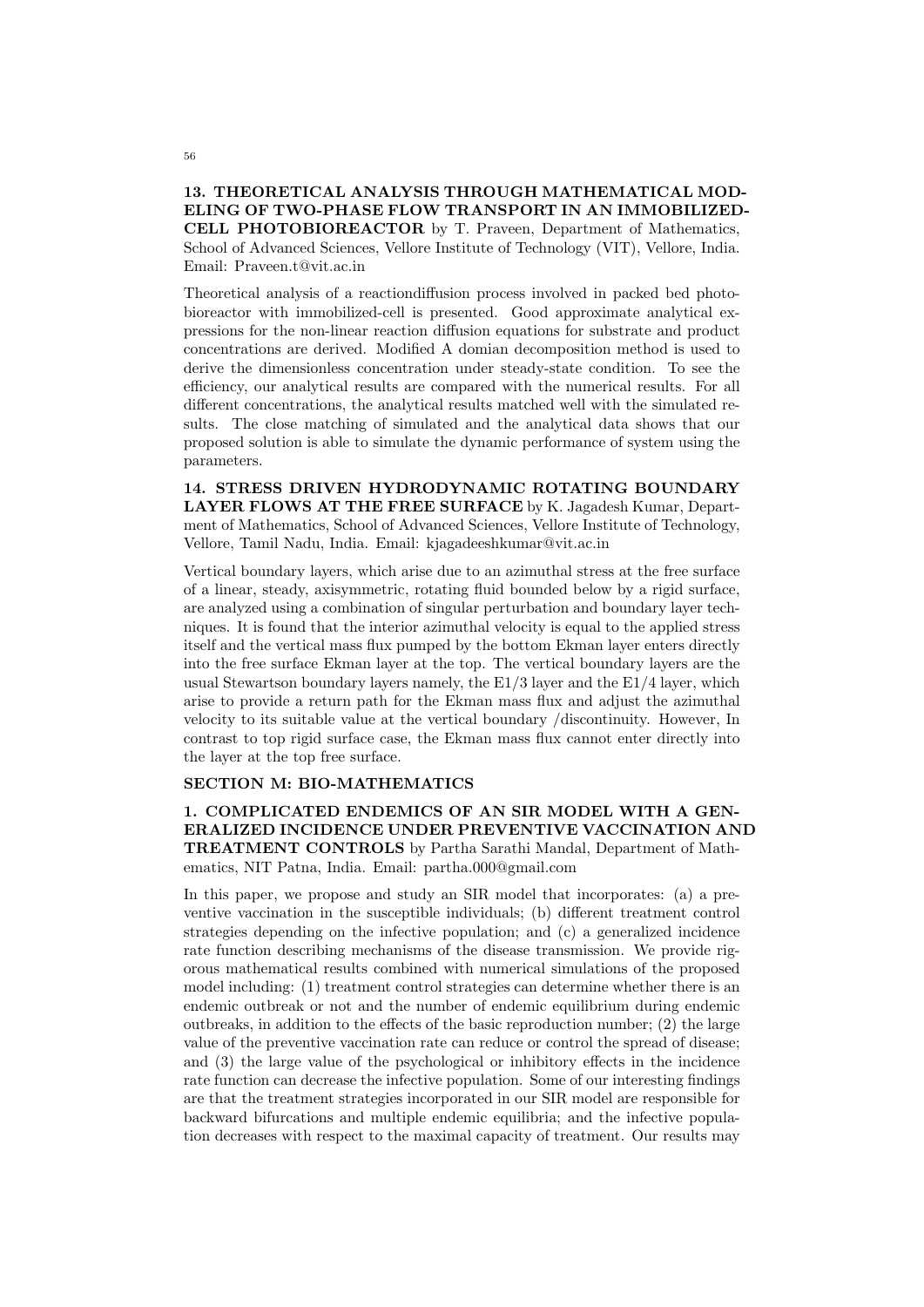provide us useful biological insights on population managements for disease that can be modeled through SIR compartments.

## 2. EFFECT OF INFORMATION INDUCED BEHAVIORAL RESPONSE AND TREATMENT ON INFECTIOUS DISEASES by Anuradha Yadav, THSTI University, India. Email: anuradha.2101@gmail.com

In this paper, we propose an SIRS model with treatment which also accounts for the individuals' behavior change due to the presence of information of the disease in the population. We assume that in the presence of information about disease prevalence susceptible individuals change their behavior and they use available protective measures to avoid infection. Thus these individuals become virtually immune to infection and hence move to recovered class. It is observed that limitations in medical resources lead to the existence of backward bifurcation. We also found that the information about disease prevalence helps in reducing the disease burden, whereas the treatment keeps infection at the low level with less infectivity period. In conclusion, both interventions work together very well in reducing the disease burden.

3. MODELING THE IMPACT OF CASE DETECTION IN THE TRANS-MISSION OF TUBERCULOSIS USING HOLLING TYPE II FUNC-TION by Akhil Kumar Srivastav and Mini Ghosh, Division of Mathematics, School of Advanced Sciences, Vellore Institute of Technology, Chennai, India. Email:akhilkumar.srivastav2016@vitstudent.ac.in, minighosh@vit.ac.in

Tuberculosis (TB) is a contagious disease which can cause death. In this paper, a non-linear model is proposed and analyzed by considering Holling type II function for the incidence rate. Additionally, impact of media is incorporated by including an exponential decay factor in the class of detected individuals. The basic reproduction number R0 is computed. All possible equilibria of the models are obtained and stability of these equilibria are discussed in details. The proposed model exhibits backward bifurcation for some set of parameters, which suggests that reducing R0 below one is not enough to make disease-free equilibrium to be globally stable. Numerical simulations are presented to illustrate our analytical findings. Finally, the proposed model is extended to optimal control problem by introducing one control parameter in the transmission term. The results of optimal control model are compared with the results of model without control using numerical simulation. From the simulation results, it is found that the optimal control model gives better result.

#### SECTION N: HISTORY AND TEACHING OF MATHEMATICS

1. GREAT MATHEMATICAL DISCOVERIES MADE IN INDIA, BUT NOT CREDITED TO INDIAN MATHEMATICIANS by Sudhir Pujara, D.B.G. Government College, Panipat, India. Email: sudhirpujaramaths@gmail.com

The culture, religion, arts, science and literature of India has always been so rich that a huge number of historians have written about the great history of India. India also has a vast history of development of mathematical ideas. There have been some great discoveries in the field of mathematics in India from ancient period to the modern times that have changed the world. Earliest recordings of mathematics in India come from the Sulbasutras of Vedic period. The Sulbasutras were primarily written for religious purposes. But Sulbasutras provided great insights to the geometry and the geometrical shapes, which were used in the construction of altars and temples.

An effort has been made in this paper to discuss some great mathematical discoveries in India, which are actually credited to some European or other mathematicians. For example, Indian mathematician Baudhayana had given the Pythagoras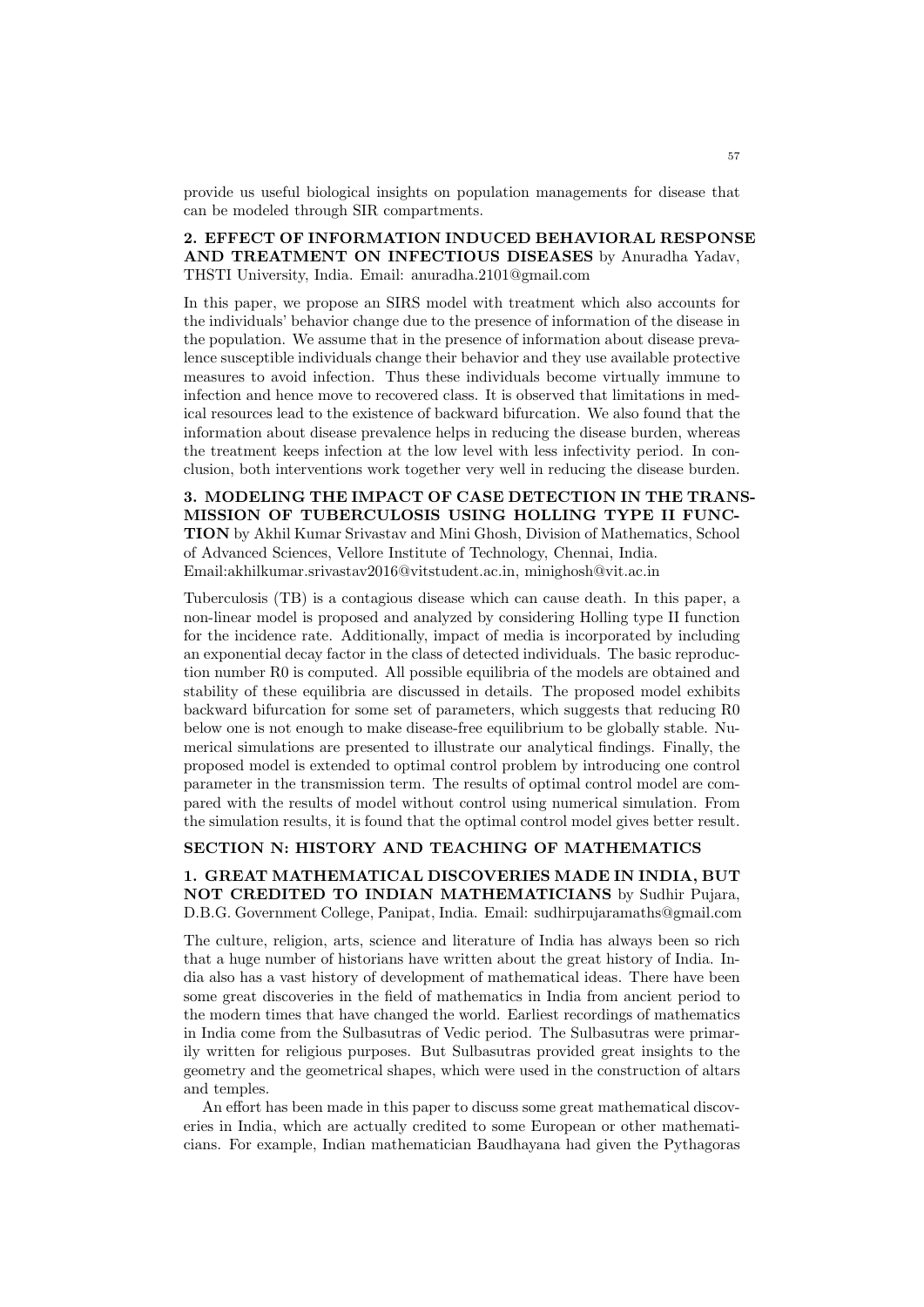theorem at least 200 years before Pythagoras was even born. Bhaskaracharya had discovered many ideas of Leibniz about 500 years earlier than him. Diophantine equations should actually be called as Bharamgupta-Bhaskara equations because of their enormous contribution in finding the solutions of Diophantine equations. Other important achievement comes from Kerala school of astronomy and mathematics, which is the contribution of Madhava to the study of infinite series who gave the infinite series for , sine, cosine and arctangent nearly 250 years before Newton, Gregory and Leibniz did.

2. ALGEBRAIC REPRESENTATION OF VINCULUM AND GEN-ERALIZED RULE FOR VINCULUM STRUCTURE by D. N. Garain and Sanjeev Kumar, S.K.M. University, Dumka, Jharkhand, India. Email: dn garain@rediffmail.com, sanjeev.aryu@gmail.com

The term 'Vinculum' plays an important role in Vedic Mathematics. It makes the digits over 5 to less than 5. So calculation becomes easier due to less probability of appearance of carry number. In the present study the concept of vinculum has been expressed by framing generalized algebraic structure with suitable logic.

3. USE OF INTERNET AND TECHNOLOGY IN SPREADING OF MATHEMATICS TEACHING by Kuheli Biswas and Sanjib Kumar Datta, Department of Philosophy, University of Kalyani, West Bengal, India. Email: 100kuhelibiswas@gmail.com, sanjibdatta05@gmail.com

The Internet is not just one more point in the long continuum of inventions, but a moment of real transformation which is now beginning to be appreciated. Although many of the earlier inventions like radio, film or television had a great impact on the society, they had a relatively insignificant influence on serious as well as advanced education. The same is not expected to hold good in case of the Internet because of the compatibility between processes of the Internet and those of higher levels of training. Mathematics education discourse routinely promotes the idea that mathematics is everywhere. That mathematics is everywhere seems a reasonable implication of We all use math every day. A modern technology, mostly in the form of computational devices and control systems is often cited as evidence of the omnipresence of mathematics. In this paper different aspects of internet based mathematics teaching are discussed.

This News letter is Published by Prof. N. K. Thakare, General Secretary(till  $31^{st}$  March 2019) and Prof. Satya Deo, General Secretary(from  $1^{st}$  April 2019) Indian Mathematical Society at Pune (Maharashtra).

Date: April 8, 2019